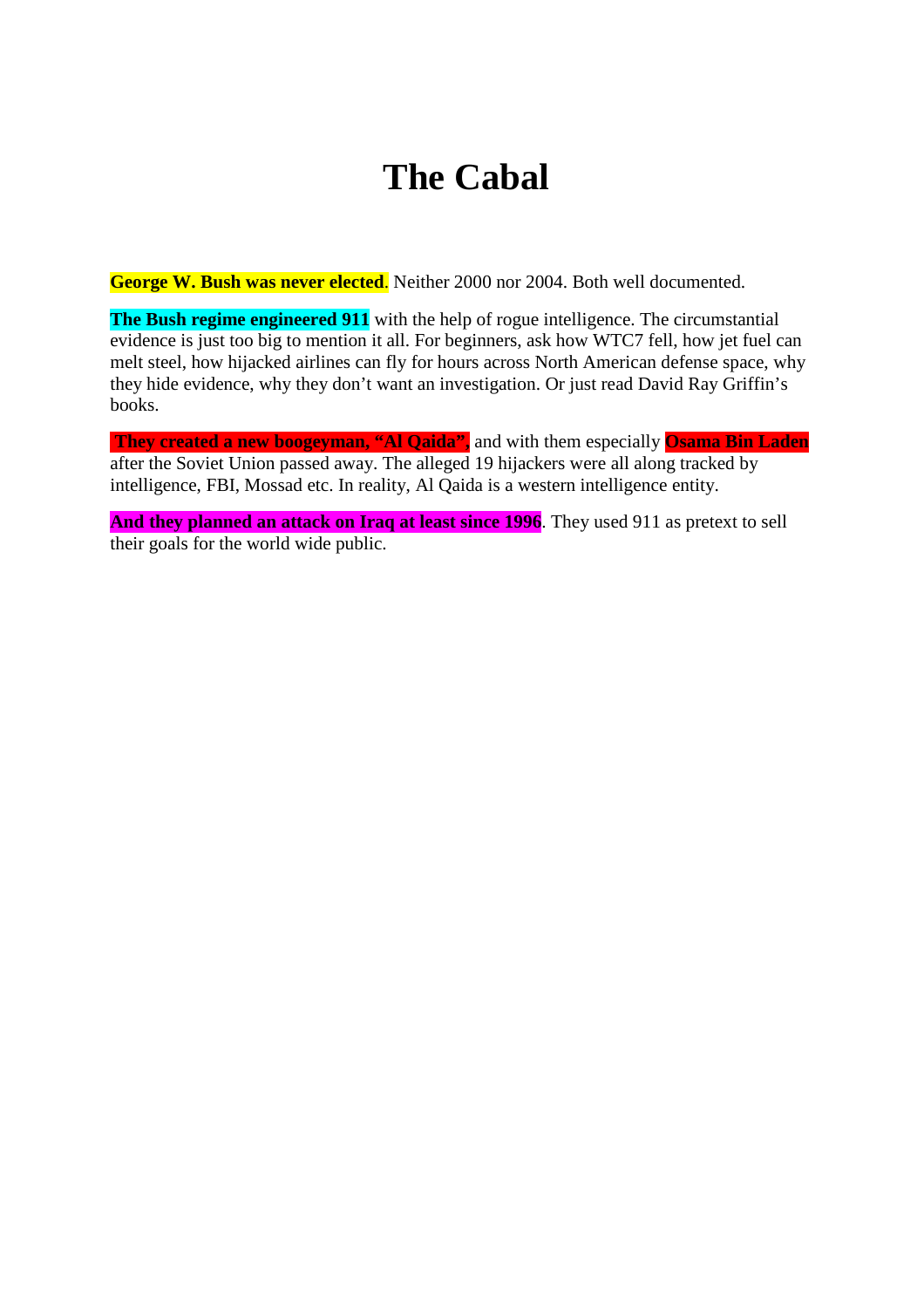**Create a Problem Watch the Reaction Offer a Solution** 

**"A political order can be stable only if it is united by an external threat . . . if no external threat exists then one has to be manufactured"** 

**Leo Strauss**, philosophy "grandfather" and real teacher of many neocons in the Bush admin http://www.alternet.org/story/15935/

#### **"By way of deception thou shalt do war."**

Motto of Israel intelligence service **Mossad**, according to Victor Ostrovsky, a former Mossad agent

**"Of course the people don't want war. But after all, it's the leaders of the country who determine the policy, and it's always a simple matter to drag the people along whether it's a democracy, a fascist dictatorship, or a parliament, or a communist dictatorship. Voice or no voice, the people can always be brought to the bidding of the leaders. That is easy. All you have to do is tell them they are being attacked, and denounce the pacifists for lack of patriotism, and exposing the country to greater danger."** 

Hermann Göring, quoted by Gustave Gilbert, "Nuremberg Diary"

**You have to see it from a marketing point of view…**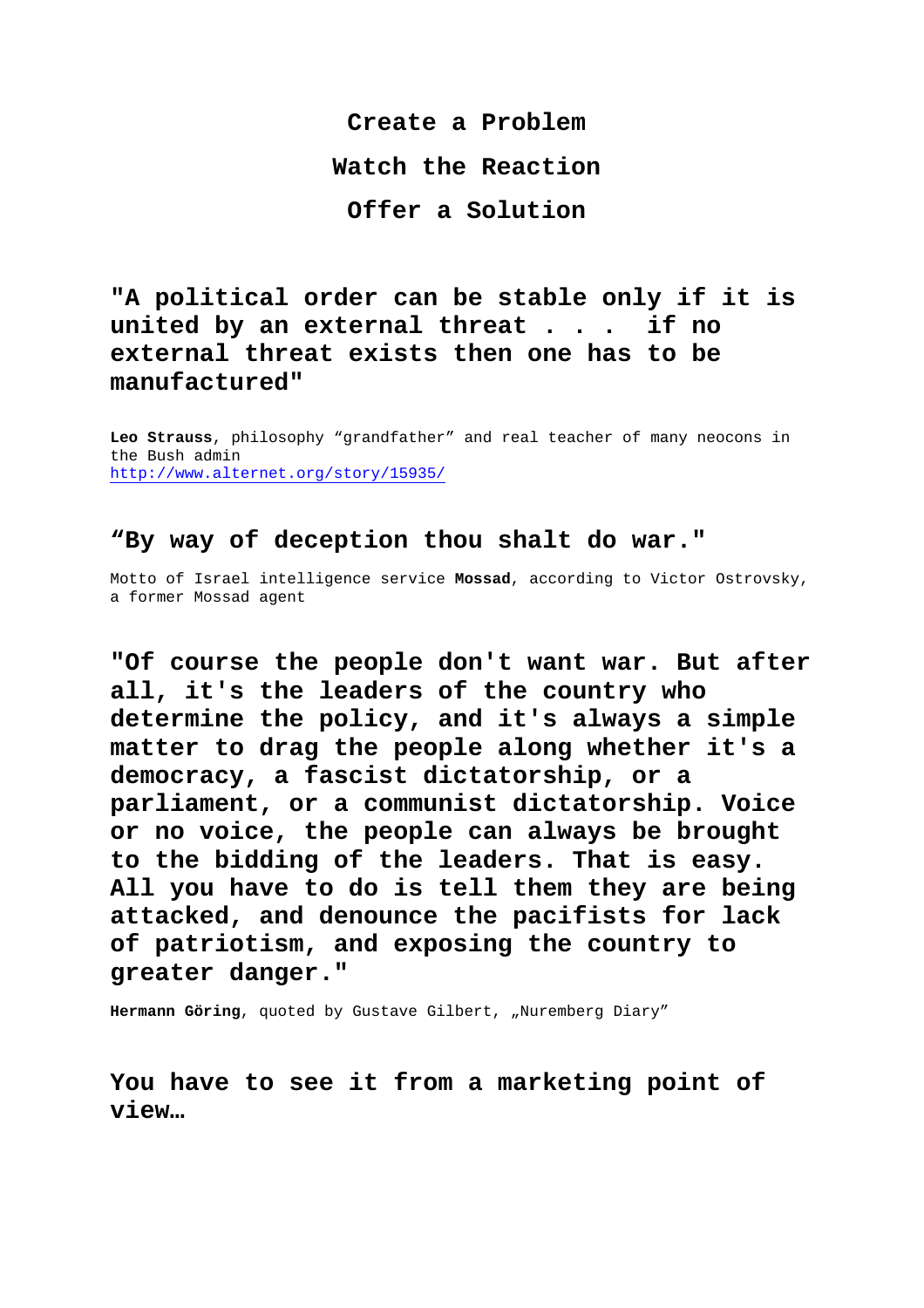#### **TIMELINE**

#### **1996**

"**Saddam Hussein must be overthrown** and [a] democracy established in Iraq, which would then prove contagious in Israel's other Arab neighbors." "**Israel would have to win broad American support**." To ensure this support, they advised the Israeli prime minister to use "language familiar to Americans by tapping into themes of past US administrations during the Cold War, which apply as well to Israel."

A Clean Break: A New Strategy for Securing the Realm [Israel]. http://www.israeleconomy.org/strat1.htm A policy blueprint for Benjamin Netanyahu Co-undersigner: **Richard Perle** and **Douglas Feith**

#### **1998**

"The only acceptable strategy is one that eliminates the possibility that Iraq will be able to use or threaten to use **weapons of mass destruction**. In the near term, this means a willingness to undertake military action as diplomacy is clearly failing. In the long term, **it means removing Saddam Hussein and his regime from power**. That now needs to become the aim of American foreign policy."

**Project for a new american century,** Letter to Clinton, http://www.newamericancentury.org/iraqclintonletter.htm

…

Co-Undersigners: **Richard Perle**, **Richard L. Armitage**, **John Bolton**, **Donald Rumsfeld**, **Paul Wolfowitz** and others

#### **1998**

"… a world today seemingly without a major threat to the United States, and the U.S. is now enjoying a period of peace and influence as never before. But while this situation is to be savored by the public, foreign policy and defense leaders should not be complacent. This period of an absence of threat challenges these leaders to find the vision and foresight to act strategically, even when events and imminent threats do not compel them to do so."

"A successful attack with weapons of mass destruction could certainly kill thousands, or tens of thousands. If the device that exploded in 1993 under the World Trade Center had been nuclear, or the distribution of a deadly pathogen, the chaos and devastation would have gone far beyond our meager ability to describe it."

"Catastrophic Terrorism: Elements of a National Policy" Editor: **Philip D. Zelikow**, PNAC-member, White House attendant on the so called Kean / Hamilton 911 Commission http://www.ksg.harvard.edu/visions/publication/terrorism.htm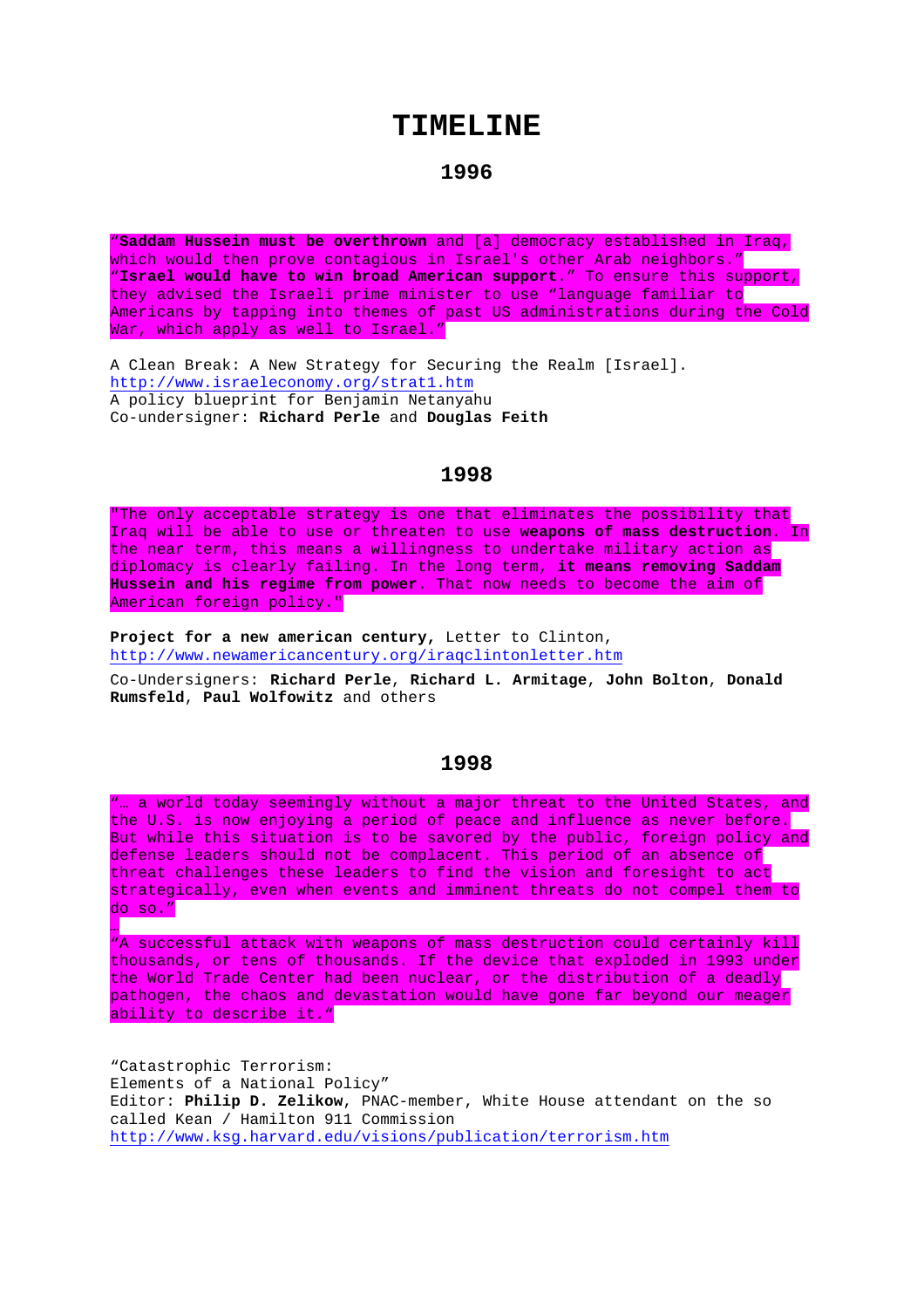**January 5th, 2000**

The CIA **learned** of the correct time and place for the [Al-Qaida] meeting [in Kuala Lumpur, Malaysia] and asked the Malaysian Secret Service to place it under surveillance. As the terrorists left the apartment, the Malaysian police clicked away with their cameras. There was enough material for a whole photo series. The terrorists strolled around town like regular tourists. They casually searched out an Internet cafe and spent many hours in front of the computers, **always surreptitiously watched by an observation team.** Along with the one-legged man the Malaysian police also photographed Ramzi Mohammed Binalshibh. The then 27-year-old Yemeni had lived in Germany since 1995. He was the logistics man for the Hamburg Al Qaeda cell, whose members would murder 3,000 people only 18 months later. Binalshibh came to the meeting directly from Germany. **But for still unexplained reasons the CIA never told their German counterparts that the logistics man was in Malaysia. He was able to return to Germany unchallenged**  and started to organize the attacks with the other members of his Hamburg cell. There are many indications that the decisive plans for the attacks on the US were formed in Malaysia. **Nawaf al-Hazmi and Khalid al-Midhar** also took part in that meeting. They were later among the 19 hijackers. **Al-Midhar was well known to the CIA**. US intelligence **knew his name, passport number and other personal details** long before his appearance in Malaysia. **The CIA also knew that Al-Midhar had long had a Multiple Entry Visa to the US, which he obtained at the US consulate in Jiddah, Saudi Arabia.** It was valid until April 6, 2000. Al Midhar unknowingly [?] brought the CIA with him to Malaysia. The Saudi citizen and his clan had long been in the agency's sights. Al-Midhar's father-in-law owned an apartment in the Yemeni capital San'a which served as an Al Qaeda safehouse. The apartment was an important node in the terror organization's network. Information about operations from around the world converged there. And therefore investigators were in the picture. **The FBI had landed on this apartment as early as the end of August 1998**. At the time they were tracking down the perpetrators of the bombings of the US embassies in Kenya and Tanzania. Suicide commandos blew up the US government buildings almost simultaneously, killing 223 people and injuring 5,000. Shortly after the attacks, a fax claiming credit was sent to London. The FBI managed to trace its origin to Baku, in Azerbaijan. From there the trail led directly to Al-Midhar's father-in-law's apartment in Yemen. **The FBI successfully placed the house and telephone under surveillance**. A member of the suicide squad called Al-Midhar's father-in-law from Kenya and said "Tell them that I haven't started the journey". The attacker lost his courage seconds before the attack and jumped out of the car which contained the bomb. Shortly thereafter the FBI agents recorded another call. This time it was from a satellite telephone assigned to Osama bin Laden. **Since then the CIA had also been monitoring Al Midhar's brother-in-law's telephone. And so the agency learned of the planned meeting in Malaysia a month in advance.** 

**Oliver Schröm,** "Deadly Mistakes", translated from Die Zeit October 2, 2002 http://www.antiwar.com/article.php?articleid=2305

### **January 15th, 2000**

After the rendezvous with the one-legged bin-Atesh, al-Midhar and al-Hazmi left Kuala Lumpur separately. Al-Midhar headed toward Los Angeles with a stop in Bangkok. His accomplice traveled there by way of Hong Kong. The security precautions and controls at LAX at the time were as strict as never before. A month earlier an Algerian Al Qaeda member was arrested at the US-Canadian border with 50 kilos of explosives in the trunk of his car. The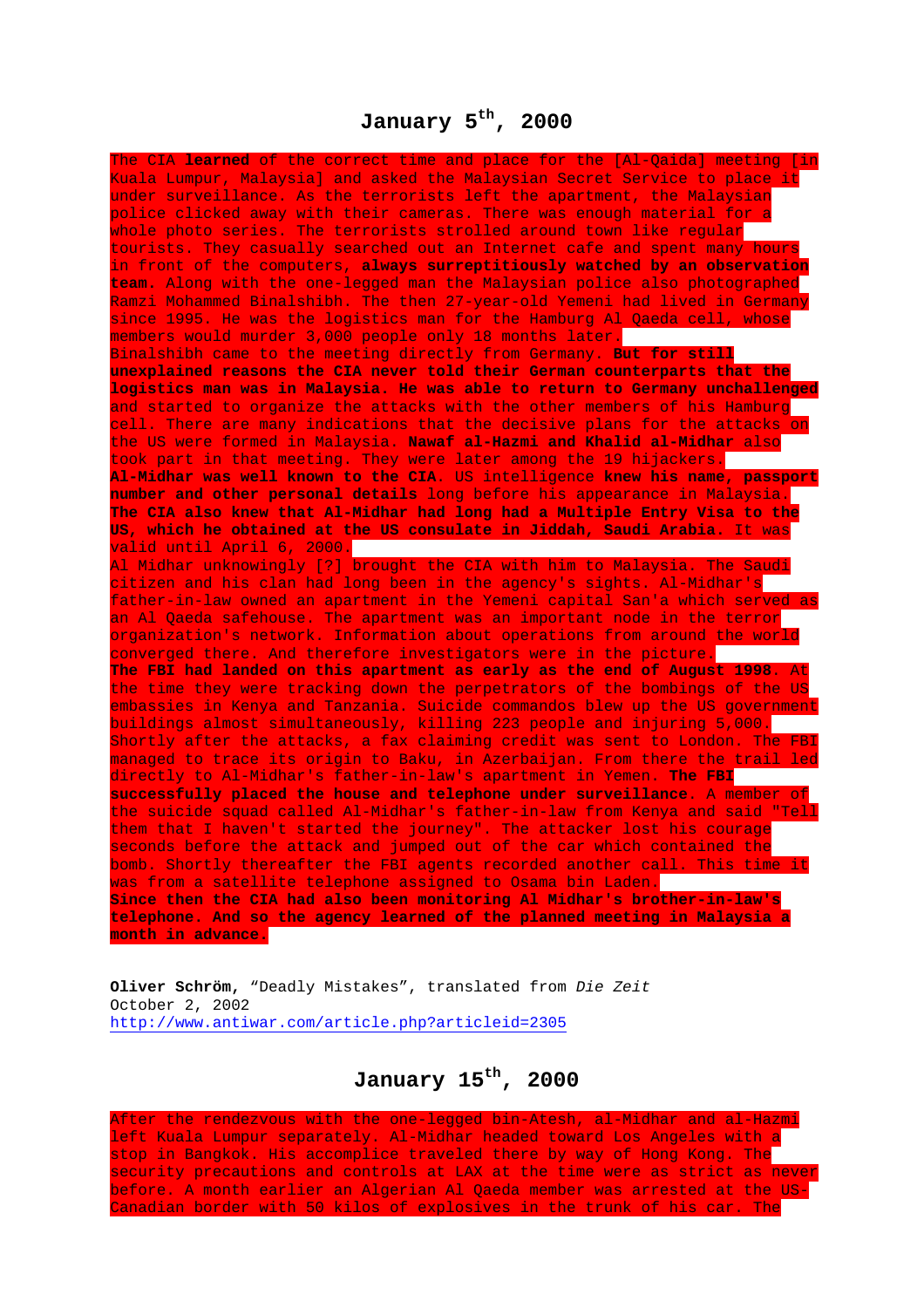

**Oliver Schröm,** "Deadly Mistakes", translated from Die Zeit October 2, 2002 http://www.antiwar.com/article.php?articleid=2305

#### **June 2000**

| The mission of the two terrorists appears to have ended, even before it      |
|------------------------------------------------------------------------------|
| actually began. Al-Midhar traveled to Frankfurt in June 2000. What he was    |
| doing in Germany is unclear. He probably met with Binalshibh, the logistics  |
| man for the Hamburg cell. Al-Midhar was able to enter the country            |
| unobserved, because the CIA didn't tell its German counterparts about the    |
| terrorists. Al-Midhar and Binalshibh were seen most recently in Malaysia,    |
| but they knew each other long before the meeting in Asia. They were related. |
| Binalshibh was Al-Midhar's wife's cousin. Presumably al-Midhar told his in-  |
| law that the pilot training didn't work out, and that he would have to find  |
| a replacement.                                                               |
| This presented the logistics man with a formidable problem, at least in the  |
| short term. He registered by phone with a flight school in the States, but   |
| he still wasn't going to become a pilot. On May 17, two weeks before al-     |
| Midhar's arrival in Germany, the US Embassy told Binalshibh that he wasn't   |
| going to get a visa. Other members of the Hamburg cell had better luck. Like |
| Binalshibh, they applied for their visas immediately after their return from |
| Malaysia, and inquired by phone or e-mail about the training programs at 31  |
| American flight schools.                                                     |
| Shortly after al-Midhar arrived in Germany, Mohammed Atta and two other      |
| members of the Hamburg Al Qaeda cell went to the US and started their pilot  |
| training in Florida. []                                                      |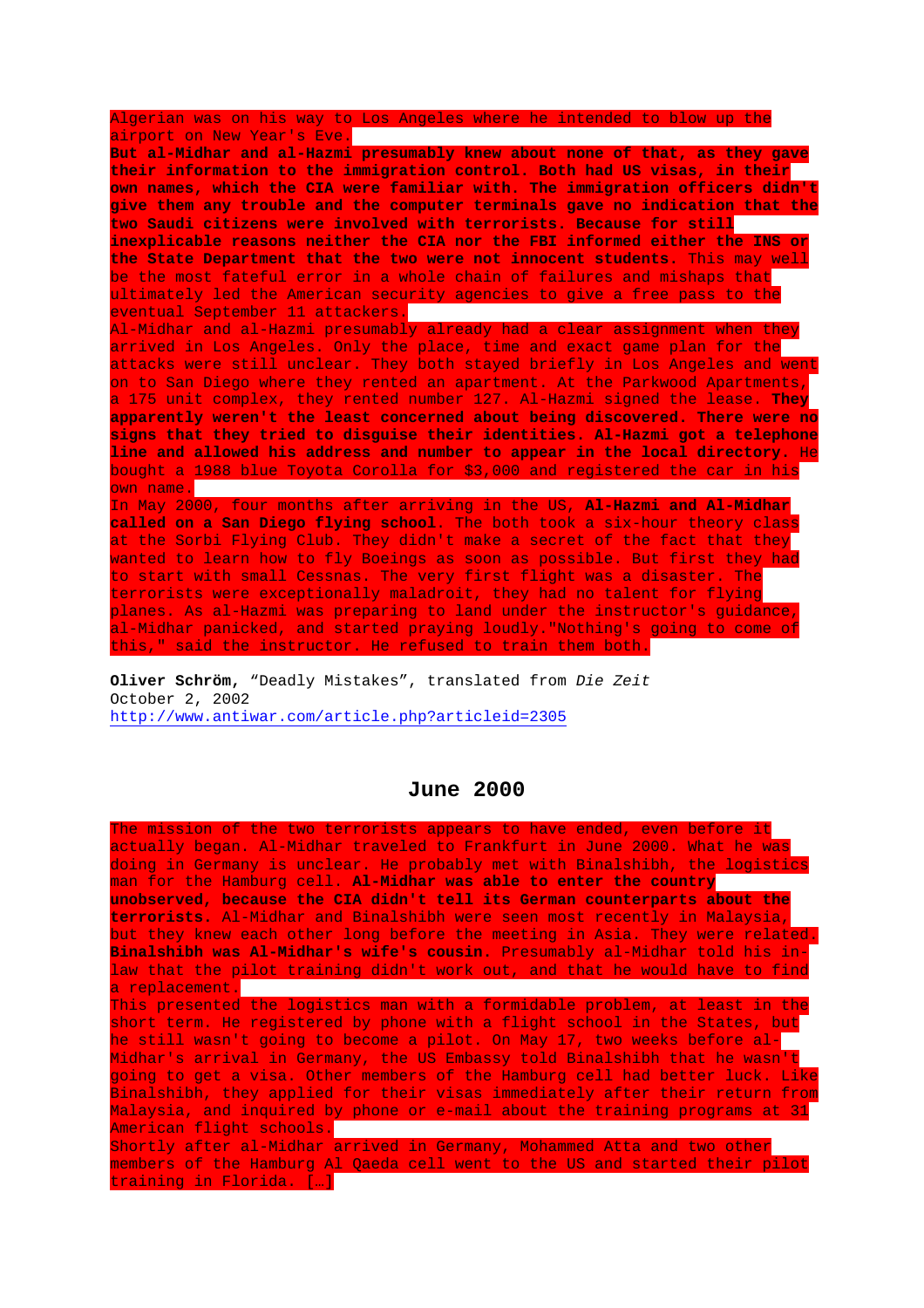Al-Midhar also went back to the US. After it became clear that he and Al-Hazmi weren't going to become pilots, his assignment was to coordinate the planning for the attacks. But first he had to take care of his ability to stay in the country. His visa was running out. On July 7, 2000 he went to see the INS. Shortly before that CIA headquarters in Langley received yet another explicit notice from its Malaysia station that the Al Qaeda terrorist al-Hazmi had already entered the U.S. in January. **But in Langley they stayed calm. Al-Hazmi wasn't designated for investigation, and neither the FBI, the State Department, nor the INS were informed. Consequently, nobody had any reason to be suspicious when al-Hazmi applied to extend his visa, giving his address in San Diego. His wish was granted.** 

**Oliver Schröm,** "Deadly Mistakes", translated from Die Zeit October 2, 2002 http://www.antiwar.com/article.php?articleid=2305

#### **September 2000**

**"The process of transformation, even if it brings revolutionary change, is likely to be a long one, absent some catastrophic and catalyzing event like a new Pearl Harbor"** 

**PNAC**, Rebuilding Americas Defense (Page 50-51). http://www.newamericancentury.org/RebuildingAmericasDefenses.pdf

#### **September 2000**

The neigbors in San Diego grew suspicious. **Al-Hazmi and Al-Midhar** lived in the apartment complex for eight months and still didn't have any furniture. They slept on the floor and regularly made calls from phone booths even though they had a phone in their apartment. The two Saudis apparently noticed the skeptical glances of their neighbors. They terminated the lease and moved in with Abduss Attar Sheikh, a Muslim they met at the Mosque in San Diego. This friend, a retired English teacher, rented them a room and helped them open a bank account and get Internet access.

**As it turned out, the retiree was also helping out the local FBI**. He was providing the police information on militant Muslims in San Diego. His contact officer regularly visited him at home. Al-Midhar and al-Hazmi were in the house during some of these visits. Sheikh quickly closed the living room door at such moments so his boarders wouldn't find out about his activities as an informer. Neither the informer nor his officer had any ide that the two young men were Al Qaeda terrorists. [really?]

Al-Midhar moved out after six weeks. He told his host that he was returning to his wife and children in Saudi Arabia. In fact he was involved in an act of terrorism. On October 12, 2000 a suicide squad carried out an attack on the naval ship USS Cole in Aden harbor. A dinghy packed with explosives rammed into the port side of the ship. 17 US soldiers died, 38 were wounded. **The CIA assumes that al-Midhar took part in the attack. Al-Hazmi remained in San Diego for the time being, still living with the FBI informant.**  $\lceil$  ...  $\rceil$ 

At the end of December 2000 al-Hazmi also left the house in San Diego. He moved in with his fellow countryman Hani Hanjur in Mesa, Arizona. Hanjur had been living in the US since 1996 and earned his license at a flight school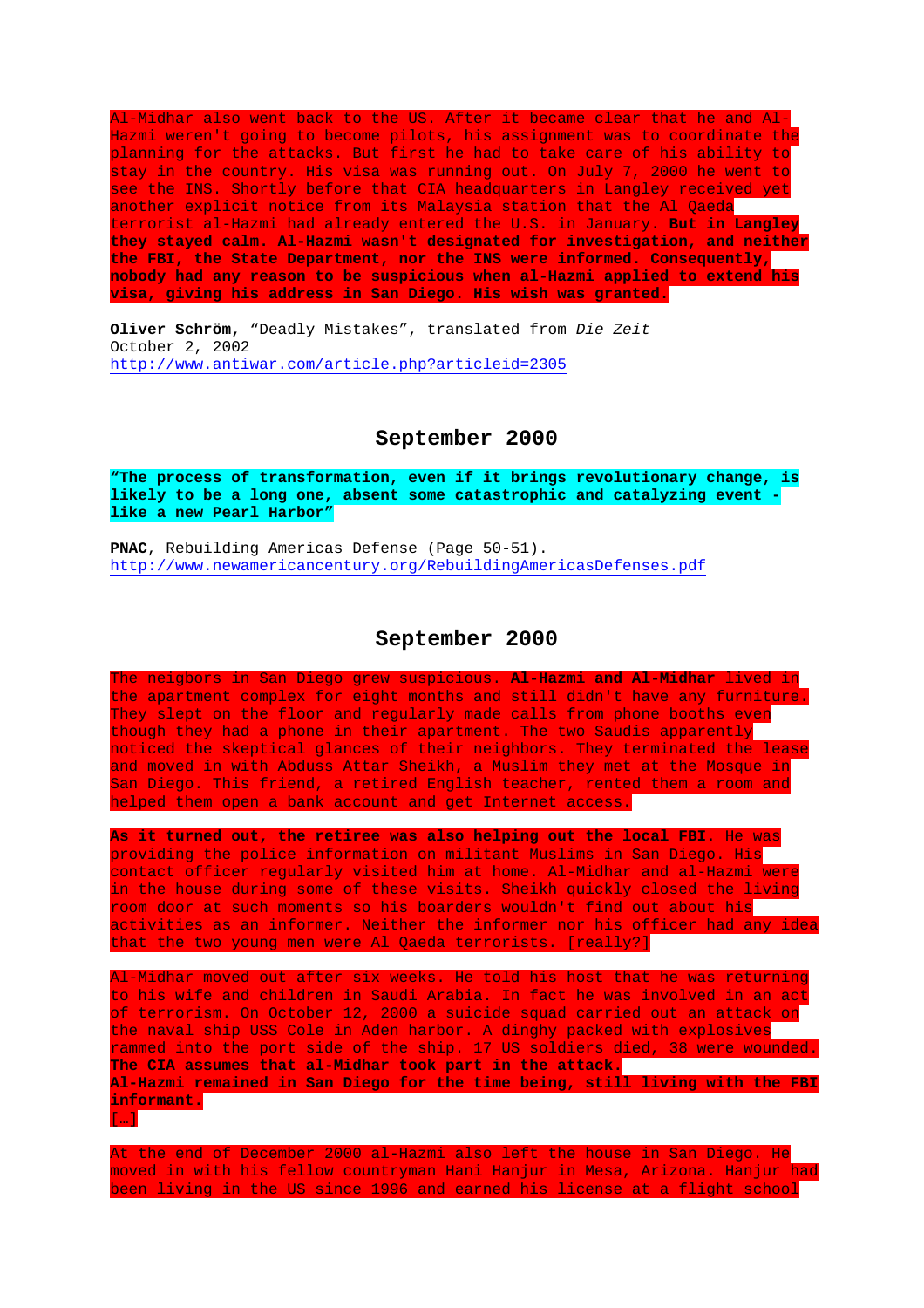in Scottsdale. After al-Hazmi and al-Midhar's flight training didn't work out, Hanjur would now fill the role for the trained pilot. But the pilot still needed some actual flying time. So he tried to take a few lessons at a flight school in Phoenix. Despite the fact that he had been in the States for several years, his English was so bad that the flight school operator assumed that he couldn't have had a valid pilot's license. **He assumed the license certificate was a forgery and notified the FAA. But the suspected license turned out to be genuine**.

**Oliver Schröm,** "Deadly Mistakes", translated from Die Zeit October 2, 2002 http://www.antiwar.com/article.php?articleid=2305

### **November 8th, 2000**

"Thousands of Florida residents were struck from the voter lists because they were mistakenly identified as ex-felons, just months before what has become the closest election in US history."

#### **Sasha Abramsky**

http://www.motherjones.com/news/feature/2000/11/floridavote.html

#### **November 22nd, 2000**

"[T]he so-called "Brooks Brothers Riot" of Republican activists helped stop a vote recount in Miami -- and showed how far George W. Bush's supporters were ready to go to put their man in the White House." "The records show that the Bush committee spent a total of \$13.8 million to frustrate the recount of Florida's votes and secure the state's crucial electoral votes for Bush."

**Robert Parry**  http://www.consortiumnews.com/2002/080502a.html see also: http://www.washingtonpost.com/wp-dyn/articles/A31074-2005Jan23.html

## **December 9th, 2000**

"If you would segregate 'overvotes' as you describe and indicate in your final report how many where you determined the clear intent of the voter, I will rule on the issue for all counties."

Judge **Terry Lewis**, who had been named by the Florida Supreme Court to oversee the statewide recount, in a memo to the chairman of the Charlotte County canvassing board revealed by "Newsweek" http://www.consortiumnews.com/2001/112101a.html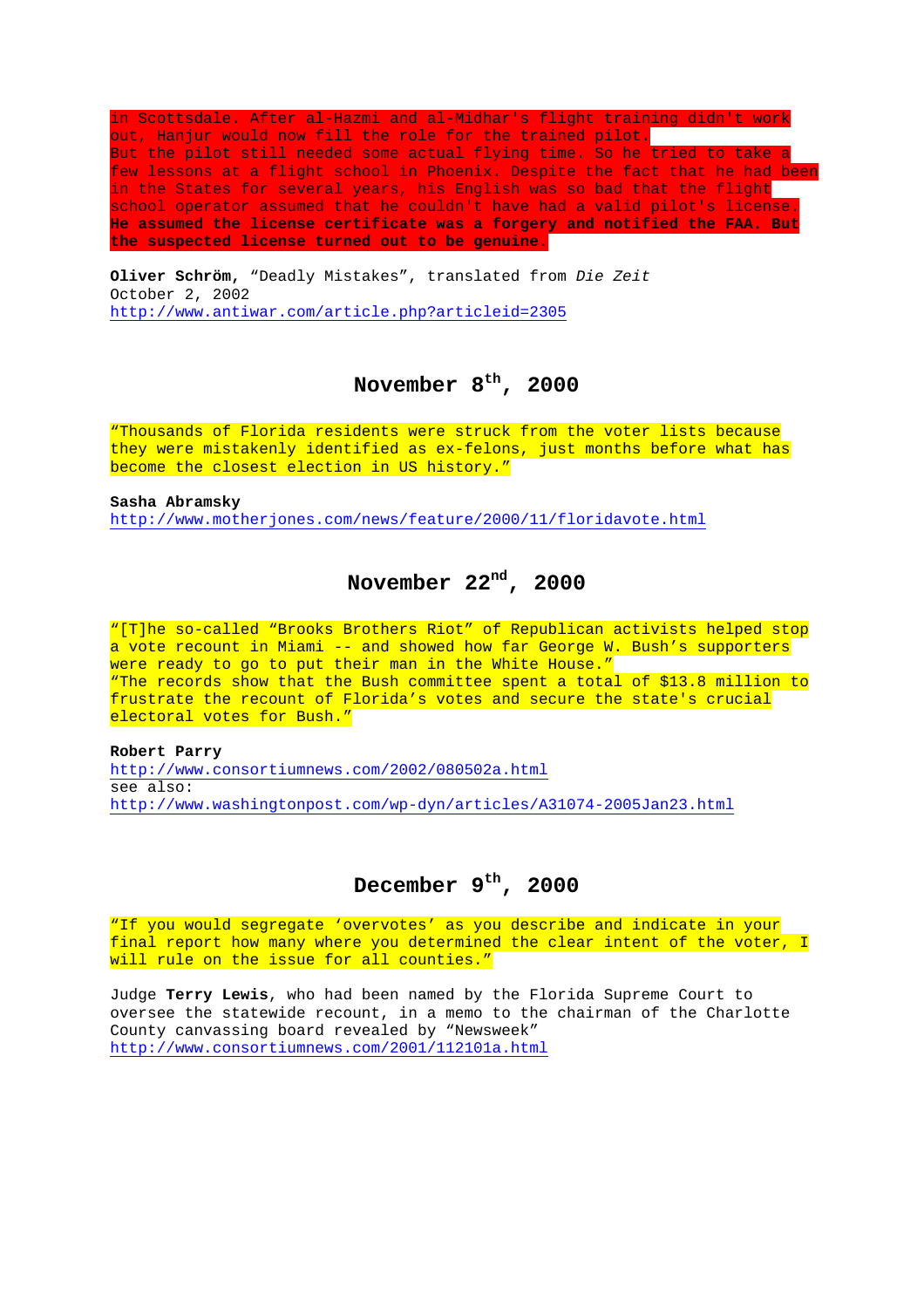### **December 10th, 2000**

"The more you look the more disbarred and 'disappeared' Gore voters you find. You'd almost think it was deliberate." "For Harris, Florida Governor Jeb Bush and his brother, the Texas blacklist was a mistake made in Heaven. Most of those targeted to have their names 'scrubbed' from the voter roles were African-Americans, Hispanics and poor white folk, likely voters for Vice-President Gore."

**Greg Palast**  http://observer.guardian.co.uk/business/story/0,6903,409137,00.html

#### **December 12nd, 2000**

The Supreme Court [made the] decision that effectively ended the Florida postelection contest and made George W. Bush the nation's 43d president.

http://caselaw.lp.findlaw.com/scripts/getcase.pl?court=US&vol=000&invol=00- 949

#### **Late year 2000**

Team members believed that the Atta cell in Brooklyn should be subject to closer scrutiny, but somewhere along the food chain of administration bureaucrats and lawyers, a decision was made in late 2000 against passing the information to the FBI."

Rep. **Curt Weldon**, on intelligence group "Able Danger" tracking of Mohammed Atta back in 2000

http://www.foxnews.com/story/0,2933,165414,00.html

#### **January 2001**

Both the FBI and the CIA are tracking down the perpetrators of the attack on the USS Cole in Yemen. The CIA conclusively determined that the one-legged bin Atesh was the mastermind of the attack. They consulted the observation report from the meeting in Malaysia. It suggested that the attack on the Cole was decided and planned in Kuala Lumpur. **The other participants at the meeting, among them al-Hazmi and al-Midhar, were now under suspicion**, at least implicated in the planning of the attack. **Although the CIA had enough information to know that al-Midhar possessed a valid visa and that al-Hazmi still had to be in the USA, it didn't raise a red flag with the investigators, and they didn't bother to notify the FBI.**  There was still a lot left to be organized. Al-Hazmi was constantly driving around in his old Toyota. He didn't always obey the speed limit. On April 1, 2001 he was caught in a speed trap on I-40 in western Oklahoma. He was stopped by the police and had to show his ID, license and registration. The officer radioed in to see if there was anything on the driver. **The police database had nothing.** Al-Hazmi got a ticket and kept driving. The fine for speeding was \$138. He paid it by mail.

**Oliver Schröm,** "Deadly Mistakes", translated from Die Zeit October 2, 2002 http://www.antiwar.com/article.php?articleid=2305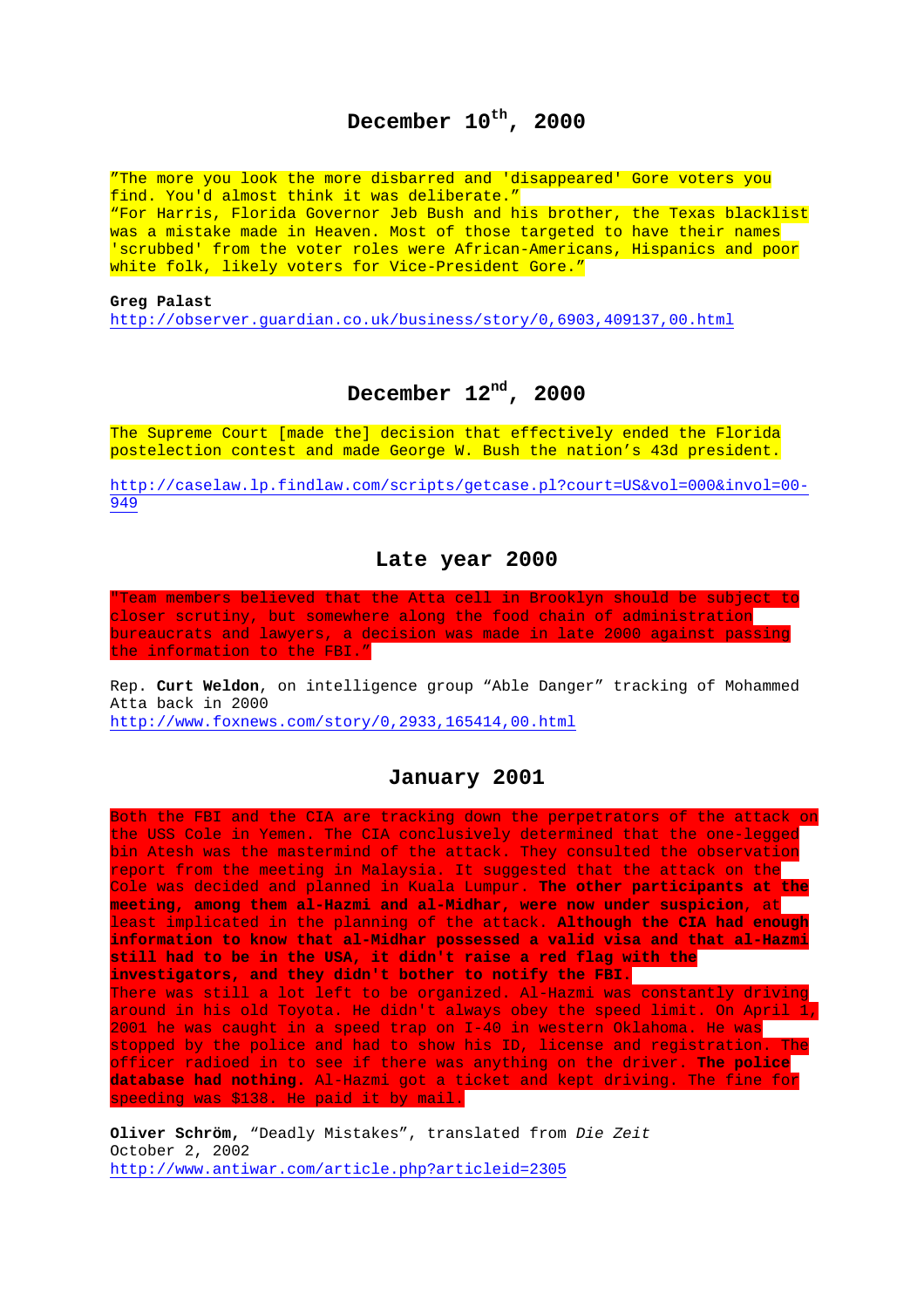**30th January 2001** 

"**From the very beginning, there was a conviction, that Saddam Hussein was a bad person and that he needed to go**." "Going after Saddam was topic "A" 10 days after the inauguration - eight months before Sept. 11." "From the very first instance, it was about Iraq. It was about what we can do to change this regime" "It was all about **finding a way to do it**. That was the tone of it. The president saying 'Go find me a way to do this,'" "For me, the notion of pre-emption, that the U.S. has the unilateral right to do whatever we decide to do, is a really huge leap." "And that came up at this first [NSC] meeting."

Paul O'Neill, former secretary of finance. http://www.cbsnews.com/stories/2004/01/09/60minutes/main592330.shtml

#### **January 2001**

"In the first weeks of the Administration, however, **Cheney had heard me loud and clear about al-Qaida**. Now that he was attending the NSC Principals meetings chaired by Condi Rice (something no Vice President had ever done), I hoped he would speak up about the urgency of the problem, put it on a short list for immediate action. **He didn't."** 

**Richard Clarke,** former special advisor to the National Security Council, regarding counter-terrorism

http://www.rawstory.com/news/2006/Exofficial\_Cheney\_sought\_National\_Security Advisers 0502.html

### **March 4th, 2001**

"What is scenario 12-D?" "We know it's a **war game scenario**. That it has to do with airline counterterrorism. Why is it important enough to kill for." "Why?" "**Because it's no longer a game**." "But if some terrorist group wants to act out this scenario, then why target you for assassination?" "**Depends on who your terrorists are**." "The men who conceived of it the first place. You're saying **our government is planning to commit a terrorist act against a domestic airline**?" "There you go again. Blaming the entire government as usual. **In fact, a small faction ...**"

Short synopsis out off**: "The Lone Gunmen",** a X-Files-Spin-Off, aired on this day. The pilot episode concerned a terrorist plot to **fly a hijacked airplane into the World Trade Center towers**. http://www.thelonegunmen.com/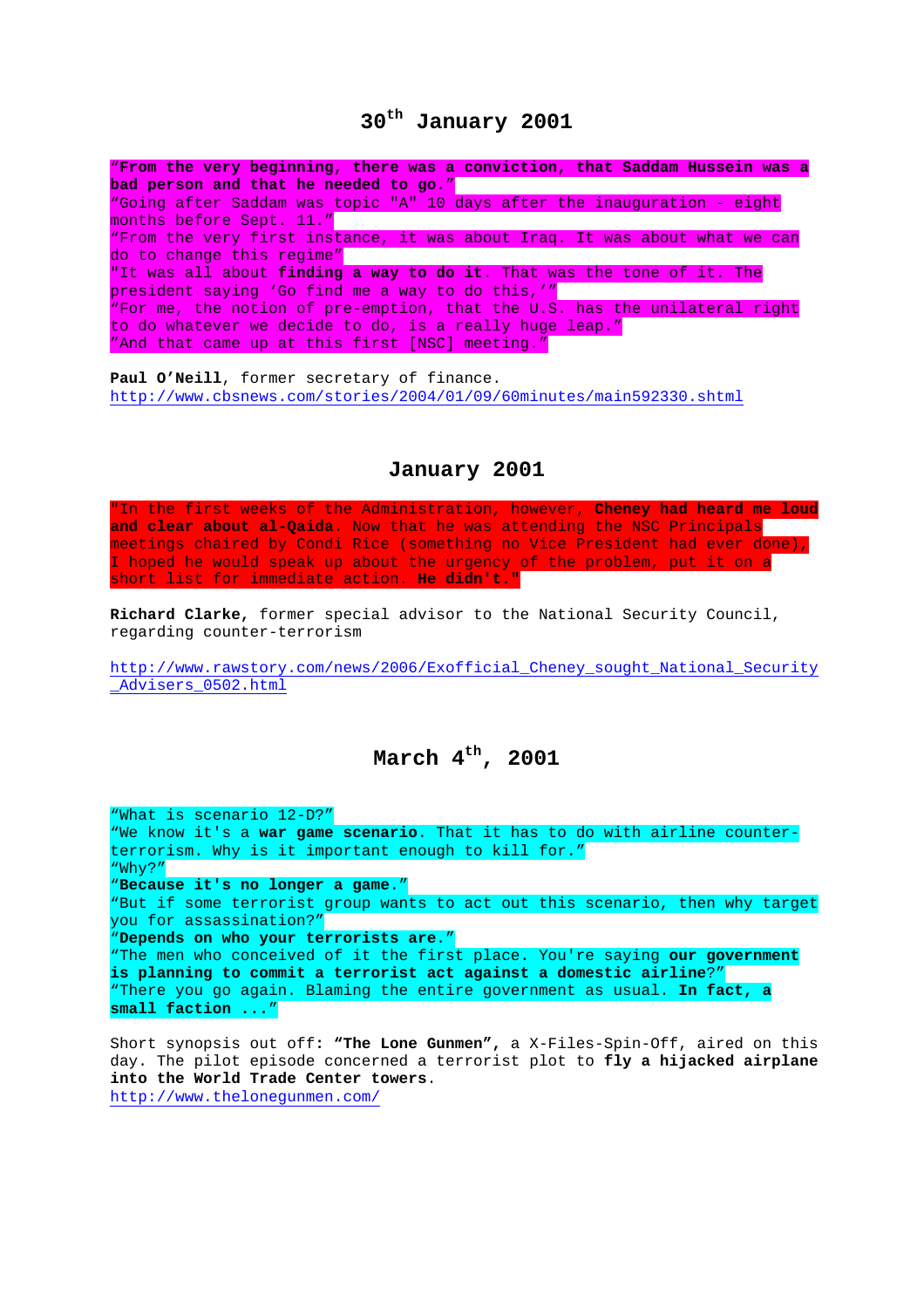**June 1st, 2001**



**Oliver Schröm,** "Deadly Mistakes", translated from Die Zeit October 2, 2002 http://www.antiwar.com/article.php?articleid=2305

#### **July 2001**

The main obstacles to investigate Islamic terrorism were US oil corporate interests and the role played by Saudi Arabia in it."

**John O'Neill**, Deputy Director of the FBI, and Osama bin Laden's main pursuer in the US government, quits the FBI out of frustration in August 2001 and died on his new job as security chief in the WTC attacks on Sep.  $11<sup>th</sup>$ http://www.hereinreality.com/johnoneill.html

### **July 10th, 2001**

Two months before the September 11 attacks, FBI agent Kenneth Williams sent the below memo to bureau brass in Washington and New York warning that a cadre of Osama bin Laden disciples might be training at U.S. flight schools in preparation for future "terror activity against civil aviation targets.' Williams suggested a nationwide FBI review to determine whether such a "coordinated effort" could be seen in other localities."

**Phoenix Memos**, by FBI agent Kenneth Williams http://www.thesmokinggun.com/archive/0412042phoenix1.html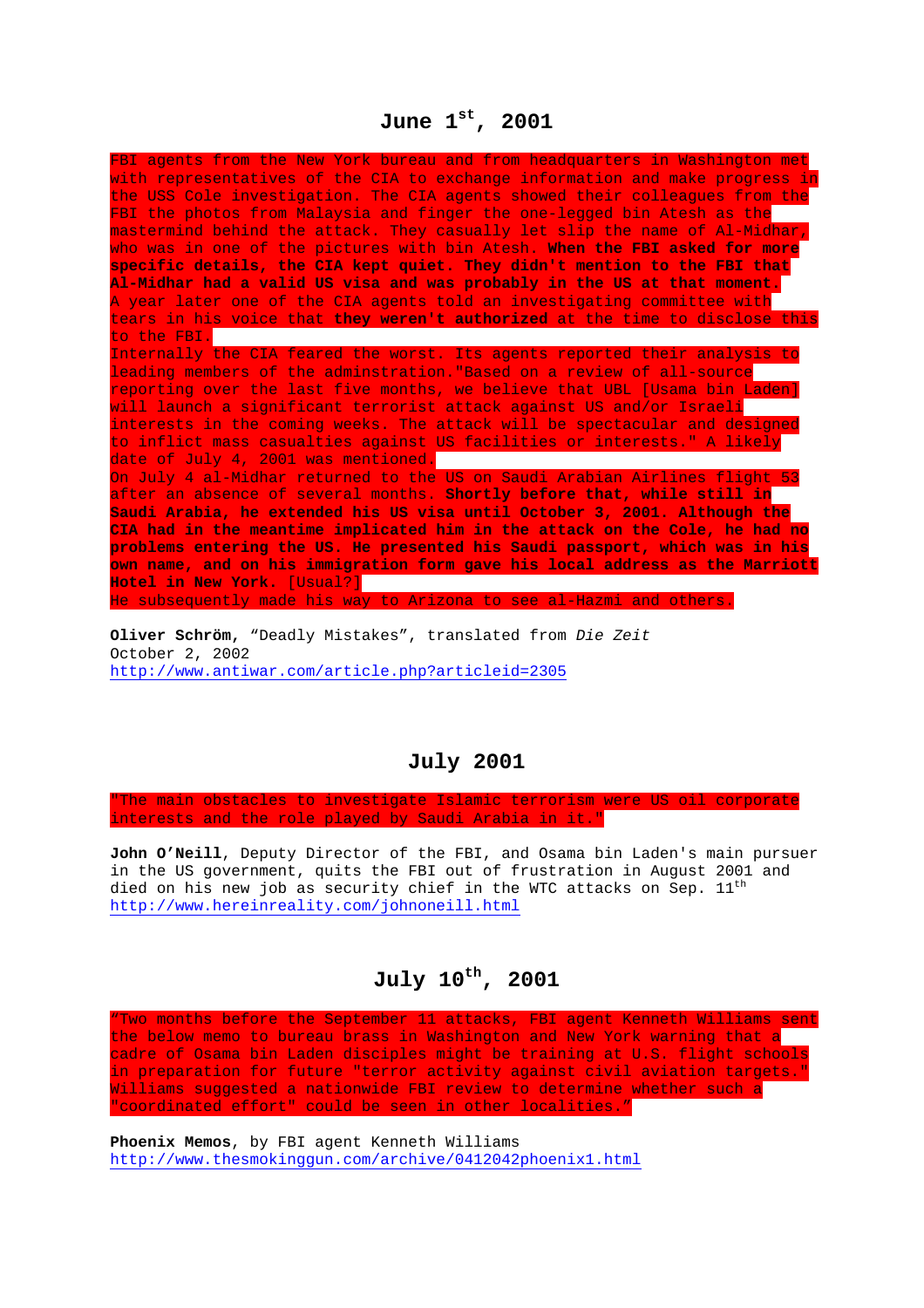## **6 th August 2001**

**Bin Laden determined to strike in US** 

**Presidental Daily Briefing** one month before 911. http://us.cnn.com/2004/ALLPOLITICS/04/10/august6.memo/ Public known version redacted: http://antiwar.com/justin/?articleid=2306 See also: Bush SCOTUS-candidate Harriet Myers briefed Bush: http://www.truthout.org/docs\_2005/100405A.shtml

**August 15th, 2001**



**Oliver Schröm,** "Deadly Mistakes", translated from Die Zeit October 2, 2002 http://www.antiwar.com/article.php?articleid=2305

**August, 2001** 

"[Harry Samit,] the FBI agent who arrested Zacarias Moussaoui in August 2001 testified Monday he spent almost four weeks trying to warn U.S. officials about the radical Islamic student pilot but "criminal negligence" by superiors in Washington thwarted a chance to stop the  $9/11$  attacks.

**CBS News** 

http://www.cbsnews.com/stories/2006/03/21/ap/national/mainD8GFLTIGA.shtml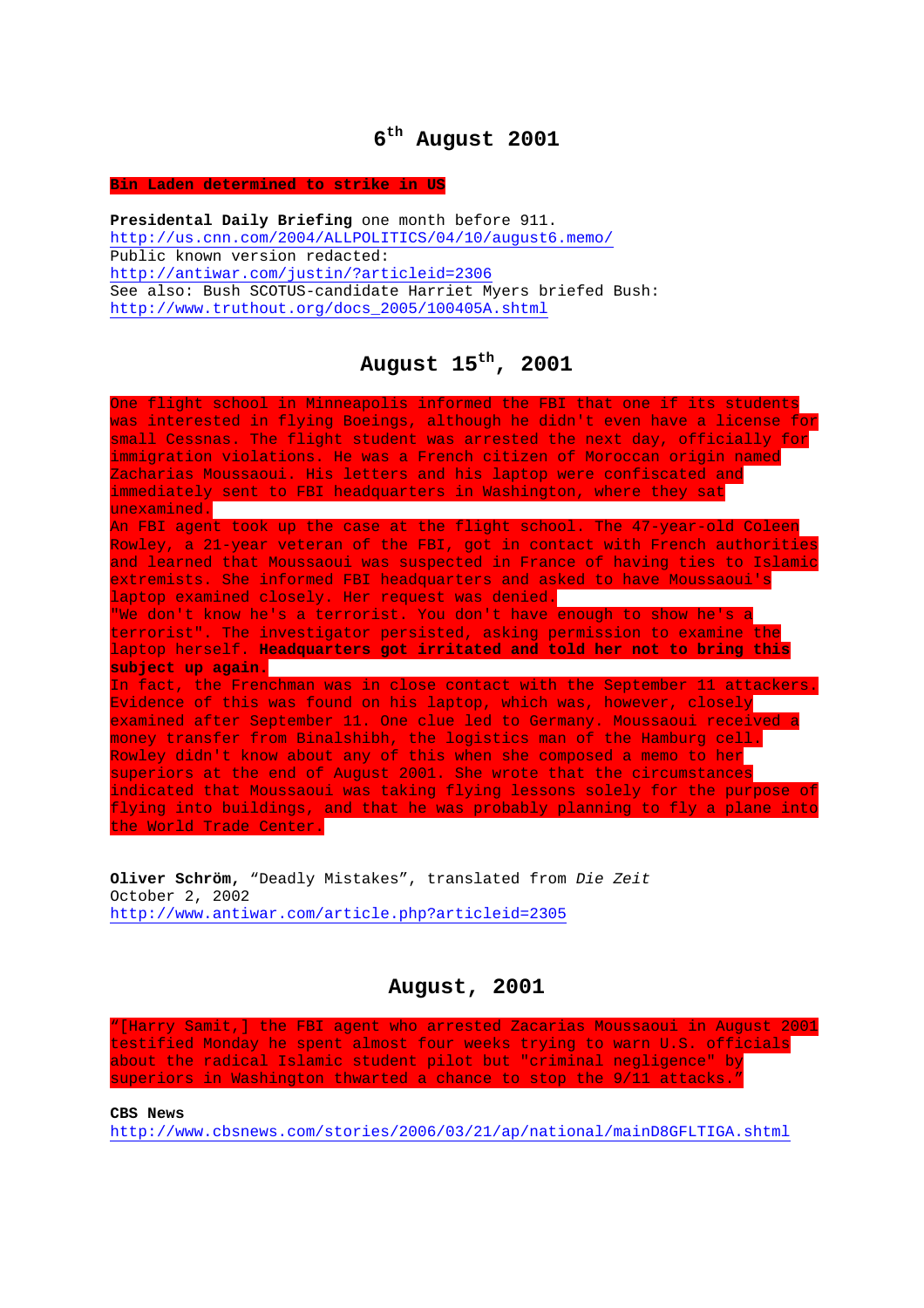**August 23rd, 2001**



**Oliver Schröm,** "Deadly Mistakes", translated from Die Zeit October 2, 2002 http://www.antiwar.com/article.php?articleid=2305

#### **End of August, 2001**

"I think the data's ready, but we're not. We'll publish when we're ready."

**John Broder**, a New York Times reporter and member of the steering committee overseeing the analysis of Florida ballots recount.

http://www.makethemaccountable.com/coverup/index.htm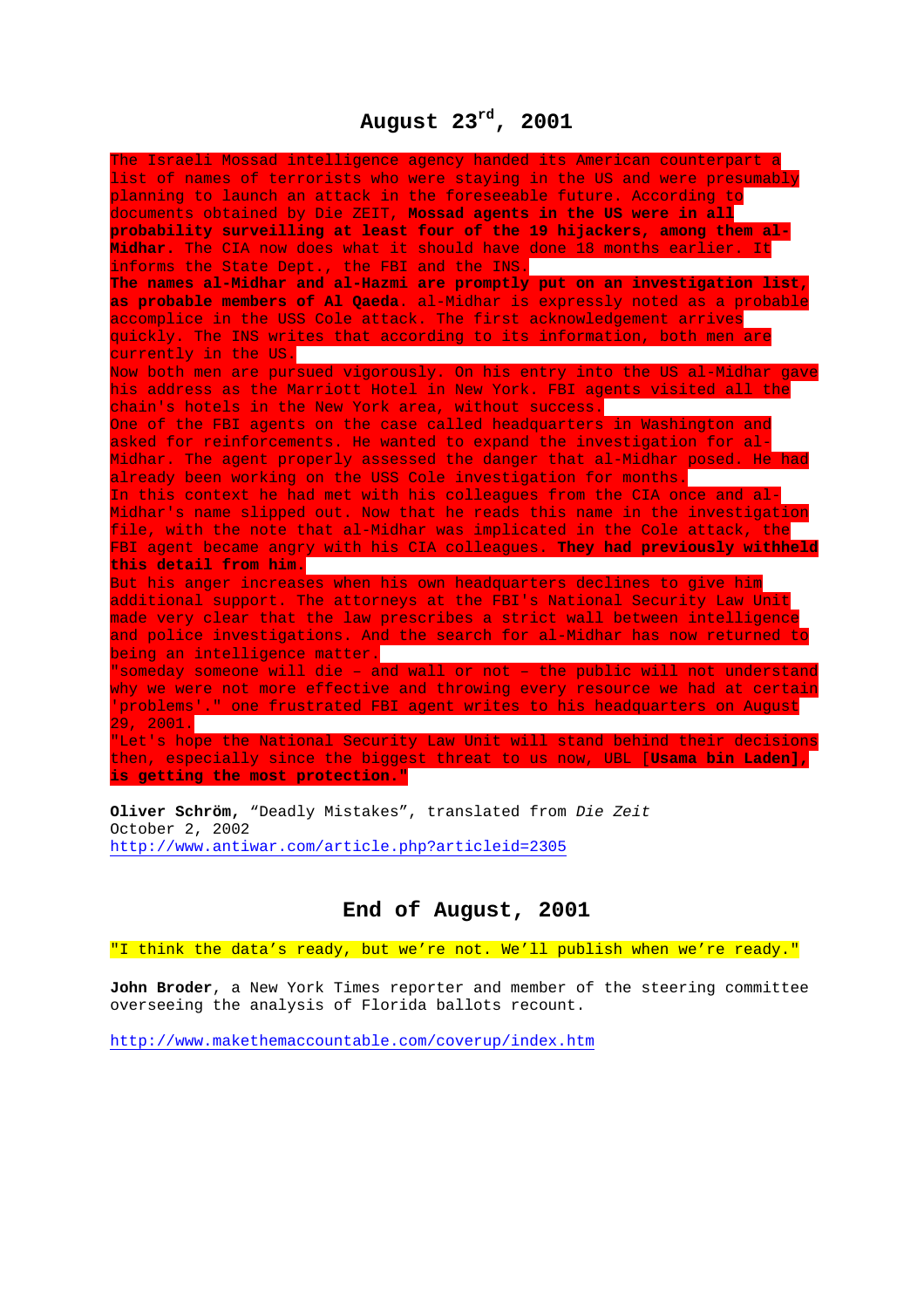## **September 11th, 2001**

Early in the morning the five terrorists drive to Dulles Airport. Police later seize the Toyota and find a receipt for tuition at the Phoenix flight school, four diagrams of a Boeing 757 cockpit, a carpet knife, a map of Washington and slips of paper with notes and phone numbers. At 7:30 the terrorists check in. Investigators have been searching everywhere for al-Hazmi and al-Midhar for the last 20 days. **Despite that, the two pass unhindered through security along with their accomplices. Both the tickets and passports which they presented were in their own names**. […]

**Oliver Schröm,** "Deadly Mistakes", translated from Die Zeit October 2, 2002 http://www.antiwar.com/article.php?articleid=2305

### **September 11th, 2001, 8.38 am**

"Hi, Boston Center TMU, we have a problem here. We have a hijacked aircraft headed towards New York. And we need you guys to, we need someone to scramble some F-16s or something up there, help us out." NORAD Command " **Is this real or exercise**? "

" No, this is not exercise, not a test. "

" Do we wanna think about scrambling an aircraft?"

#### **FAA**,

http://www.team8plus.org/september11th/NATIONALCOMMISSIONTERRORISTATTACKS5.h tml

### **September 11th, 2001, 9.03 am**

It was the morning of Sept. 11. At approximately 8:20, the FAA says, it received word that the first of two jetliners from Boston's Logan International Airport had been hijacked and was mysteriously heading for New York City. What did the FAA do? That seems like a simple question - a question that ought to have been answered clearly and unflinchingly months ago. But even now, almost 28 months after the Sept. 11 attacks, we still don't have a clear picture of how well the FAA responded. It was just after 9 a.m. If the FAA's version of the story is correct, air traffic controllers should have known at 8:20 a.m. that at least one hijacking had taken place - and that the hijacked jetliner had then struck the Trade Center's North Tower at 8:46 a.m. But last week's transcripts reveal that air traffic controllers at La Guardia were still in the dark even after the North Tower was hit.

"In one exchange, with the North Tower in flames and just before a second hijacked jetliner struck the Trade Center's South Tower at 9:03 a.m., an unidentified man at **La Guardia's control tower** asks: "**Do you guys know what happened at the World Trade Center**?" A second unidentified man at the control tower answers: "We are listening to it on the news right now. Do you know anything further? What happened, a plane hit it?" "We heard a bomb hit it," the first man says. "We heard that a plane hit it," the second man answers, adding that he is just turning on the TV news. "We are trying to get an update." "**But you don't know anything**," the first man says.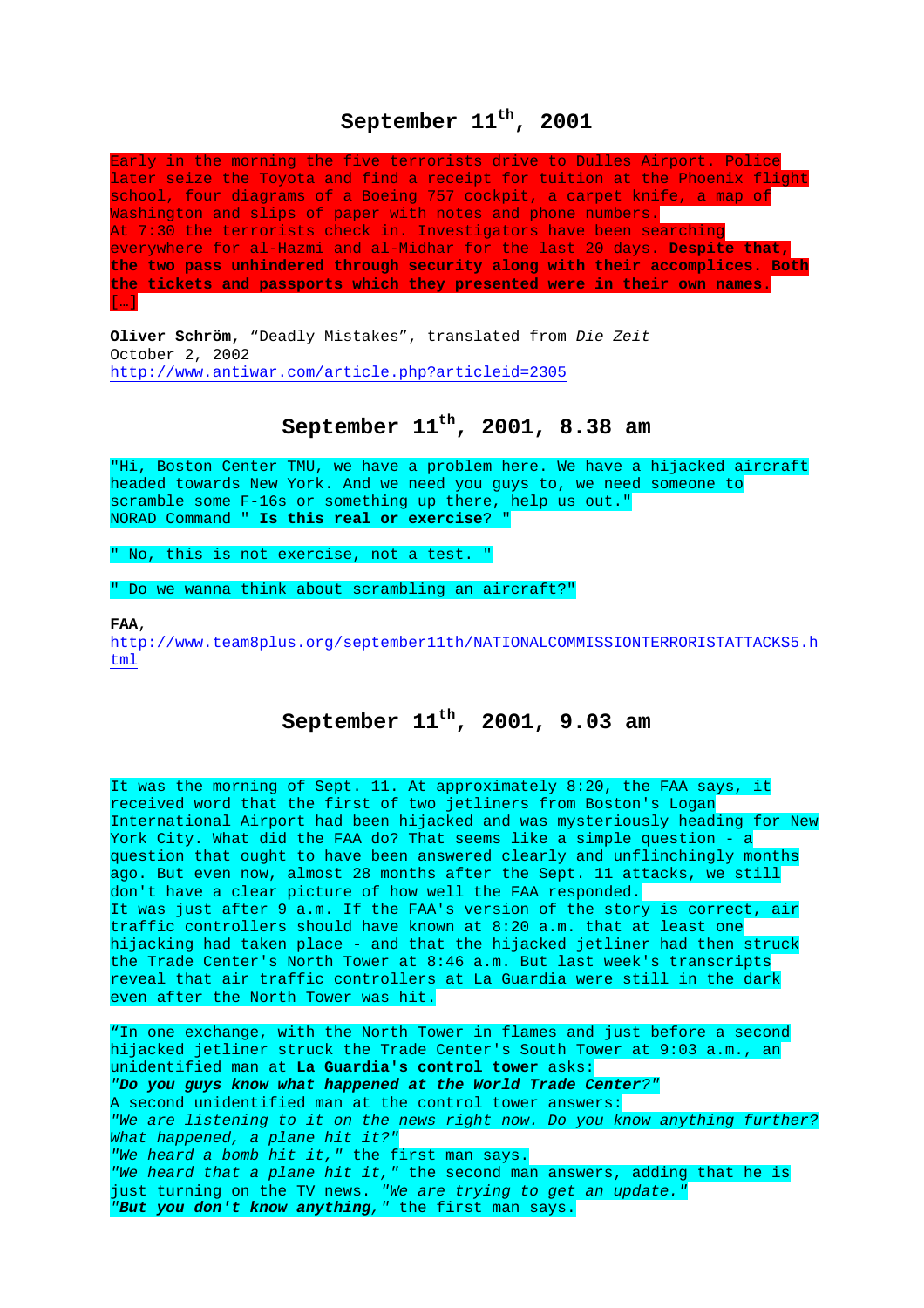"**We don't know**," the second man says. "We're looking at it on Channel 5 right now."

If that conversation was between two ordinary people, it wouldn't be all that disturbing. Indeed, it probably echoes many conversations that day between ordinary citizens trying to find out what was taking place in lower Manhattan. **But that conversation was between two people who should have been on top of the information - people in an airport traffic control tower**. Why were they in the dark?"

**Mike Kelly**: "Back to the transcripts" http://www.northjersey.com/page.php?qstr=eXJpcnk3ZjcxN2Y3dnFlZUVFeXkxNCZmZ2J lbDdmN3ZxZWVFRXl5NjQ3MDQxMA==

## **September 11th, 2001, 2.40 pm**

"**[b]est info fast** . . . **judge whether good enough [to] hit S.H. [Saddam Hussein] at same time** - not only UBL [Usama Bin Laden] Go massive . . . Sweep it all up. **Things related and not**."

DoD staffer **Stephen Cambone's** notes from meetings with Defense Secretary Donald Rumsfeld on the afternoon of September 11, 2001, exact time: 2.40 pm. http://www.outragedmoderates.org/2006/02/dod-staffers-notes-from-911 obtained.html

## **September 12th, 2001**

The large police investigation in American history is underway. **Thousands of FBI agents fan out across the country and within days reconstruct the lives of the hijackers. It wasn't especially difficult because in the US the terrorists conducted themselves as anything but a secret conspiracy. Al-Hazmi had even called the police once after he was assaulted.** […]

**Oliver Schröm,** "Deadly Mistakes", translated from Die Zeit October 2, 2002 http://www.antiwar.com/article.php?articleid=2305

### **September 12th, 2001**

About eight hours after terrorists struck Manhattan's tallest skyscrapers, **police in Bergen County detained five men who they said were found carrying maps linking them to the blasts**. The five men, who were in a van stopped on Route 3 in East Rutherford around 4:30 p.m., were being questioned by police but had not been charged with any crime late Tuesday. The Bergen County Police bomb squad X-rayed packages found inside the van but did not find any explosives, authorities said. However, sources close to the investigation said they found other evidence linking the men to the bombing plot. "There are maps of the city in the car with certain places highlighted," the source said. "It looked like they're hooked in with this. It looked like they knew what was going to happen when they were at Liberty State Park." **Sources also said that bomb-sniffing dogs reacted as if they had detected explosives**, although officers were unable to find anything. The FBI seized the van for further testing, authorities said. Sources said the van was stopped as it headed east on Route 3, between the Hackensack River bridge and the Sheraton hotel. As a precaution, police shut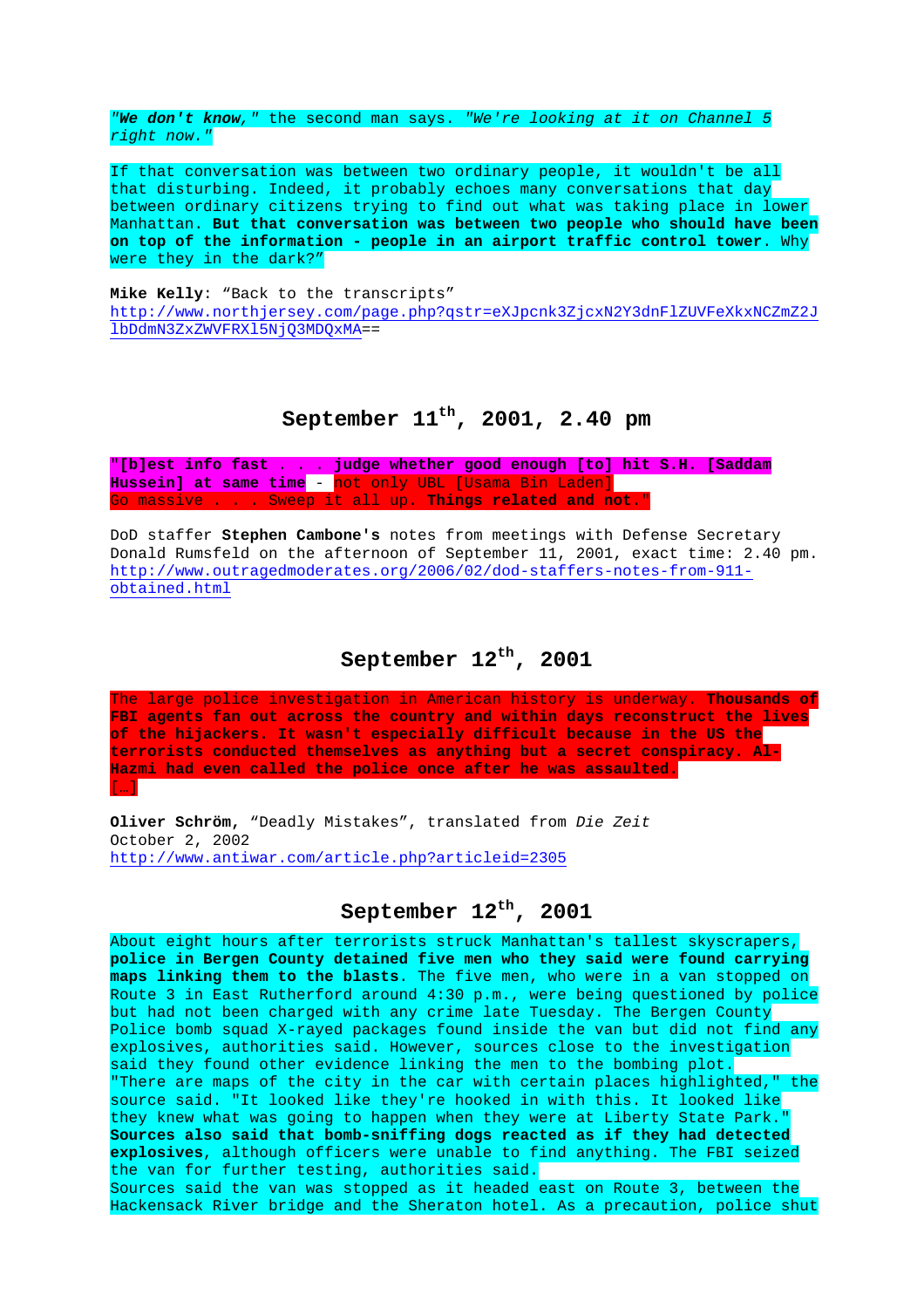down Route 3 traffic in both directions after the stop and evacuated a small roadside motel near the Sheraton. Sources close to the investigation said the men said they were Israeli tourists, but police had not been able to confirm their identities. Authorities would not release their names. East Rutherford officers stopped the van after the FBI's Newark Field Office broadcast an alert asking surrounding police departments to look for a white Chevrolet van, police said. "We got an alert to be on the lookout for a white Chevrolet van with New Jersey registration and writing on the side," said Bergen County Police Chief John Schmidig. "Three individuals were seen celebrating in Liberty State Park after the impact. They said three people were jumping up and down." The East Rutherford officers summoned the county police bomb squad, New Jersey state troopers, and FBI agents, who waited alongside the van as prosecutors from the U.S. Attorney's Office tried to obtain a warrant to search the van late Tuesday, Schmidig said. By 10 p.m., members of the bomb squad were picking through the van and Xraying packages found inside, Schmidig said. Sources said the FBI alert, known as a BOLO or "Be On Lookout," was sent out at 3:31 p.m. It read:

"**Vehicle possibly related to New York terrorist attack. White, 2000 Chevrolet van with New Jersey registration with 'Urban Moving Systems' sign on back seen at Liberty State Park, Jersey City, NJ, at the time of first impact of jetliner into World Trade Center. Three individuals with van were seen celebrating after initial impact and subsequent explosion. FBI Newark Field Office requests that, if the van is located, hold for prints and detain individuals."**

FBI spokeswoman Sandra Carroll declined to comment on the incident late Tuesday. State police Lt. Col. Barry W. Roberson confirmed the traffic stop at a late night news briefing at state police headquarters in Trenton. He would not elaborate, however.

Business records show an Urban Moving Systems with offices on West 50th Street in Manhattan and on West 18th Street in Weehawken. Telephone messages left at the businesses Tuesday evening were not immediately returned. Business records show the owner as **Dominik Suter** of Fair Lawn. A woman answering the telephone at Suter's home acknowledged he owned the company but refused to comment further. She also declined to identify herself. It was not clear Tuesday whether the van stopped by police is related to Suter's company. A business traveler staying at the Homestead Studio Suites Hotel said she watched state troopers drive the suspects away in a procession of state police cars about 5 p.m. The woman, who asked not to be identified, said the people detained appeared to be white men, but she could not give more details. About 5:30 p.m., police evacuated the hotel without offering guests an explanation. "First, they told us we could hang out in the lobby, but then they told us we had to leave," the traveler said. At 10 p.m., the hotel guest said she could see at least two police officers searching through the van while a crowd of other officers kept their distance. Except for police vehicles and a tow truck, the service road beside Route 3 was empty, she said.

**Paulo Lima** "Five men detained as suspected conspirators", Staff Writer Bergen Records, http://web.archive.org/web/20011108025936/http:/www.bergen.com/news/2bombvan 200109125.htm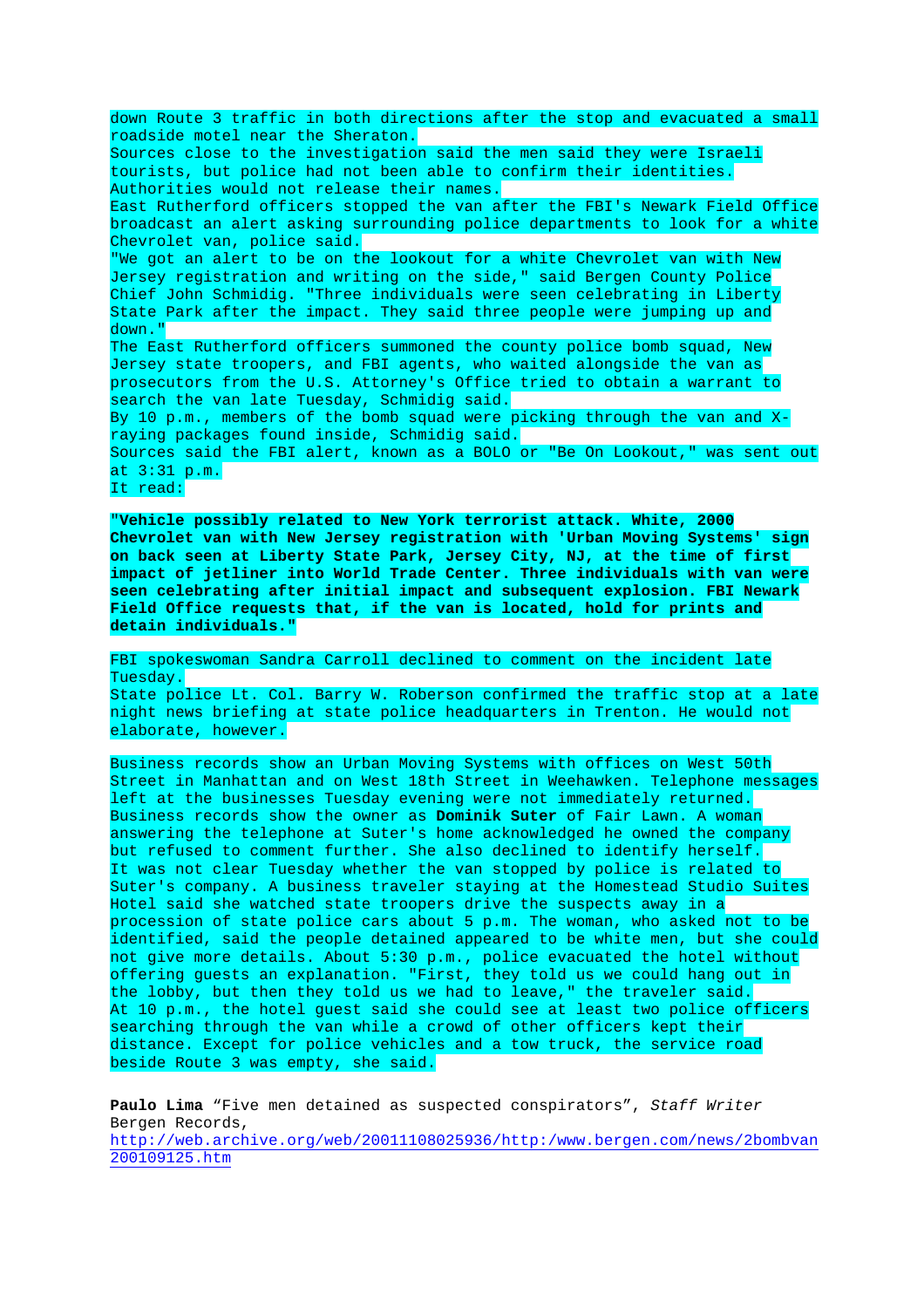## **September 17th, 2001**

"I want justice...There's an old poster out West, as I recall, that said, 'Wanted: Dead or Alive'"

G.W. Bush,

http://www.whitehouse.gov/news/releases/2001/09/20010917-3.html

#### **September 18th, 2001**

"The air is safe to breathe."

**Christine Todd Whitman**, EPA http://www.wtceo.org/wtcenvironmentalorganizationtheairissafetobreathewhitma n.htm

### **September 20th, 2001**

The Taliban offered to hand Osama bin Laden to a neutral Islamic country for trial if the US presented them with evidence that he was responsible for the attacks on New York and Washington. The US rejected the offer."

**The Guardian**  http://www.guardian.co.uk/Iraq/Story/0,2763,1082289,00.html

## **September 20th, 2001**

"We write to endorse your admirable commitment to "lead the world to victory" in the war against terrorism. We fully support your call for "a broad and sustained campaign" against the "terrorist organizations and those who harbor and support them." We agree with Secretary of State Powell that the United States must find and punish the perpetrators of the horrific attack of September 11, and we must, as he said, "go after terrorism wherever we find it in the world" and "get it by its branch and root." We agree with the Secretary of State that U.S. policy must aim not only at finding the people responsible for this incident, but must also target those "other groups out there that mean us no good" and "that have conducted attacks previously against U.S. personnel, U.S. interests and our allies. **In order to carry out this "first war of the 21st century" successfully, and in order, as you have said, to do future "generations a favor by coming together and whipping terrorism," we believe the following steps are necessary parts of a comprehensive strategy.** 

**PNAC letter to George W. Bush**  http://www.newamericancentury.org/Bushletter.htm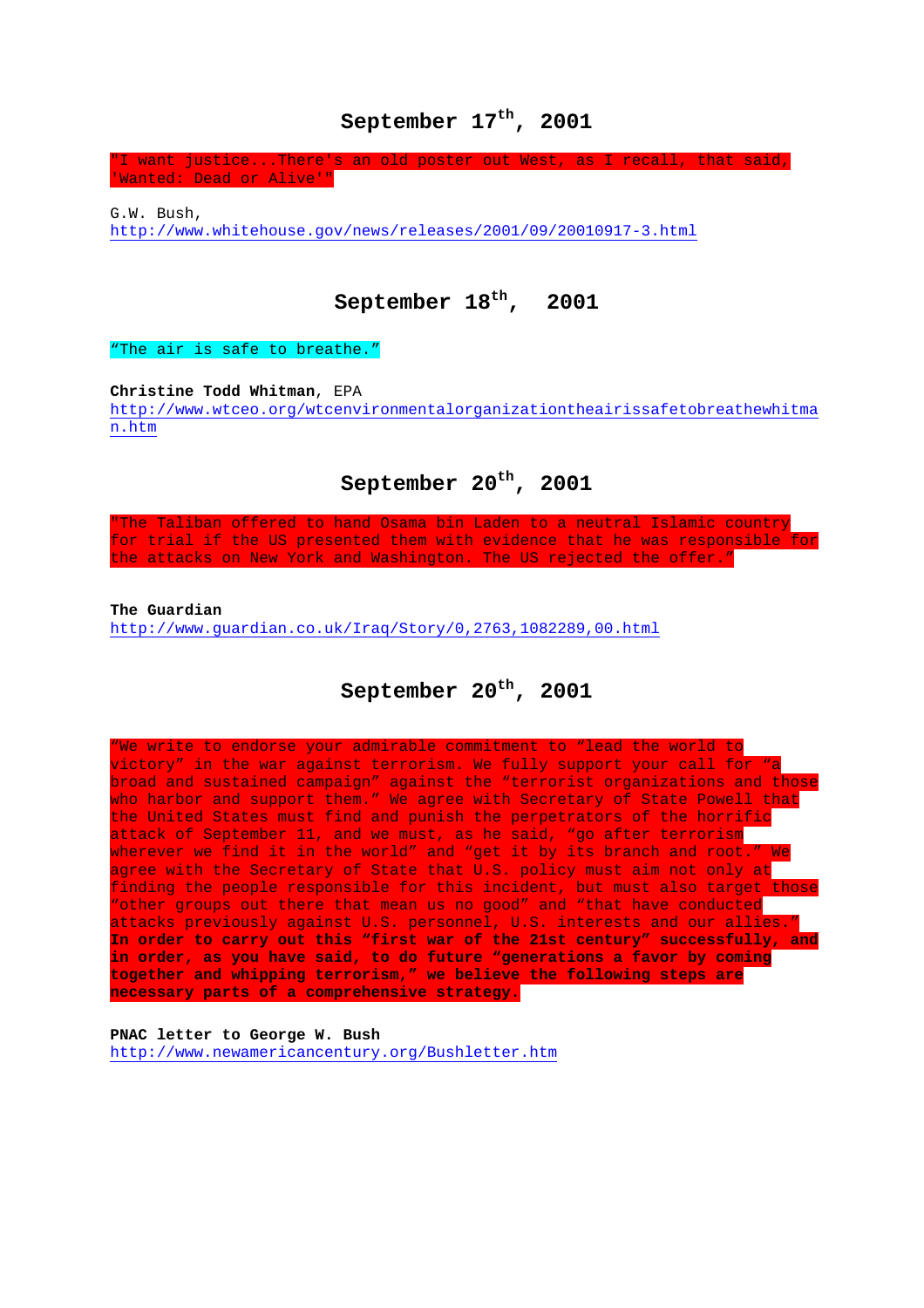### **September 22nd, 2001**

Osama bin Laden and the Taliban received threats of possible American military strikes against them two months before the terrorist assaults on New York and Washington, […] a Guardian investigation has established.

The Guardian http://www.guardian.co.uk/wtccrash/story/0,1300,556279,00.html

## **September 25th, 2001**

"**Sometimes the truth is so precious it must be accompanied by a bodyguard of lies**."

**Donald Rumsfeld**, U.S. Secretary of Defense, Pentagon Briefing http://www.telegraph.co.uk/news/main.jhtml?xml=/news/2001/09/27/wusa227.xml

### **September 28th, 2001**

I have already said that I am not involved in the 11 September attacks in the United States. As a Muslim, I try my best to avoid telling a lie. I had no knowledge of these attacks, nor do I consider the killing of innocent women, children and other humans as an appreciable act. Islam strictly forbids causing harm to innocent women, children and other people. Such practice is forbidden even in the course of a battle."

The United States should try to trace the perpetrators of these attacks within itself; the people who are a part of the U.S. system, but are dissenting against it. Or those who are working for some other system; persons who want to make the present century as a century of conflict between Islam and Christianity so that their own civilization, nation, country, or ideology could survive."

**Osama Bin Laden**, in an interview with pakistani newspaper "Ummat" http://www.robert-fisk.com/usama\_interview\_ummat.htm

## **Otober 21st, 2001**

"[The consortium] is deliberately hiding the results of its recount because Gore was the indisputable winner".

"[A] New York Times journalist who was involved in the recount project had told "a former companion" that the **Gore victory margin was big enough to create "major trouble for the Bush presidency if this ever gets out."** 

**David Podvin**, an investigative journalist who runs an independent web page, "Make Them Accountable" http://www.telegraph.co.uk/news/main.jhtml?sSheet=/news/2001/10/21/ixhomer.h tml/&xml=/news/2001/10/21/wgore21.xml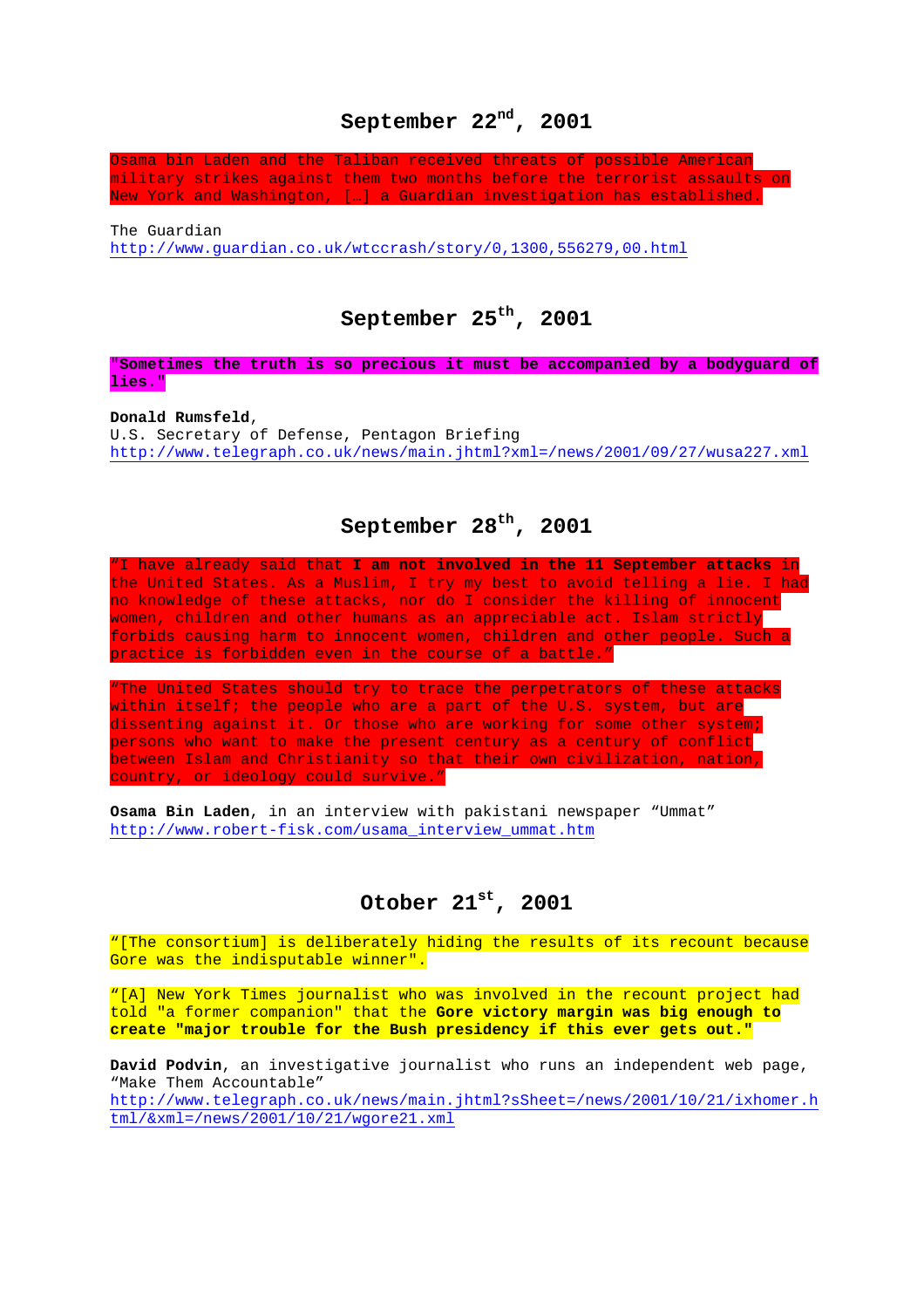### **Otober 21nd, 2001**

**"Our belief is that the priorities of the country have changed, and our priorities have changed."** 

**Steven Goldstein**, the vice-president of corporate communications at Dow Jones and Co, the owners of the Wall Street Journal. http://www.telegraph.co.uk/news/main.jhtml?sSheet=/news/2001/10/21/ixhomer.h tml/&xml=/news/2001/10/21/wgore21.xml

### **Otober 21st, 2001**

"The consortium agreed that **because of the war**, because of our lack of resources, **we were postponing the vote-count investigation**. But this is not final. The intention is to go forward."

**Catherine Mathis,** a spokesman for the New York Times http://www.telegraph.co.uk/news/main.jhtml?sSheet=/news/2001/10/21/ixhomer.h tml/&xml=/news/2001/10/21/wgore21.xml Ī

#### **November 10th, 2001**

"We must speak the truth about terror. Let us never tolerate outrageous conspiracy theories concerning the attacks of September the 11th; malicious lies that attempt to shift the blame away from the terrorists, themselves, away from the guilty."

**George W. Bush**  http://www.un.org/webcast/ga/56/statements/011110usaE.htm

### **November 22nd, 2001**

If those "overvotes" were counted, as now it appears they would have been, Gore would have carried Florida regardless of what standard of chad – dimpled, hanging, punched-through – was used in counting the so-called "undervotes," according to an examination of those ballots by a group of leading news organizations." "In going with the "Bush Wins" headlines, the news organizations downplayed their more dramatic finding that Gore would have won if a full statewide recount had been conducted in accordance with state law." "**For months, the leading news organizations have been bending over backwards to protect Bush's fragile legitimacy, possibly out of concern for the nation's image in a time of crisis**."

**Robert Parry**, Consortiumnews http://www.consortiumnews.com/2001/112101a.html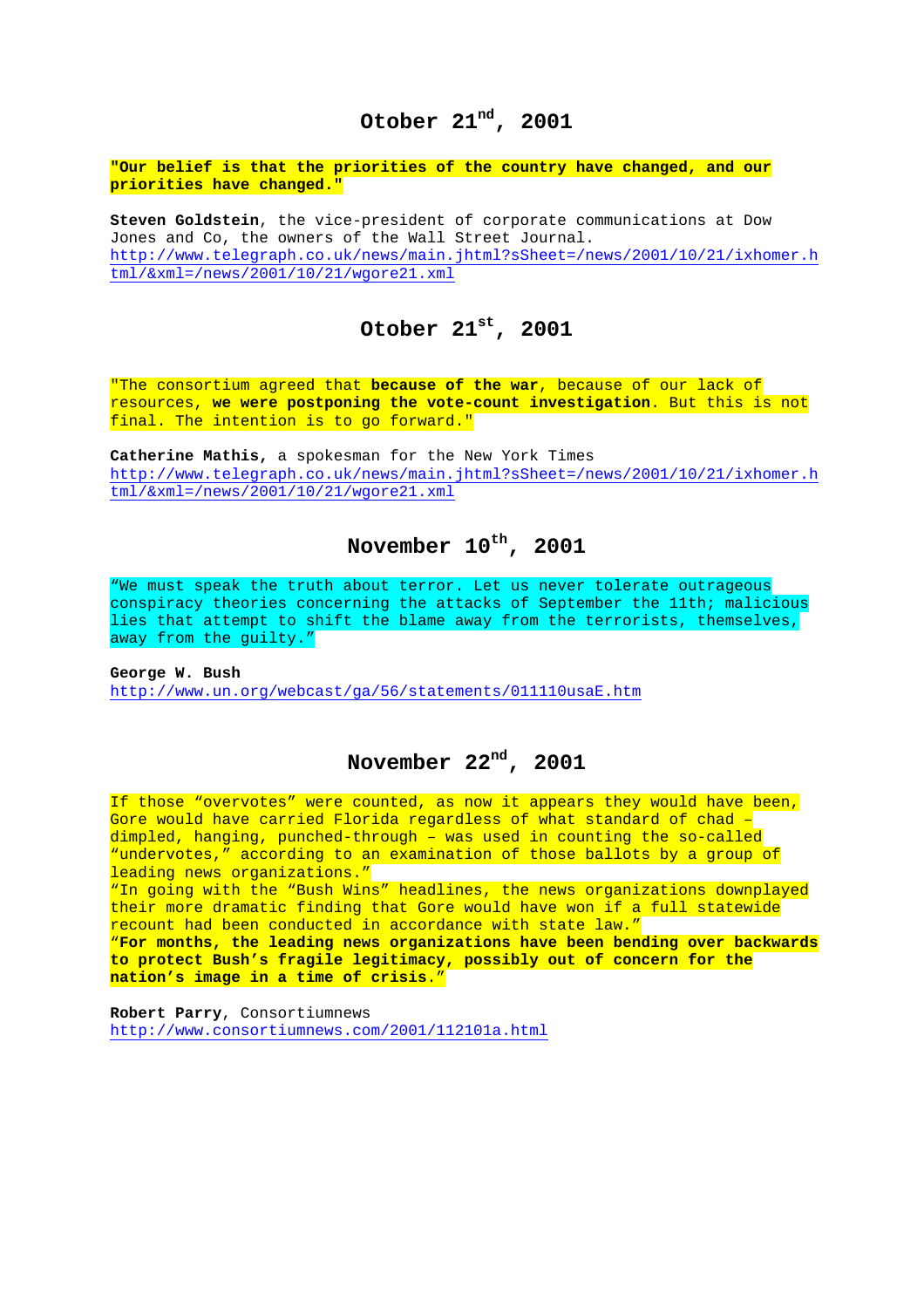## **December 12th, 2001**

"Evidence linking these Israelis to 9/11 is classified. I cannot tell you about evidence that has been gathered. It's classified information."

US official quoted in **Carl Cameron's** Fox News report on the Israeli spy ring and its connections to 9-11.

http://www.informationclearinghouse.info/article7545.htm

## **December 13th, 2001**

"There was no doubt of bin Laden's responsibility for the September 11 attacks before the tape was discovered."

**Donald Rumsfeld** 

http://www.defenselink.mil/releases/2001/b12132001\_bt630-01.html

### **December 14th, 2001**

"[T]he tape removes any doubt that the U.S. military campaign targeting bin Laden and his associates is more than justified."

New York Mayor **Rudy Giuliani** on CNN, Bin Laden on tape: Attacks 'benefited Islam greatly", December 14, 2001, http://archives.cnn.com/2001/US/12/13/ret.bin.laden.videotape

## **December 14th,, 2001**

**"It is preposterous for anybody to think that this tape is doctored." "That's just a feeble excuse to provide weak support for an incredibly evil man."** 

**George. W. Bush**, on CNN, regarding rumors the Osama confession tape may have been doctored.

http://edition.cnn.com/2001/US/12/14/ret.bin.laden.video/index.html?related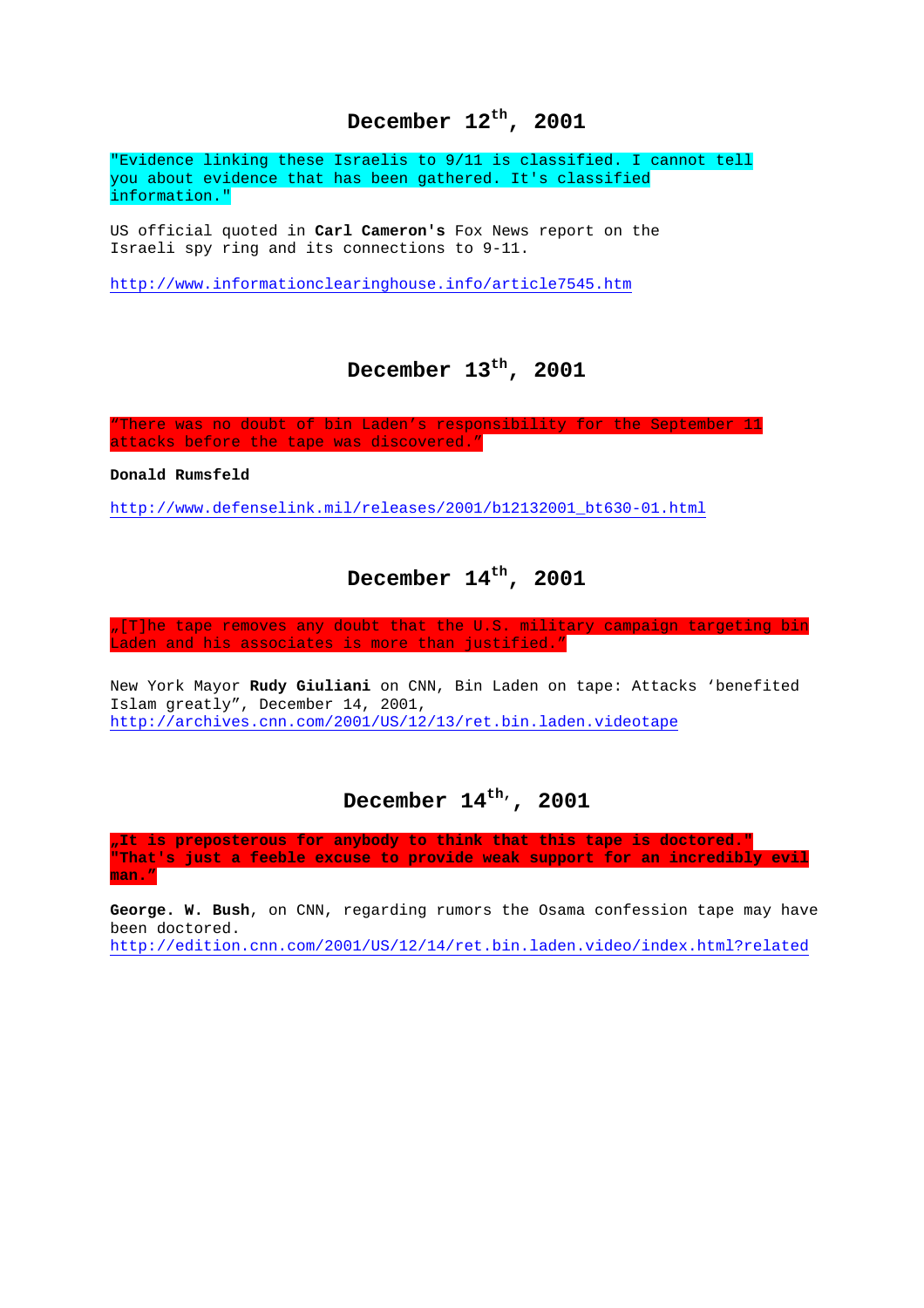#### **December 25th, 2001**

"In calling for a new investigation, some structural engineers have said that one serious mistake has already been made in the chaotic aftermath of the collapses: **the decision to rapidly recycle the steel columns, beams and trusses that held up the buildings**. That may have cost investigators some of their most direct physical evidence with which to try to piece together an answer…. Dr. Frederick W. Mowrer, an associate professor in the fire protection engineering department at the University of Maryland, said he believed the decision could ultimately compromise any investigation of the collapses. 'I find the speed with which potentially important evidence has been removed and recycled to be appalling,' Dr. Mowrer said…. Interviews with a handful of members of the [FEMA funded] team, which includes some of the nation's most respected engineers, also uncovered complaints that they had at various times been shackled with bureaucratic restrictions that prevented them from interviewing witnesses, examining the disaster site and requesting crucial information, like recorded distress calls to the police and fire departments."

**"A NATION CHALLENGED: THE TOWERS; Experts Urging Broader Inquiry In Towers' Fall"** By JAMES GLANZ AND ERIC LIPTON, New York Times, Late Edition - Final, Section A, Page 1, Column 5

#### **December 28th, 2001**

"...Secondly, he is not escaping us. This is a guy, who, three months ago, was in control of a county. Now he's maybe in control of a cave. He's on the run. Listen, a while ago I said to the American people, our objective is more than bin Laden. But one of the things for certain is we're going to get him running and keep him running, and **bring him to justice**. And that's what's happening. He's on the run, if he's running at all. So we don't know whether he's in cave with the door shut, or a cave with the door open -- we just don't know...."

**George W. Bush**, http://www.whitehouse.gov/news/releases/2001/12/20011228-1.html

#### **January 2002**

"The formation of the eutectic mixture of iron oxide and iron sulfide lowers the temperature at which liquid can form in this steel. This strongly suggests that the temperatures in this region of the steel beam approached around 1,000°C, forming the eutectic liquid by a process similar to making a "blacksmith's weld" in a hand forge."

**The Journal of the Minerals, Metals and Materials Society** (JOM) reports that the examination of a beam from the remains of WTC Building 7 which collapsed late in the afternoon of 9/11 has revealed unexpected erosion of the steel. http://www.tms.org/pubs/journals/JOM/0112/Biederman/Biederman-0112.html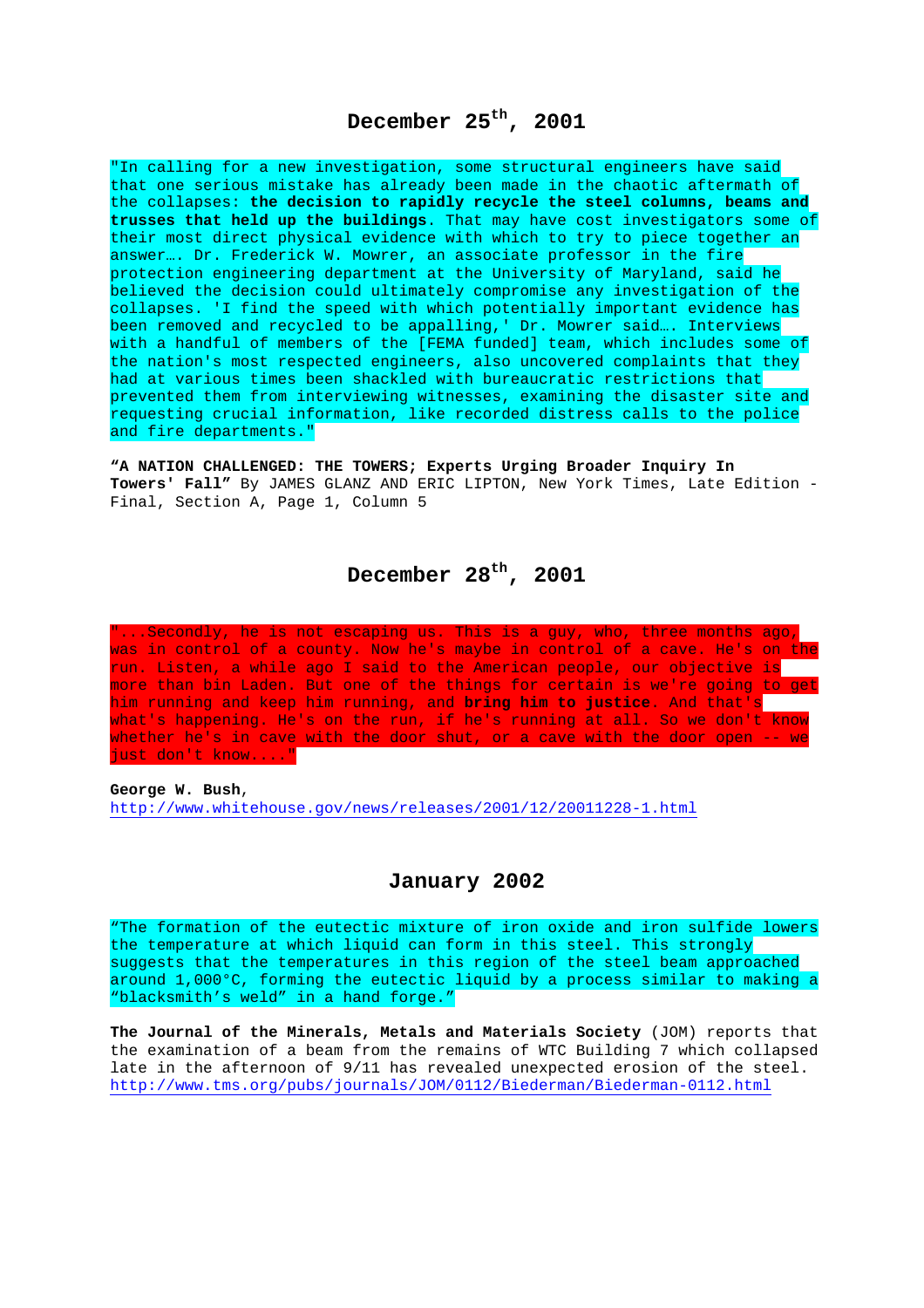#### **February 2nd, 2002**

"Perhaps the deepest mystery uncovered in the investigation involves extremely thin bits of steel collected from the trade towers and from 7 World Trade Center, a 47-story high rise that also collapsed for unknown reasons. **The steel apparently melted away, but no fire in any of the buildings was believed to be hot enough to melt steel outright**. A preliminary analysis of the steel at Worcester Polytechnic Institute using electron microscopes suggests that sulfur released during the fires -- no one knows from where -- may have combined with atoms in the steel to form compounds that melt at lower temperatures."

"A Search for Clues In Towers' Collapse Engineers Volunteer to Examine Steel DebrisTaken to Srapyards" by **JAMES GLANZ** and **ERIC LIPTON New York Times** 

## **March 13th, 2002**

"Deep in my heart I know the man is on the run, if he's alive at all. Who knows if he's hiding in some cave or not; we haven't heard from him in a long time. **And the idea of focusing on one person is** — really indicates to me **people don't understand the scope of the mission**. Terror is bigger than one person. And he's just — he's a person who's now been marginalized. His network, his host government has been destroyed. He's the ultimate parasite who found weakness, exploited it, and met his match. He is — as I mentioned in my speech, I do mention the fact that this is a fellow who is willing to commit youngsters to their death and he, himself, tries to hide — if, in fact, he's hiding at all. **So I don't know where he is. You know, I just don't spend that much time on him**, Kelly, to be honest with you."

**G. W. Bush**, on Osama Bin Laden http://www.whitehouse.gov/news/releases/2002/03/20020313-8.html

## **March 15th, 2002**

**In particular, a group of five Israelis arrested in New Jersey shortly after the September 11 attacks and held for more than two months was subjected to an unusual number of polygraph tests and interrogated by a series of government agencies including the FBI's counterintelligence division, which by some reports remains convinced that Israel was conducting an intelligence operation.** The five Israelis worked for a moving company with few discernable assets that closed up shop immediately afterward and whose owner fled to Israel.

#### […]

The five men — Sivan and Paul Kurzberg, Oded Ellner, Omer Marmari and Yaron Shmuel — **were arrested eight hours after the attacks by the Bergen County**, N.J., police while driving in an Urban Moving Systems van. The police acted on an FBI alert after the men allegedly were seen acting strangely while watching the events from the roof of their warehouse and the roof of their van.

**In addition to their strange behavior and their Middle Eastern looks, the suspicions were compounded when a box cutter and \$4,000 in cash were found in the van. Moreover, one man carried two passports and another had fresh pictures of the men standing with the smoldering wreckage of the World Trade Center in the background.**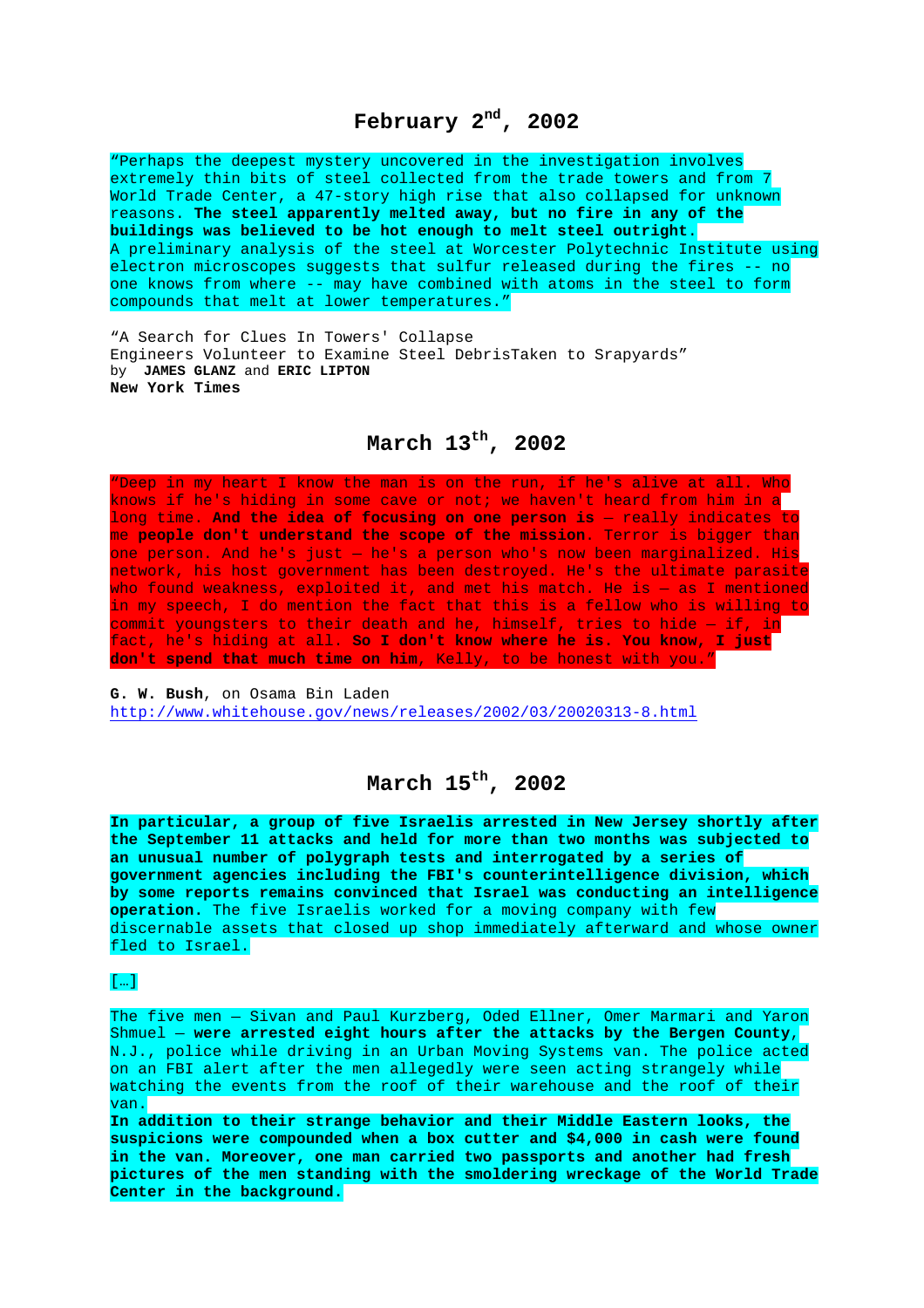The Bergen County police immediately handed the suspects to the INS, which turned them over to a joint police-FBI terrorism task force set up after September 11 to deal with all possible links with the attacks. The five Israelis were detained in the high-security Metropolitan Detention Center in Brooklyn in solitary confinement until mid-October. On September 25, they all signed papers acknowledging violations of Uimmigration law. At the end of October, the INS issued a deportation order which was enforced a month later after a review by the Justice Department and prodding by Jewish and Israeli officials.

However, the former official said, this is just the official story.

[…] In fact, he said, the nature of the investigation changed after the names of two of the five Israelis showed up on a CIA-FBI database of foreign intelligence operatives, he said. At that point, he said, the bureau took control of the investigation and launched a Foreign Counterintelligence Investigation, or FCI.

After the men were arrested, FBI agents searched the warehouse of Urban Moving Systems in Weehawken, N.J., seizing computer hard drives and documents. The warehouse was closed on September 14, said Ron George, a spokesman for the New Jersey State Division of Consumer Affairs. On December 7, a New Jersey judge ruled that the state could seize the goods remaining inside the warehouse. The state also has a lawsuit pending against Urban Moving Systems and its owner, **Dominik Otto Suter**, an Israeli citizen. The FBI questioned Mr. Suter once. However, he left the country afterward and went back to Israel before further questioning. Mr. Suter declined through his lawyer to be interviewed for this article. Earlier this year, the New York State Department of Transportation revoked Urban Moving System's license after discovering that the company's midtown Manhattan base was **only a mailing address**.

#### […]

"If we found evidence of unauthorized intelligence operations, that would be classified material," added Jim Margolin, a spokesman for the FBI in New York.

One leading expert in American intelligence operations, Chip Berlet, a senior analyst at the Boston-based Political Research Associates, explained that there "**is a backdoor agreement between allies that says that if one of your spies gets caught and didn't do too much harm, he goes home. It goes on all the time. The official reason is always a visa violation**."

.Spy Rumors Fly on Gusts of Truth Americans Probing Reports of Israeli Espionage" by **Marc Perelman** http://www.forward.com/issues/2002/02.03.15/news2.html

**March 18th, 2002** 

"We backed regime change, but the **plan had to be clever** and failure was not an option. It would be a tough sell for us domestically, and probably tougher elsewhere in Europe. The US could go it alone if it wanted to. But if it wanted to act with partners, there had to be **a strategy** for building support for military action against Saddam. I then went through **the need to wrongfoot Saddam** on the inspectors and the UN SCRs and the critical importance of the MEPP as an integral part of the **anti-Saddam strategy**.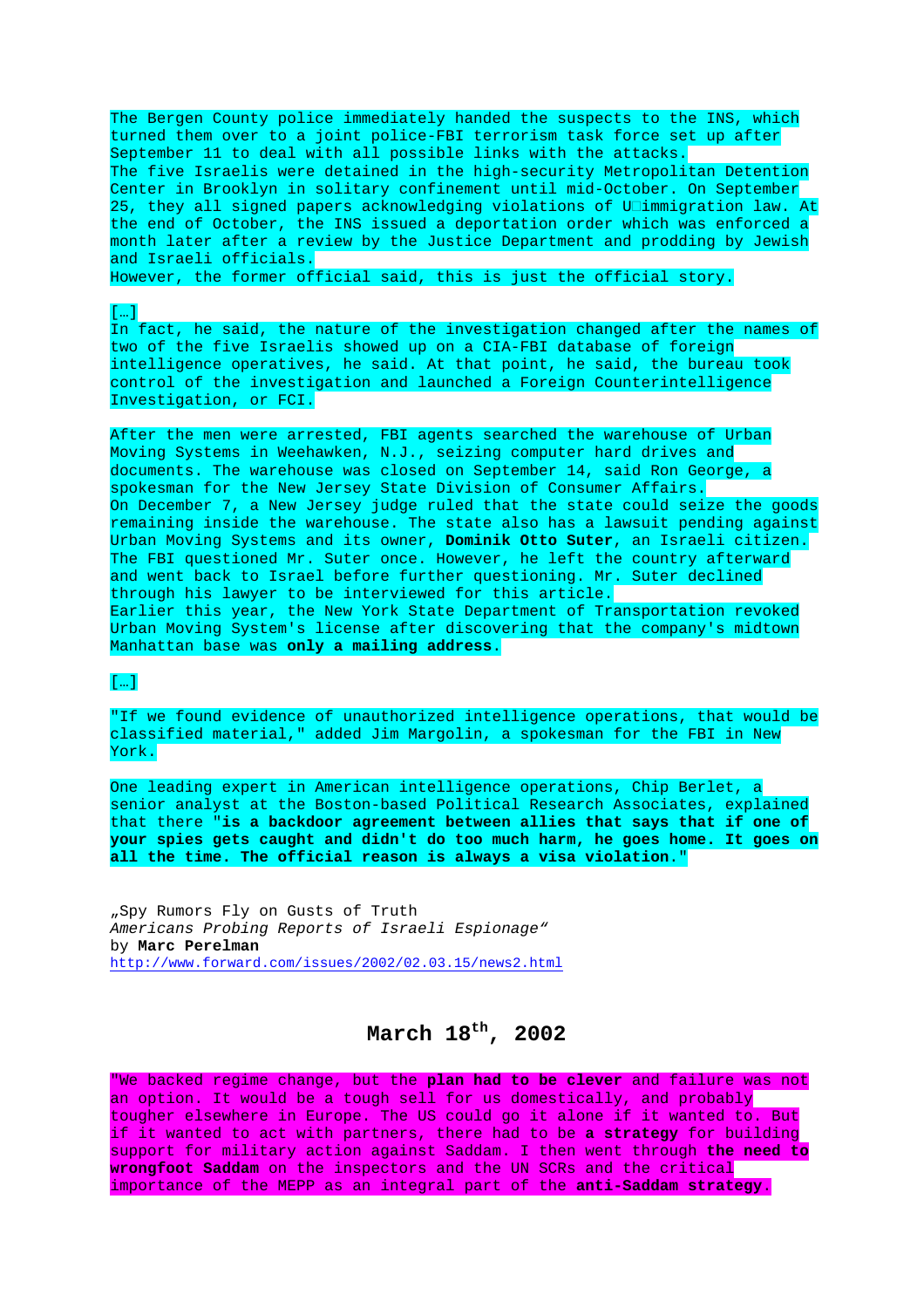If all this could be accomplished skilfully, we were fairly confident that a number of countries would come on board."

**Christopher Meyer**, Ambassador from the british Embassy in Washington, in a meeting with Wolfowitz http://www.telegraph.co.uk/news/main.jhtml?xml=/news/2004/09/18/nwar118.xml

#### **May 1st, 2002**

"[the same] unusual erosion patterns [have been observed in a sample of the remaining structural steel from one of the twin towers]." "This sulfur-rich liquid penetrated preferentially down grain boundaries of the steel, severely weakening the beam and making it susceptible to erosion." "The severe corrosion and subsequent erosion ... are a very unusual event. No clear explanation for the source of the sulfur has been identified. ...

It is possible that this is the result of long-term heating in the ground following the collapse of the buildings. It is also possible that the phenomenon started prior to collapse and accelerated the weakening of the steel structure."

**World Trade Center Building Performance Study**, **Federal Emergency Management Agency**,

http://www.fema.gov/pdf/library/fema403\_apc.pdf

#### **May 2002**

"The specifics of the fires in WTC 7 and how they caused the building to collapse ["official theory"] remain unknown at this time. Although the total diesel fuel on the premises contained massive potential energy, the best hypothesis [fire/debris-damage-caused collapse] has only a low probability of occurrence. Further research, investigation, and analyses are needed to resolve this issue."

**FEMA**: "World Trade Center Building Performance Study," released May 2002, available at: http://www.fema.gov/library/wtcstudy.shtm

## **May 16th, 2002**

"I don't think anybody could have predicted that these people would take an airplane and slam it into the World Trade Center, take another one and slam it into the Pentagon; that they would try to use an airplane as a missile, a hijacked airplane as a missile. All of this reporting about hijacking was about traditional hijacking. You take a plane -- people were worried they might blow one up, **but they were mostly worried that they might try to take a plane and use it for release of the blind Sheikh or some of their own people."**

...

"And this was an analytic piece that tried to bring together several threads -- in 1997, they talked about this; in 1998, they talked about that; **it's been known** that maybe they want to try and release the blind Sheikh -- I mean, that was the character of it."

National Security Adviser **Condoleezza Rice**. http://www.whitehouse.gov/news/releases/2002/05/20020516-13.html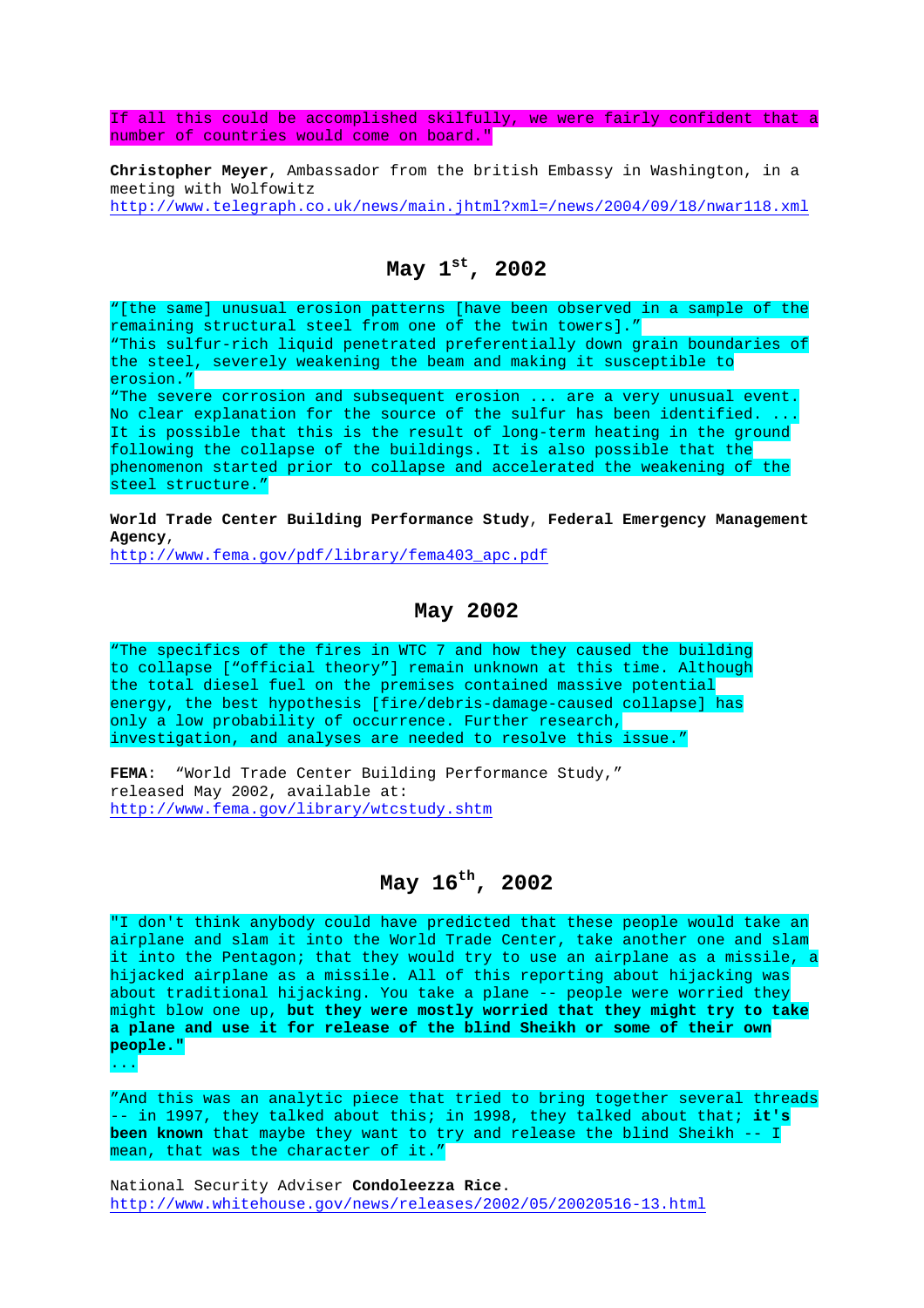### **May 17th, 2002**

"Suicide bomber(s) belonging to al Qaeda's Martyrdom Battalion could crashland an aircraft packed with high explosives (C-4 and semtex) into the Pentagon, the headquarters of the Central Intelligence Agency (CIA), or the White House."

September 1999: a federal report, titled: "**Sociology and Psychology of Terrorism: Who Becomes a Terrorist and Why?",** warned the executive branch that Osama bin Laden's terrorists might hijack an airliner and dive bomb it into the Pentagon or other government building, breaks the news this day. http://www.cbsnews.com/stories/2002/05/17/attack/main509471.shtml

## **May 21st, 2002**

When **Minneapolis** FBI agent Coleen Rowley could no longer stand seeing the authorities covering up their failures, she sat at her computer and wrote a 13 page letter to the FBI director enumerating all of the mistakes and failures that she was aware of. She had warned insistently about the possibility of attacks by Muslim militants back in August 2001. **"I have deep concerns**," she wrote, **"that a delicate and subtle shading/skewing of facts by you and others at the highest levels of FBI management has occurred and is occurring."** The agent personally brings her file to Washington and hands two copies to the Senate Intelligence Committee. Two weeks later a picture of her letter adorns the cover of Time Magazine under the headline "The Bombshell Memo." The FBI gets pilloried.

**Oliver Schröm,** "Deadly Mistakes", translated from Die Zeit October 2, 2002 http://www.antiwar.com/article.php?articleid=2305

### **June 21st, 2002**

"Millions saw the horrific images of the World Trade Center attacks, and those who saw them won't forget them. But a New Jersey homemaker saw something that morning that prompted an investigation into five young Israelis and their possible connection to Israeli intelligence. Maria, who asked us not to use her last name, had a view of the World Trade Center from her New Jersey apartment building. She remembers a neighbor calling her shortly after the first plane hit the towers. She grabbed her binoculars and watched the destruction unfolding in lower Manhattan. But as she watched the disaster, something else caught her eye. Maria says she saw three young men kneeling on the roof of a white van in the parking lot of her apartment building. "They seemed to be taking a movie," Maria said. The men were taking video or photos of themselves with the World Trade Center burning in the background, she said. What struck Maria were the expressions on the men's faces. "They were like happy, you know … They didn't look shocked to me. I thought it was very strange," she said. She found the behavior so suspicious that she wrote down the license plate number of the van and called the police. Before long, the FBI was also on the scene, and a statewide bulletin was issued on the van. The plate number was traced to a van owned by a company called Urban Moving. Around 4 p.m. on Sept. 11, the van was spotted on a service road off Route 3, near New Jersey's Giants Stadium. A police officer pulled the van over, finding five men, between 22 and 27 years old, in the vehicle. The men were taken out of the van at gunpoint and handcuffed by police.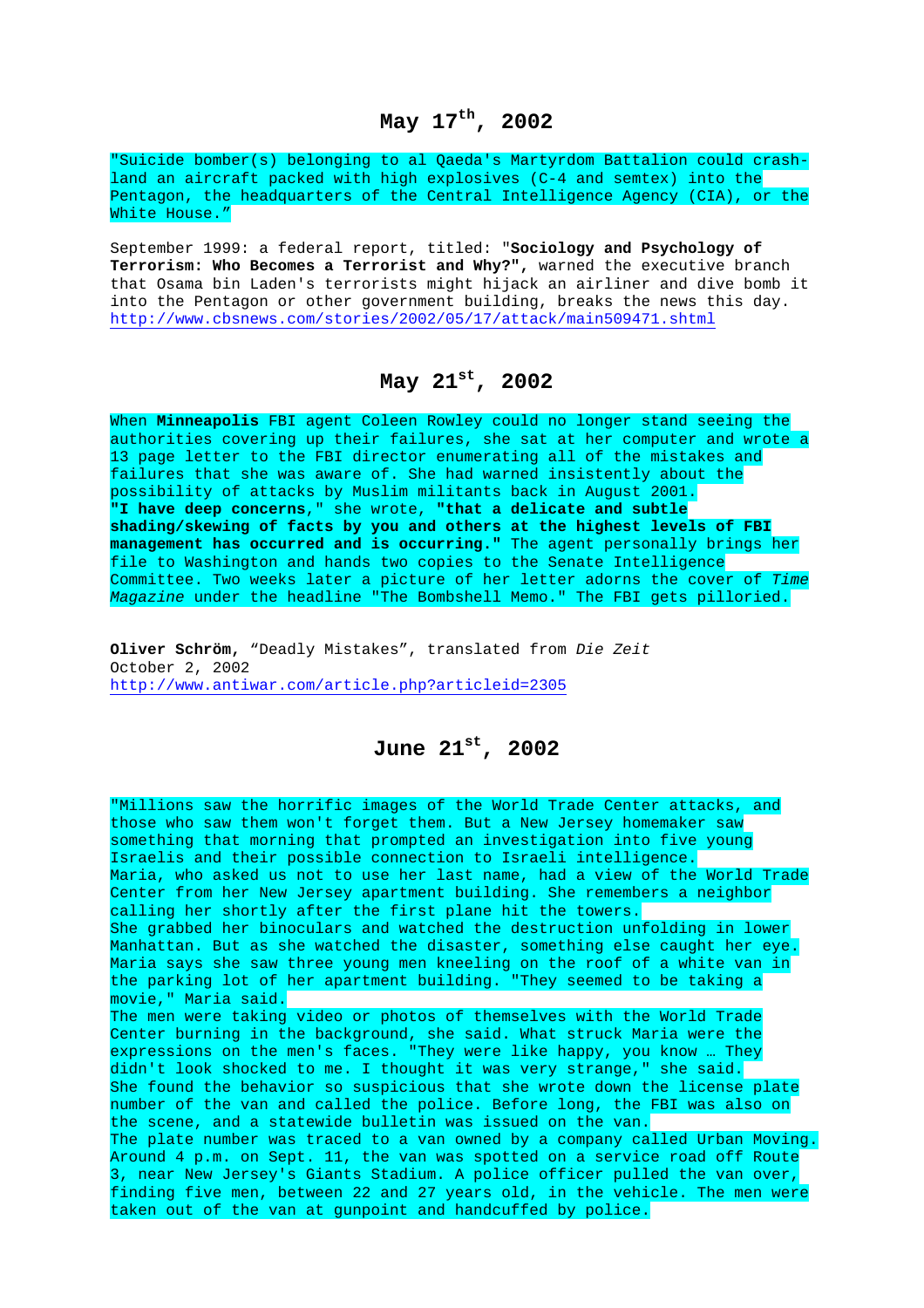The arresting officers said they saw a lot that aroused their suspicion about the men. One of the passengers had \$4,700 in cash hidden in his sock. Another was carrying two foreign passports. A box cutter was found in the van. But perhaps the biggest surprise for the officers came when the five men identified themselves as Israeli citizens. According to the police report, one of the passengers told the officers they had been on the West Side Highway in Manhattan "during the incident" referring to the World Trade Center attack. The driver of the van, Sivan Kurzberg, told the officers, **"We are Israeli. We are not your problem."** 

"The White Van - Were Israelis Detained on Sept. 11 Spies?" **ABC News, Chris Isham, John Miller, Glenn Silber and Chris Vlasto** contributed to this report. http://web.archive.org/web/20021003225412/http:/abcnews.go.com/sections/2020 /DailyNews/2020\_whitevan\_020621.html

#### **July 2002**

"There was a perceptible shift in attitude. **Military action was now seen as inevitable and facts were being fixed around the policy**." **"The NSC [National Security Council] had no patience with the UN route, and no enthusiasm for publishing material on the Iraqi regime's record."** 

**Downing Street Memo**  http://www.downingstreetmemo.com/memos.html

#### **August 2002**

**Dominik Suter, the former owner of the Urban Moving Systems, a possible front of israel intelligence, appears on a FBI terror suspect list.** 

**Justin Raimondo**, antiwar.com http://www.antiwar.com/justin/CI-08-02.pdf

## **August 26th, 2002**

"**Simply stated, there is no doubt that Saddam Hussein now has weapons of mass destruction."** 

**Dick Cheney**, Vice President USA http://www.whitehouse.gov/news/releases/2002/08/20020826.html

## **September 6th, 2002**

"From a marketing point of view, you don't introduce new products in August."

**Andrew H. Card**, White House Chief of Staff, speaking about the Iraq war PR campaign, on the question: "Why now?" http://archives.cnn.com/2002/ALLPOLITICS/09/12/schneider.iraq/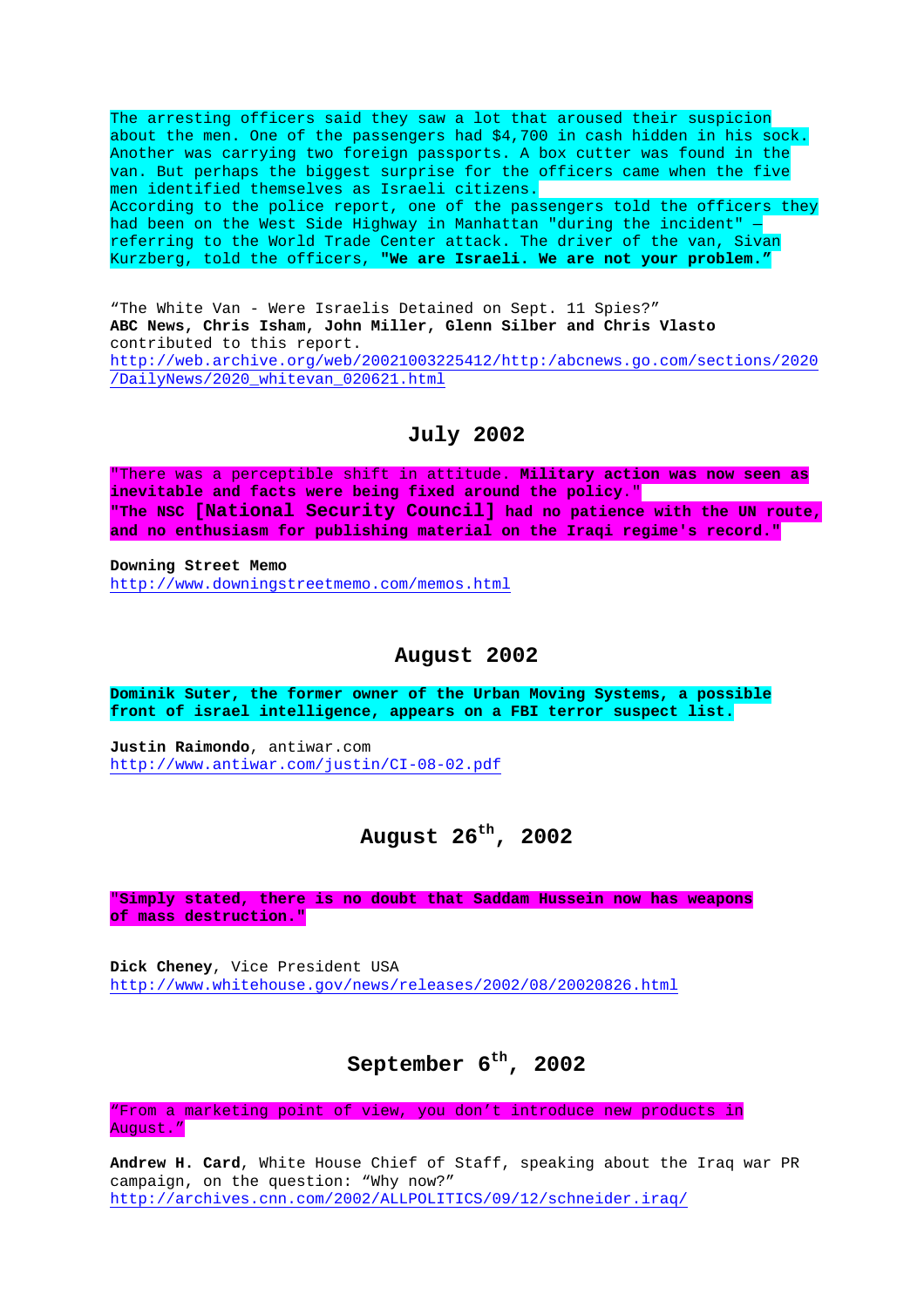### **September 8th ,2002**

"Iraq has sought to buy thousands of specially designed aluminum tubes, which American officials believe were intended as components of centrifuges to enrich uranium."

**Judith Miller**, New York Times http://query.nytimes.com/gst/fullpage.html?res=9402EFDE1E3EF93BA3575AC0A9649 C8B63&sec=health

## **September 8th , 2002**

**"We don't want the smoking gun to be a mushroom cloud."** 

**Condoleezza Rice** on CNN http://archives.cnn.com/2002/ALLPOLITICS/09/08/iraq.debate/

## **September 8th, 2002**

"What an absurd statement. So we're going to go to war over thousands of aluminum pipes. Even the report which you cite says that if Iraq was to try to do uranium enrichment it would take them many years before they could do it. This is patently ridiculous. These are aluminum pipes coming in for civilian use. They are not being transferred to a covert nuclear processing plant or any covert nuclear activity whatsoever."

**Scott Ritter**, republican and former friend of George W. Bush, http://www.aim.org/media\_monitor/A628\_0\_2\_0\_C/

#### **September 12nd, 2002**

"As an American citizen, I have an obligation to speak out when I feel my government is acting in a manner, which is inconsistent with the — with the principles of our founding fathers. It's the most patriotic thing I can do." "At this point in time, no one has made a case based upon facts that Saddam Hussein or his government is a threat to the United States worthy of war."

**Scott Ritter**, chief inspector of the United Nations Special Commission to disarm Iraq (UNSCOM). In 1998, he quit in protest over differences between what Washington wanted and what Iraq allowed. Ever since, he has been very vocal about what really led to UNSCOM's failure to complete its mission — a failure Ritter largely blames on Washington for trying to put spies on the UNSCOM team and use the inspections as a reason to start a war— and how weapons' inspectors must be allowed back in to avert what will certainly be a brutal, bloody war. He insists that, if the Bush

administration has evidence showing that Saddam is building nukes, then the American people have a right to see it before they sacrifice their lives. http://www.commondreams.org/views02/0912-02.htm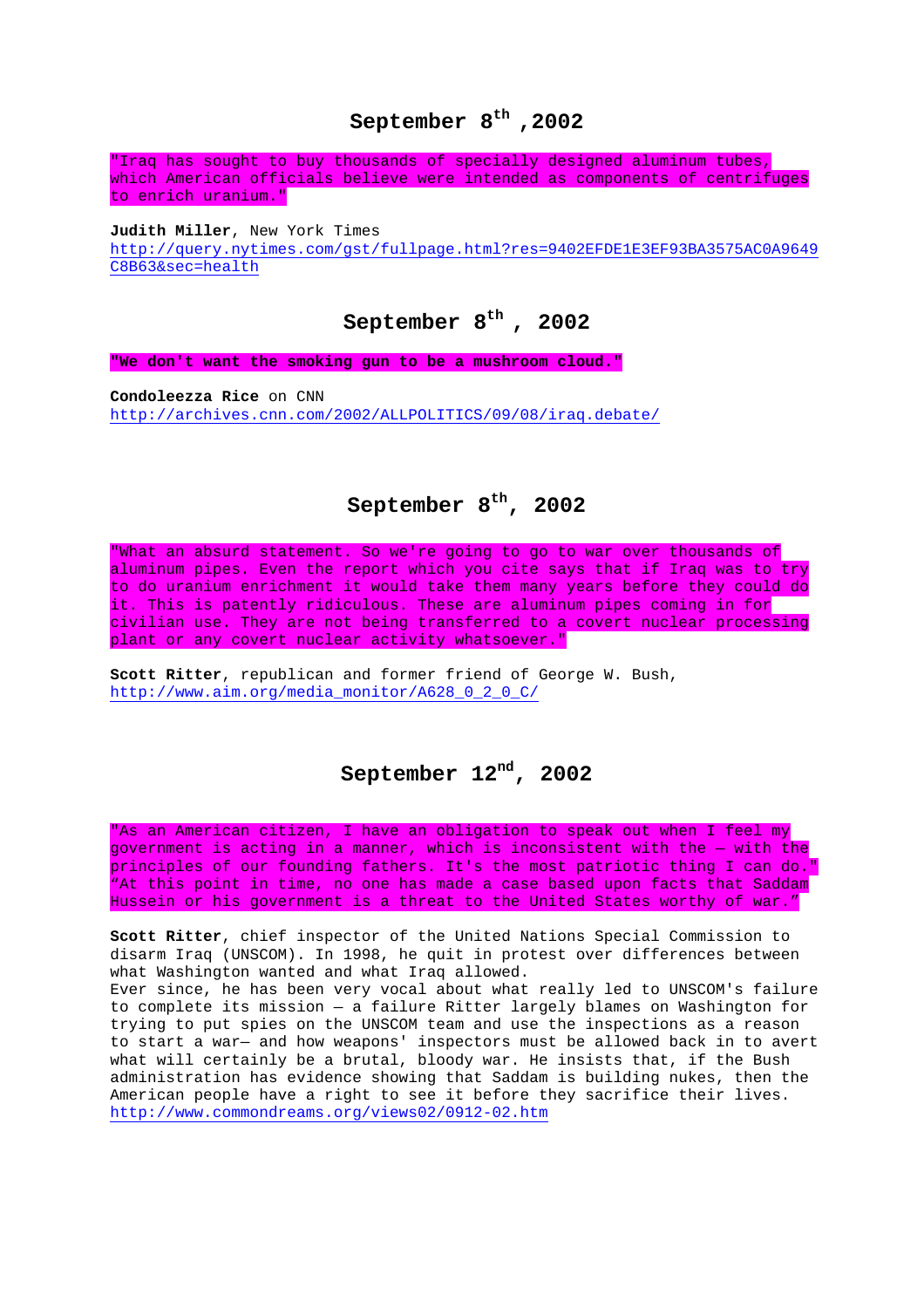### **September 23rd, 2002**

**US Forces Order of Battle [in Iraq]** 

http://www.globalsecurity.org/military/ops/iraq\_orbat\_020923.htm

### **October 13th, 2002**

've never been sure whether the so-called Al-Qaeda has ever even existed

**Qazi Hussain Ahmed** http://www.usefulwork.com/shark/qazi021013.html

## **January 28th, 2003**

"The British government has learned that Saddam Hussein recently sought significant quantities of uranium from Africa."

"From three Iraqi defectors we know that Iraq, in the late 1990s, had several **mobile biological weapons labs**. These are designed to produce **germ warfare agents**, and can be moved from place to a place to evade inspectors. Saddam Hussein has not disclosed these facilities. He's given no evidence that he has destroyed them."

**George W. Bush**, State of the Union adress http://www.whitehouse.gov/news/releases/2003/01/20030128-19.html

## **January 31st, 2003**

"**The US would put its full weight behind efforts to get another resolution and would twist arms and even threaten, but he had to say that if we ultimately failed, military action would follow anyway.**"

**George W. Bush**, White House Memo. http://www.afterdowningstreet.org/?q=node/7436

### **March 17th, 2003**

"Intelligence gathered by this and other governments leaves **no doubt** that the **Iraq regime** continues to possess and conceal some of the **most lethal weapons** ever devised. **And it has aided, trained and harbored terrorists, including operatives of al Qaeda**. The United States and other nations did nothing to deserve or invite this threat. Saddam Hussein and his sons must leave Iraq within 48 hours. Their refusal to do so will result in military conflict commenced at a time of our choosing" For their own safety, all foreign nationals -- including journalists and **inspectors** -- should leave Iraq immediately.

**George W. Bush**

http://www.whitehouse.gov/news/releases/2003/03/20030317-7.html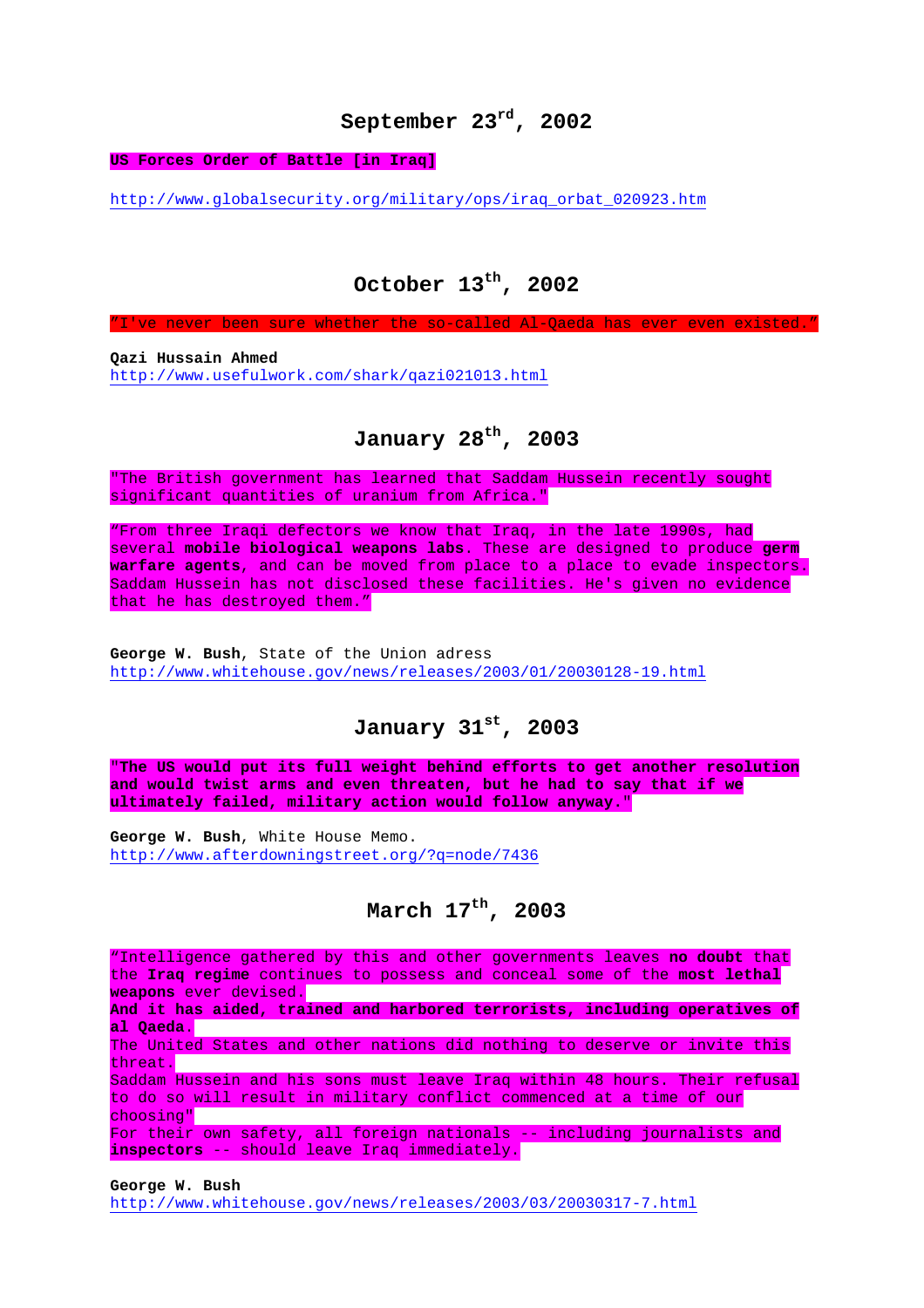## **March 20th, 2003**

#### **U.S. launches cruise missiles at Saddam**

**CNN** 

http://www.cnn.com/2003/WORLD/meast/03/19/sprj.irq.main/

## **March 21st, 2003**

"Well, there is no question that we have evidence and information that Iraq has weapons of mass destruction, biological and chemical particularly . . . all this will be made clear in the course of the operation, for whatever duration it takes."

**Ari Fleischer**, White House press secretary http://www.whitehouse.gov/news/releases/2003/03/20030321-9.html

## **March 28th, 2003**

"al-Qaeda did not exist in Afghanistan and I did not know the fate or whereabouts of Osama bin-Laden."

**Mullah Dadullah**, a senior Taliban military commander http://news.bbc.co.uk/2/hi/south\_asia/2897137.stm

## **May 7th, 2003**

**"I see no difference between the invasion of Iraq and the invasion of Poland in 1939."** 

#### **Scott Ritter**

http://www.telegraph.co.uk/news/main.jhtml?xml=/news/2003/05/07/wirq207.xml& sSheet=/news/2003/05/07/ixnewstop.html

## **May 25th ,2003**

**"Is there really an entity called al-Qaeda? Was it in Afghanistan? Does it exist now?"** 

**Bashar Al-Assad**, Syrian President to saudi newspaper Al-Anbar http://www.usatoday.com/news/world/2003-05-25-assad\_x.htm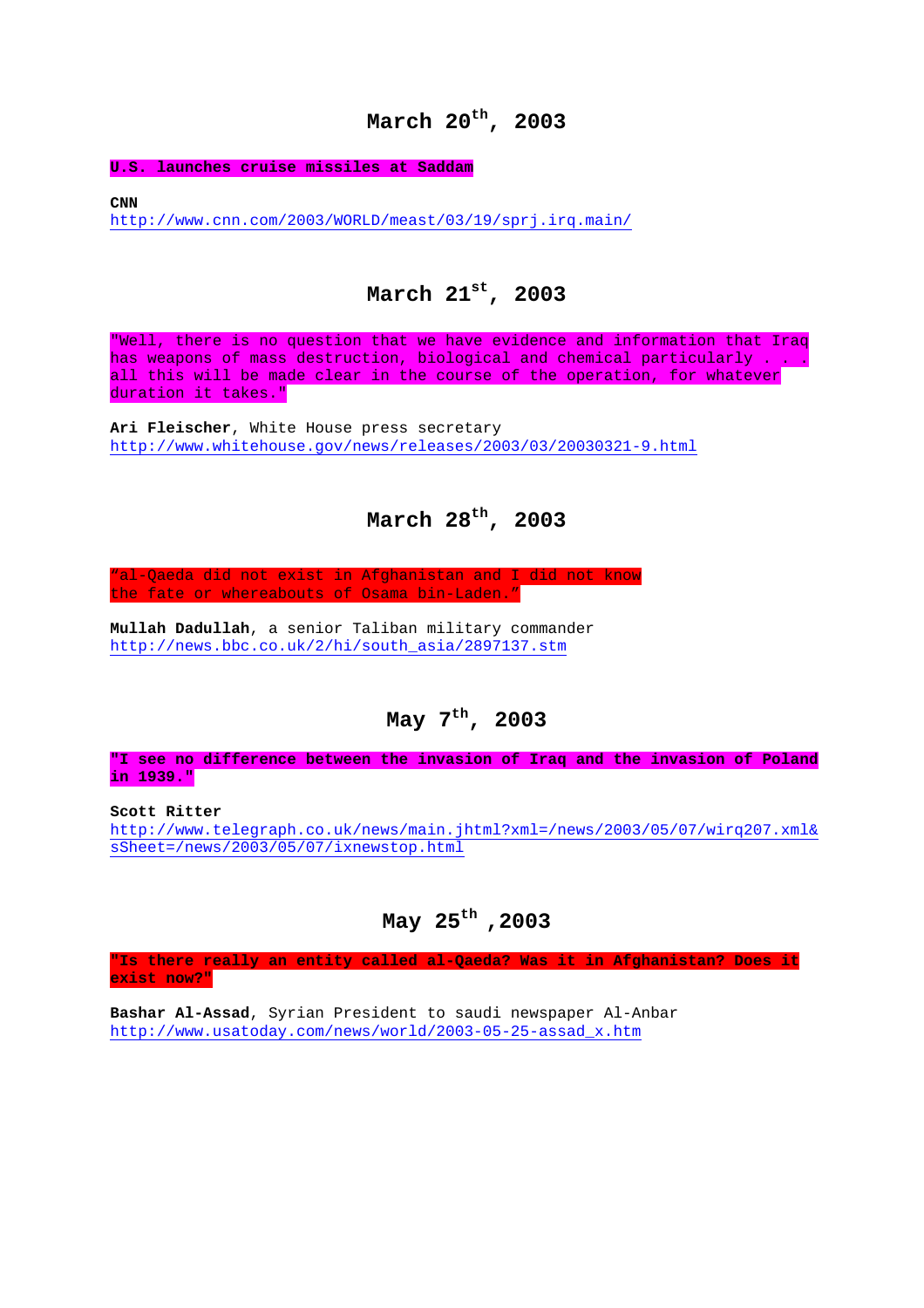## **June 2nd, 2003**

"The idea...that I made some secret agreement with George Bush last September that we would invade Iraq in any event at a particular time is completely and totally untrue."

**Tony Blair**, British PM The Financial Times [London]; By James Politi in Washington, James Blitz in Evian and Mark Turner http://www.number-10.gov.uk/output/Page3803.asp

**June 15th, 2003** 

"**They are not mobile germ warfare laboratories. You could not use them for making biological weapons. They do not even look like them. They are exactly what the Iraqis said they were - facilities for the production of hydrogen gas to fill balloons.**"

**David Kelly**, a British scientist and biological weapons expert, who has examined the trailers in Iraq, quoted by "The Observer" http://www.guardian.co.uk/Iraq/Story/0,,977916,00.html

## **July 3rd, 2003**

"The decision to go to war had already been taken last summer. The decision had been made by President Bush and Prime Minister Blair, target date was mid-February [2003] and later extended to March because of a difficulty with the Turks and so on and to give our prime minister a little more time."

**Clare Short**, British MP http://www.wsws.org/articles/2003/jul2003/wmd1-j03.shtml

## **July 3rd, 2003**

"I fear the fundamental problem is that instead of using intelligence as evidence on which to base the conclusion of a policy, we used intelligence as the basis on which we could justify a policy on which we had already settled."

**Robin Cook**, British MP, former foreign minister and, until he resigned in March, leader of the House. http://www.wsws.org/articles/2003/jul2003/wmd1-j03.shtml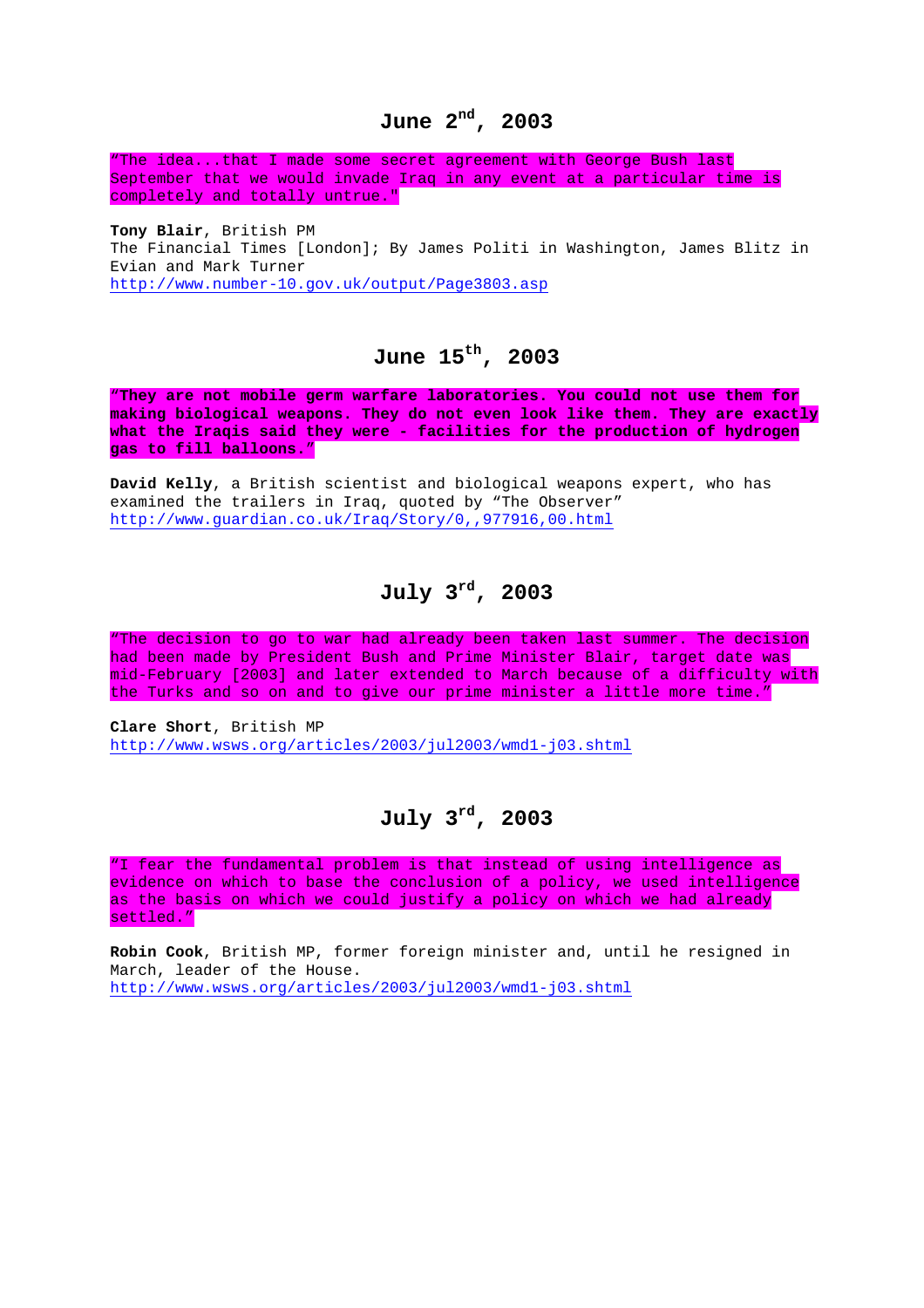## **July 6th, 2003**

"Based on my experience with the administration in the months leading up to the war, I have little choice but to conclude that some of the intelligence related to Iraq's nuclear weapons program was twisted to exaggerate the Iraqi threat."

**Joseph C. Wilson**, former ambassador to iraq and several african states in an OP-Ed in the NYT, titled: "What I didn't find in africa", http://www.nytimes.com/2003/07/06/opinion/06WILS.html?ex=1372824000&en=6c6ae b1ce960dec0&ei=5007&partner=USERLAND

## **July 17th, 2003**

"**They surveyed data and picked out what they liked**." "The whole thing was bizarre. The secretary of defence had this huge defence intelligence agency, and he went around it." . "They [the Office for "special plans"] were a pretty shadowy presence. Normally when you compile an intelligence document, all the agencies get together to discuss it. The OSP was never present at any of the meetings I attended."

**Greg Thielmann**, senior official in the state department's intelligence bureau, staffer for over 25 yearshttp://www.guardian.co.uk/Iraq/Story/0,2763,999737,00.html

## **July 19th, 2003**

#### **"There are many dark actors playing games."**

**Dr David Kelly**, UN inspector for WMD in iraq, in an e-mail to New York Times journalist Judith Miller hours before his death. http://news.bbc.co.uk/2/hi/uk\_news/politics/3079787.stm

## **July 20th, 2003**

"In one particular Kelly was definitively at odds with what both George Bush and Blair were claiming about postwar discoveries of Iraqi weapons. Both had insisted that Coalition Forces had found and identified two alleged mobile germ warfare laboratories.

**The Observer**, London http://observer.guardian.co.uk/focus/story/0,6903,1001786,00.html

## **August 10th,2003**

"The escalation of nuclear rhetoric a year ago, including the introduction of the term "mushroom cloud" into the debate, coincided with the formation of a **White House Iraq Group, or WHIG**, a task force assigned to "educate the public" about the threat from Hussein, as a participant put it."

http://www.washingtonpost.com/ac2/wp-dyn/A39500-2003Aug9?language=printer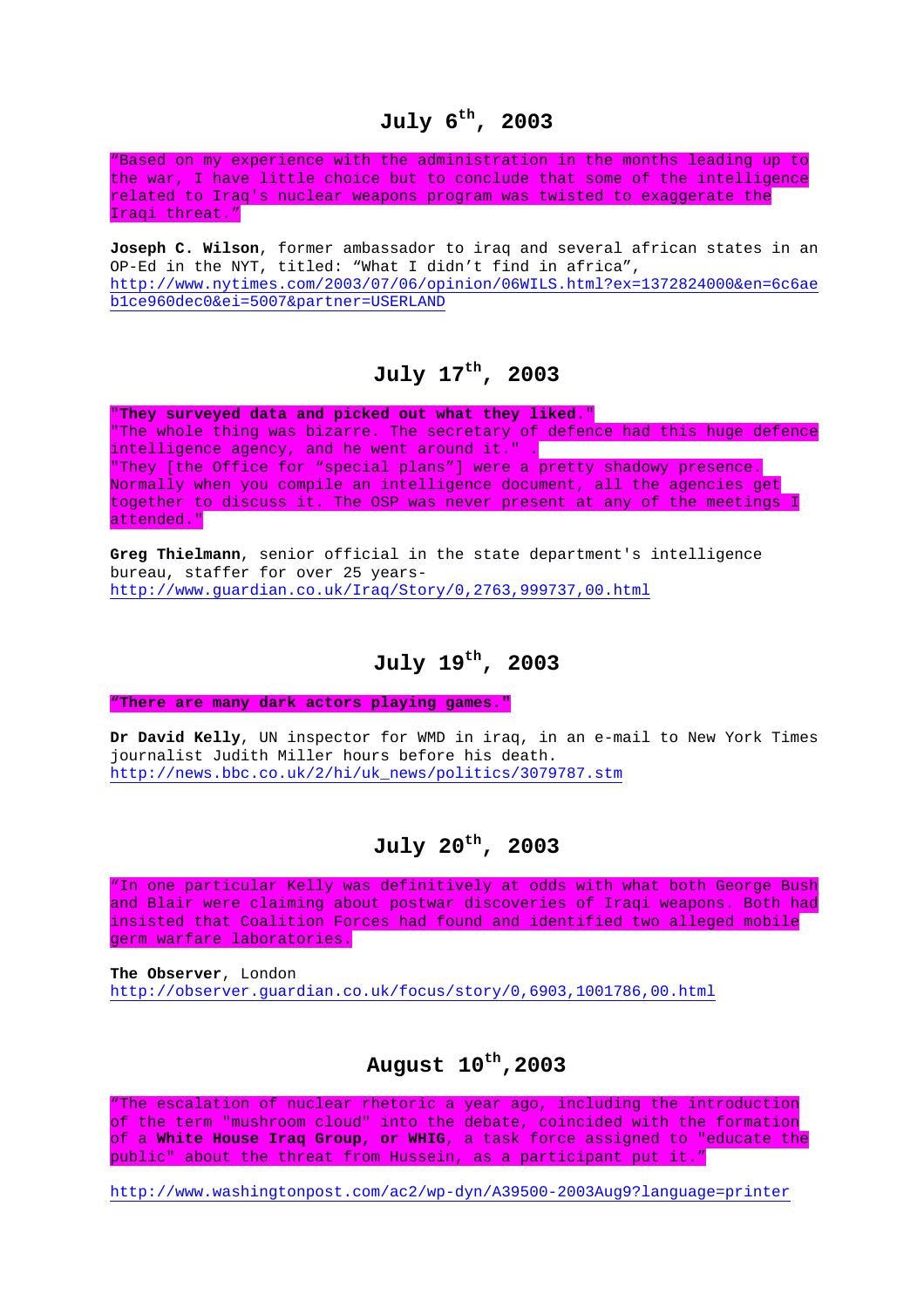### **August 23th, 2003**

**"In the aftermath of the Sept. 11, 2001, attack on the World Trade Center, the White House instructed the Environmental Protection Agency to give the public misleading information, telling New Yorkers it was safe to breathe when reliable information on air quality was not available."**  "That finding is included in a report released Friday by the Office of the Inspector General of the EPA. It noted that some of the agency's news releases in the weeks after the attack were softened before being released to the public: Reassuring information was added, while cautionary information was deleted."

**Laurie Garrett**, Long Island, NY Newsday http://www.commondreams.org/headlines03/0823-03.htm

## **September 6th, 2003**

#### This war against terror is bogus."

"No serious attempt has ever been made to catch Bin Laden. In late September and early October 2001, leaders of Pakistan's two Islamist parties negotiated Bin Laden's extradition to Pakistan to stand trial for 9/11. However, a US official said, significantly, that "casting our objectives too narrowly" risked "a premature collapse of the international effort if by some lucky chance Mr Bin Laden was captured". The US chairman of the joint chiefs of staff, General Myers, went so far as to say that "the goal has never been to get Bin Laden" (AP, April 5 2002). The whistleblowing FBI agent Robert Wright told ABC News (December 19 2002) that FBI headquarters wanted no arrests. And in November 2001 the US airforce complained it had had al-Qaida and Taliban leaders in its sights as many as 10 times over the previous six weeks, but had been unable to attack because they did not receive permission quickly enough (Time Magazine, May 13 2002). None of this assembled evidence, all of which comes from sources already in the public domain, is compatible with the idea of a real, determined war on terrorism. The catalogue of evidence does, however, fall into place when set against the PNAC blueprint. From this it seems that the so-called "war on terrorism" is being used largely as bogus cover for achieving wider US strategic geopolitical objectives. […]

In fact, 9/11 offered an extremely convenient pretext to put the PNAC plan into action. **The evidence again is quite clear that plans for military action against Afghanistan and Iraq were in hand well before 9/11.** A report prepared for the US government from the Baker Institute of Public Policy stated in April 2001 that "the US remains a prisoner of its energy dilemma. Iraq remains a destabilising influence to... the flow of oil to international markets from the Middle East". Submitted to Vice-President Cheney's energy task group, the report recommended that because this was an unacceptable risk to the US, "military intervention" was necessary (Sunday Herald, October 6 2002).

Similar evidence exists in regard to Afghanistan. The BBC reported (September 18 2001) that Niaz Niak, a former Pakistan foreign secretary, was told by senior American officials at a meeting in Berlin in mid-July 2001 that "military action against Afghanistan would go ahead by the middle of October". Until July 2001 the US government saw the Taliban regime as a source of stability in Central Asia that would enable the construction of hydrocarbon pipelines from the oil and gas fields in Turkmenistan,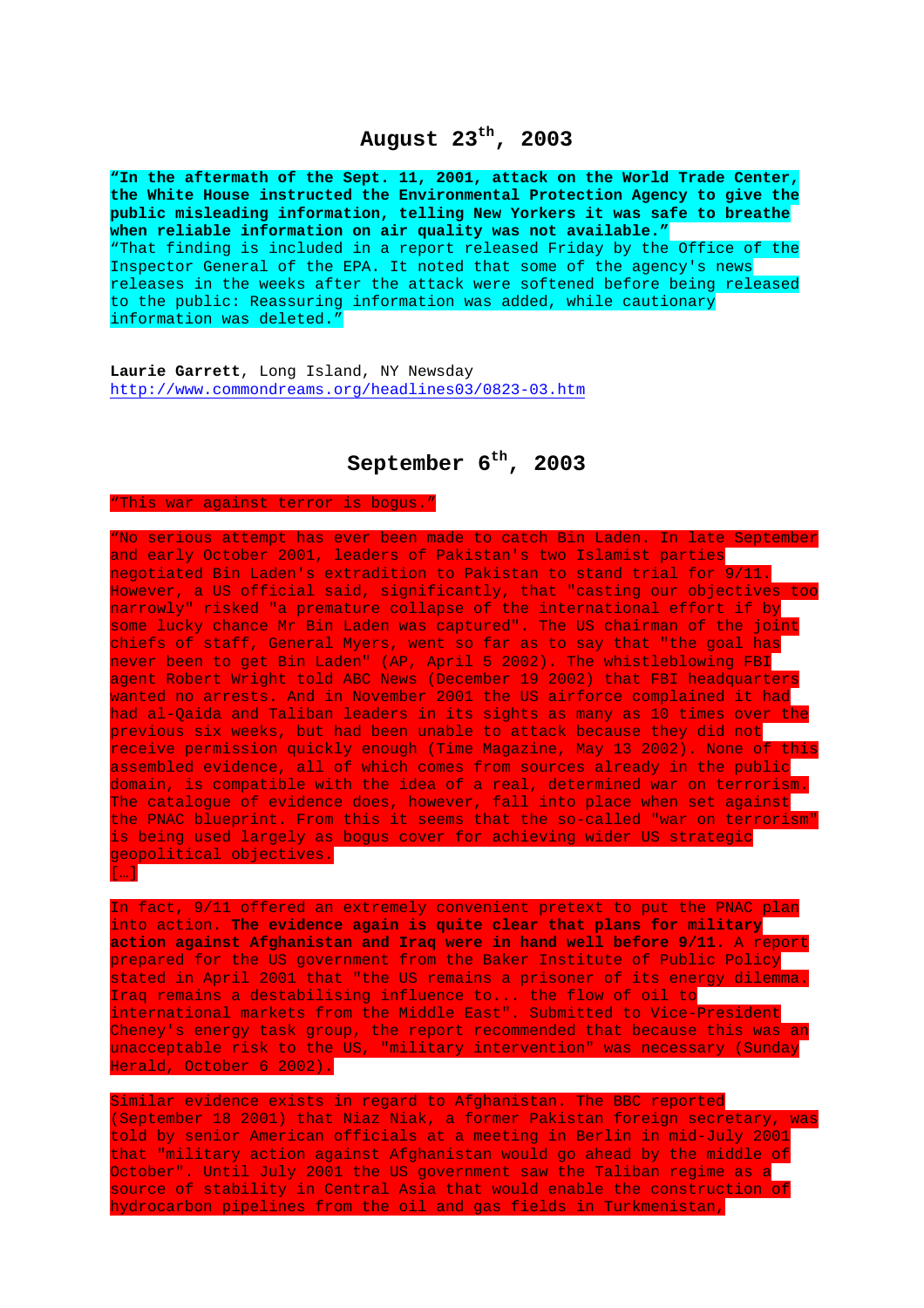Uzbekistan, Kazakhstan, through Afghanistan and Pakistan, to the Indian Ocean. But, confronted with the Taliban's refusal to accept US conditions, the US representatives told them "either you accept our offer of a carpet of gold, or we bury you under a carpet of bombs" (Inter Press Service, November 15 2001)."

**Michael Meacher**, British MP, former environment minister http://politics.guardian.co.uk/iraq/comment/0,12956,1036687,00.html

**November 7th, 2003** 

"Washington and London did not trust the peoples of their democracies to come to the right decisions." "Truth became a casualty. When truth is a casualty, democracy receives collateral damage." "We allowed strategic psychological operations to become part of public affairs... [W]hat has happened is that information warfare, strategic influence, [and] strategic psychological operations pushed their way into the important process of informing the peoples of our two democracies."

Colonel **Sam Gardiner** (USAF, Ret.) http://lists.econ.utah.edu/pipermail/rad-green/2003-November/011378.html

**January 28th , 2004** 

"Let me begin by saying, we were almost all wrong, and I certainly include myself here." "I do believe we have to understand why reality turned out to be different than expectations and estimates."

**David Kay**, top U.S. weapons inspector before the Senate Armed Services Committee about efforts to find weapons of mass destruction in Iraq. http://www.cnn.com/2004/US/01/28/kay.transcript/

## **February 24th,2004**

"So **they** created **facts** where there were **no facts."**  "During a meeting at the White House at the end of October 2002, six months before the beginning of the war, Cheney told us he would not hesitate to discredit the inspections."

**Hans Blix,** former UN chief inspector for WMD in Iraq http://www.informationclearinghouse.info/article5759.htm

### **March 10th, 2004**

"I saw a narrow and deeply flawed policy favored by some executive appointees in the Pentagon used to manipulate and pressurize the traditional relationship between policymakers in the Pentagon and U.S. intelligence agencies."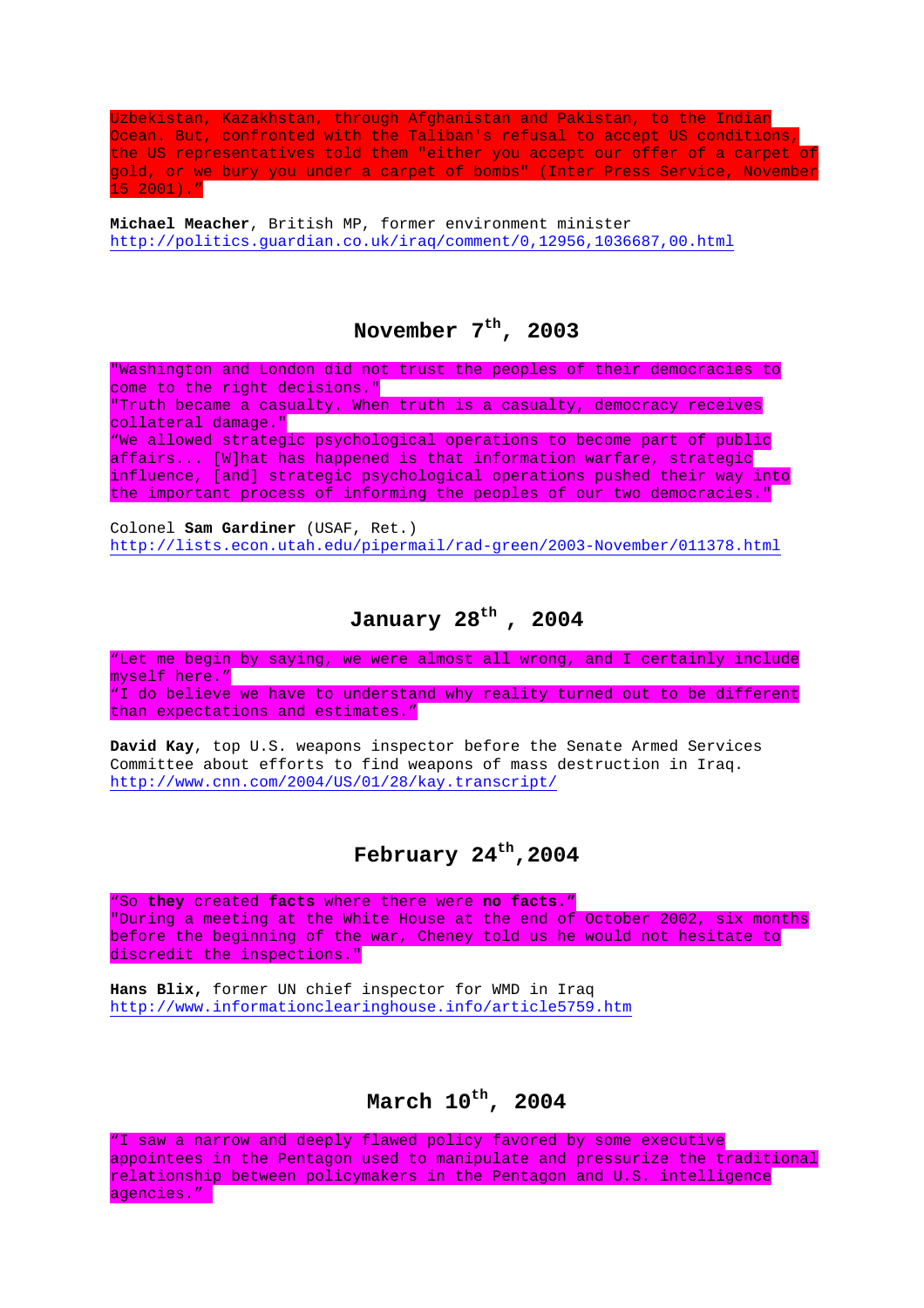"I witnessed neoconservative agenda bearers within OSP usurp measured and carefully considered assessments, and through **suppression and distortion of intelligence** analysis promulgate what were in fact falsehoods to both Congress and the executive office of the president."

"While this commandeering of a narrow segment of both intelligence production and American foreign policy matched closely with the wellpublished desires of the neoconservative wing of the Republican Party, many of us in the Pentagon, conservatives and liberals alike, felt that this agenda, whatever its flaws or merits, had never been openly presented to the American people. **Instead, the public story line was a fear-peddling and confusing set of messages, designed to take Congress and the country into a war of executive choice, a war based on false pretenses."** 

**Karen Kwiatkowsky**, 20 years of service, lieutenant colonel in the U.S. Air Force, at this time staffer in the Near East South Asia directorate (NESA). http://www.informationclearinghouse.info/article5829.htm

#### **April 14th, 2004**

[Oliver] Schröm also authored another very interesting piece in Die Zeit, published in the Oct. 14, 2002 issue, entitled "Next Door to Mohammed Atta, which relates how, in the spring and summer months of 2001, U.S. authorities had detected a massive Israeli covert operation in the U.S. apparently targeting federal buildings and other government facilities: the Israelis, who claimed to be "art students" were deployed throughout the U.S., but were particularly concentrated in certain areas:

"Not until after the attacks of September 11 did the consequences of the spy ring become clear. Apparently the agents were not interested in military or industrial facilities, but were shadowing a number of suspects, who were later involved in the terrorist attacks against the US. According to a report of the French intelligence agency that Die Zeit examined, 'according to the FBI, Arab terrorists and suspected terror cells lived in Phoenix, Arizona, as well as in Miami and Hollywood, Florida from December 2000 to April 2001 in direct proximity to the Israeli spy cells.'"

Let's see if I've got this straight: Atta and his jihadist crew were being "constantly observed" by Israeli agents in the U.S., as Schröm avers, for months – but the Mossad didn't give us their names and whereabouts until the plot was about to be executed. And then the FBI hierarchy stepped in and quashed the investigation on dubious "legal" grounds.

**Justin Raimondo,** antiwar.com http://www.antiwar.com/justin/?articleid=2306

**June 16th, 2004** 

**"We have no credible evidence that Iraq and al-Qaida cooperated on attacks against the United States."** 

**Douglas MacEachin**, a staff member of the independent commission investigating the Sept. 11 terror attacks http://www.msnbc.msn.com/id/5223932/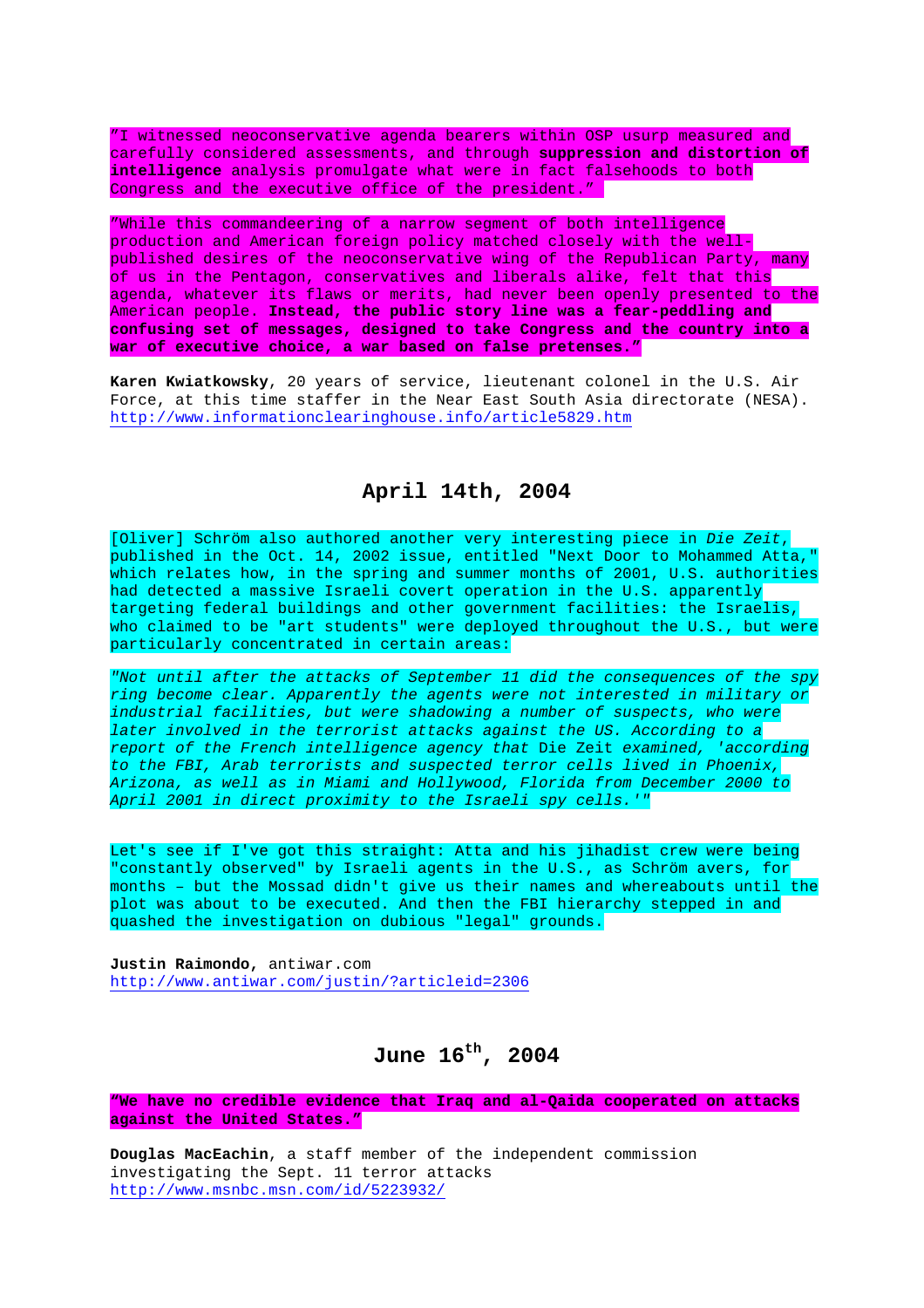## **July 4th, 2004**

"..if, and when this issue [911] gets to be, under real terms, investigated, you will be seeing certain people that we know from this country standing trial; and they will be prosecuted criminally."

**Sibel Edmonds**, former FBI translator http://baltimorechronicle.com/050704SibelEdmonds.shtml

#### **July 2004**

**"But I wasn't ready to keep quiet when this President misled the nation in his State of the Union Address.** Because of that, leakers in the Bush White House illegally revealed that my wife worked in the CIA - endangering her life and that of my family. They tried to intimidate me and others who were willing to speak up and tell the truth."

**Joseph C. Wilson**  http://weblog.theviewfromthecore.com/2004\_07/ind\_003812.html

### **August 19th, 2004**

The basic truth is that Al Qaeda does not exist and never has. Al Qaeda is a manufactured enemy who was created by the Bush Administration in order to have an excuse to wage a war for the control of the world"s oil resources."

**Joseph John Hrevnack**  http://english.pravda.ru/mailbox/22/101/397/13821\_AlQaeda.html

### **September 16th, 2004**

Graham's charges focus on the extraordinary record of Nawaf al-Hazmi and Khalid al-Mihdhar, who were identified as hijackers of American Airlines Flight 77, which crashed into the Pentagon. Both men were Saudi nationals, as were 13 others of the 19 hijackers.

**Both were known to US intelligence as Al Qaeda operatives since 1999.** Malaysian intelligence agents, acting at the behest of the CIA, photographed and videotaped them and others during a 2000 meeting of the Islamist terrorist group in Kuala Lumpur, Malaysia.

**Nonetheless, after the meeting, al-Hazmi and al-Mihdhar were allowed to fly to the US using their own passports and visas issued by US consular authorities in Saudi Arabia. While the CIA knew of their presence in the country, it did not inform the Federal Bureau of Investigation, according to the FBI.** (The CIA disputes this claim, maintaining that it did alert the FBI.) Nor did the CIA inform immigration authorities. The two were placed on a terrorist watch list only a few weeks before the September 11 attacks. In subsequent testimony, intelligence and security officials claimed they had, by that time, "lost track" of the known Al Qaeda operatives.

**After landing in Los Angeles in January 2000, al-Hazmi and al-Mihdhar were met by Omar al-Bayoumi, an employee of the Saudi civil aviation authority. US investigators have concluded that al-Bayoumi was a Saudi intelligence**  agent. Al-Bayoumi invited the pair to move to San Diego, where he found the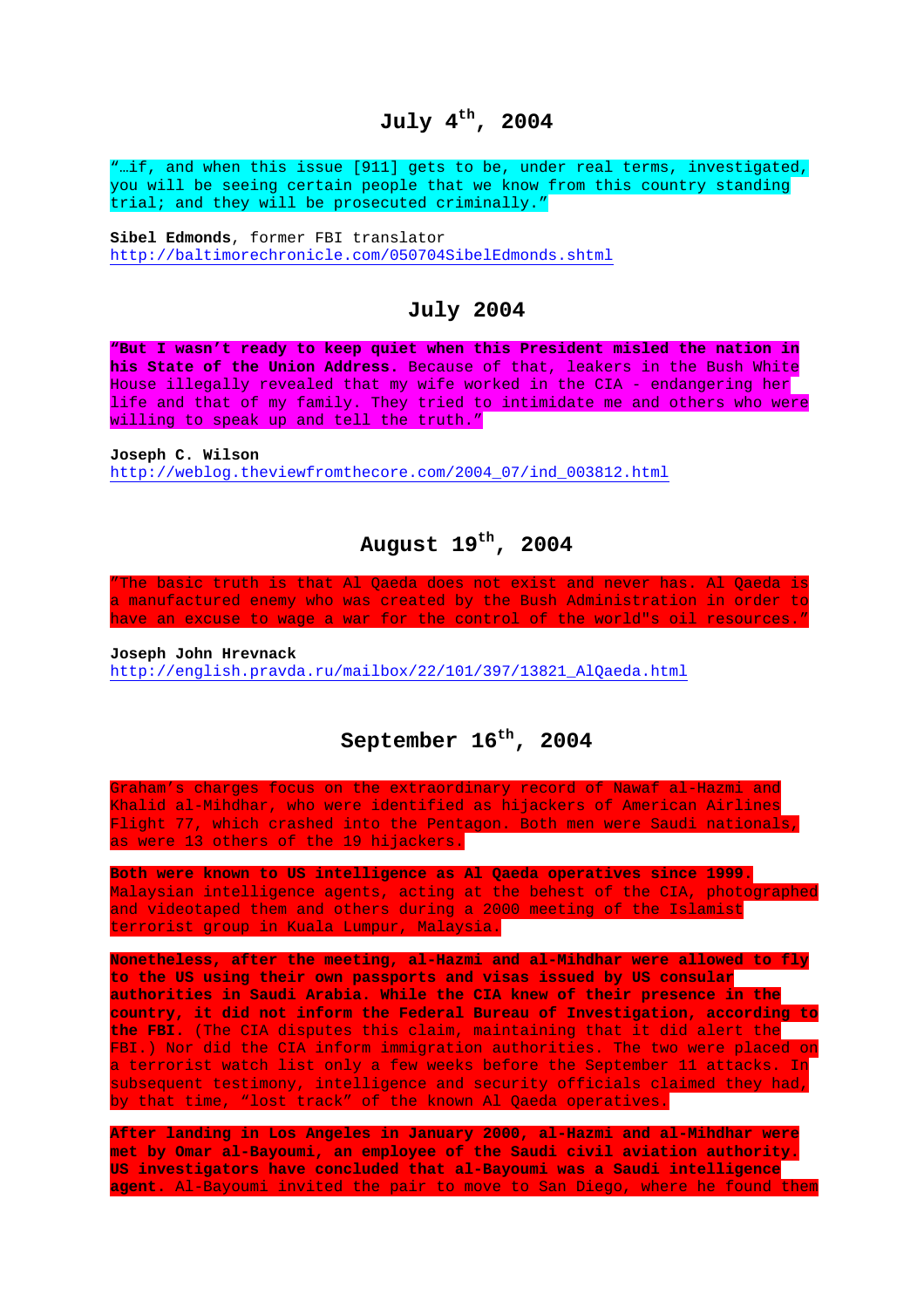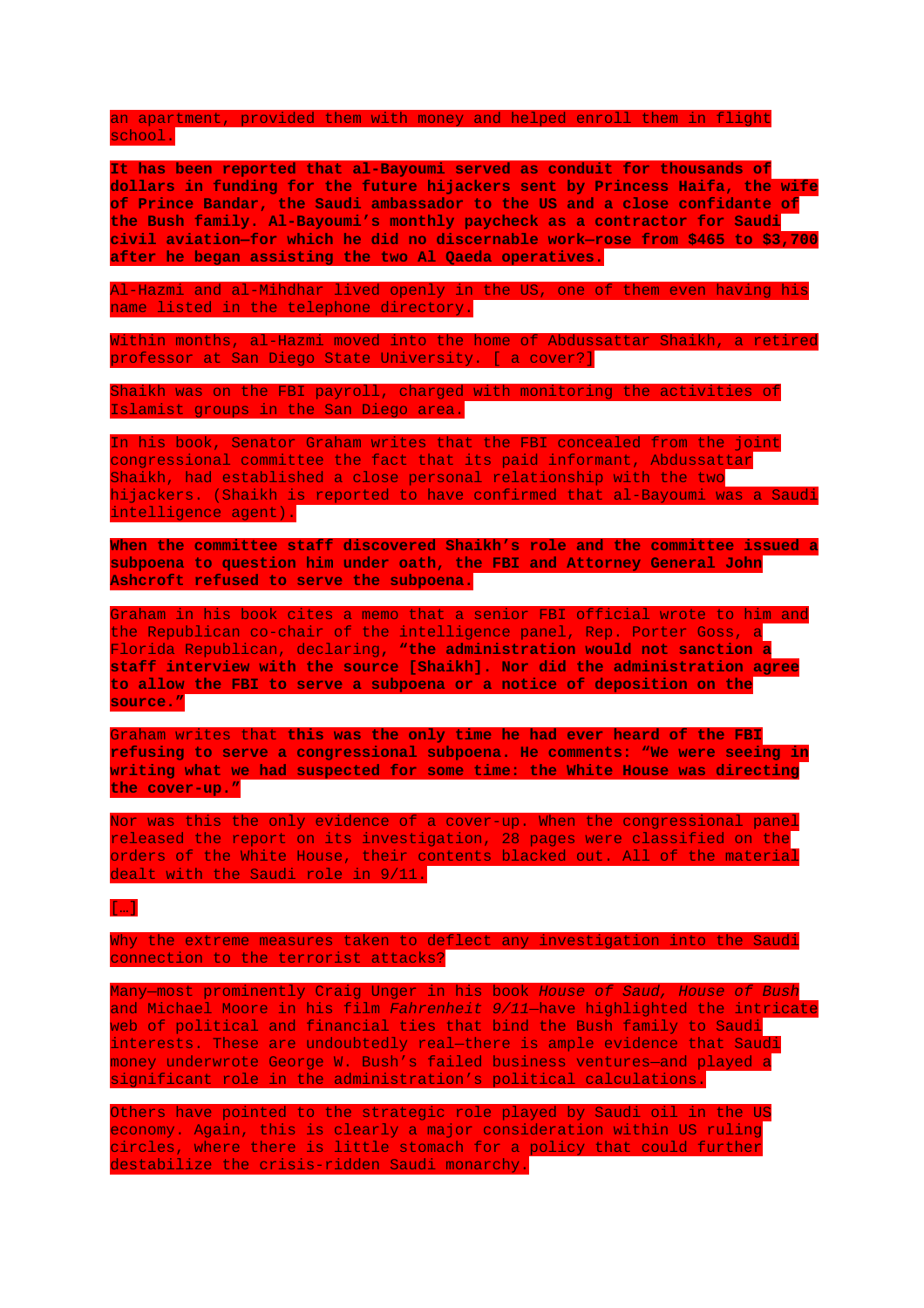But there is another, and more immediately compelling reason for suppressing any investigation into the Saudi connection. It inevitably raises two questions: **Why would Saudi intelligence assist the 9/11 hijackers; and, given its longstanding and intimate ties to the CIA, how could it be that its actions were unknown in Washington?** 

The nature of the ties between the Saudi and US intelligence establishments merit closer scrutiny. They were solidified in the US-backed war against the pro-Soviet regime in Afghanistan, beginning in 1979 and continuing through the 1980s. **The US poured billions of dollars in arms and financing into this war, most of it funneled through the ISI, the Pakistani intelligence agency.** 

The Saudi regime established what amounted to a matching fund for the anti-Soviet guerrillas, many of whom were brought to Afghanistan by Islamist forces in the Middle East. **Osama bin Laden served as the Saudi regime's personal emissary in this cause, helping to organize, train and equip Arab volunteers for the Afghan war.**

The movement now known as Al Qaeda was spawned through the interaction of these three intelligence agencies—the CIA, the ISI and the Saudis.

**The Saudi connection to Al Qaeda clearly remained intact**. […]

In his book, Senator Graham himself poses the question of why the congressional committee was denied access to the San Diego FBI informant. **"The most obvious answer is that the informant was a big embarrassment," he writes. "Was the informant using the FBI? Was the FBI's informant program so shallow that the Bureau didn't discover that its own informant was personally close to these hijackers?"** 

He then goes on to suggest in deliberately obscure terms a **"far more damning possibility" that could explain the government's intervention: "...perhaps the informant did know something about the plot that would be even more damaging were it revealed, and that this is what the FBI is trying to conceal."** 

What "damning" information about the 9/11 conspiracy could the informant have known? Graham does not answer his own question. Was it the involvement of the Saudi government? Or was it that elements within the US state apparatus knew of plans for an impending hijacking and allowed them to go forward?

**Would not the arrival of two young Saudis, speaking next to no English and enrolling in flight school, have merited a mention to Shaikh's FBI handlers, who reportedly met with him as the future hijackers sat in the next room?** 

The Bush administration has dismissed Graham's account of the suppression of any investigation into Saudi ties to 9/11 as **"bizarre conspiracy theories."** 

**Bill van Auken,** WSWS, about Sen. Bob Graham's book: "Intelligence Matters" http://www.wsws.org/articles/2004/sep2004/911-s16.shtml

**October 15th, 2004**

**"The making of the terror myth** Since September 11 Britain has been warned of the 'inevitability' of catastrophic terrorist attack. But has the danger been exaggerated? A major new TV documentary claims that the perceived threat is a **politically driven fantasy** - and **al-Qaida a dark illusion**."

**Adam Curtis** BBC documentary: "Power of Nightmares" http://www.guardian.co.uk/terrorism/story/...1327904,00.html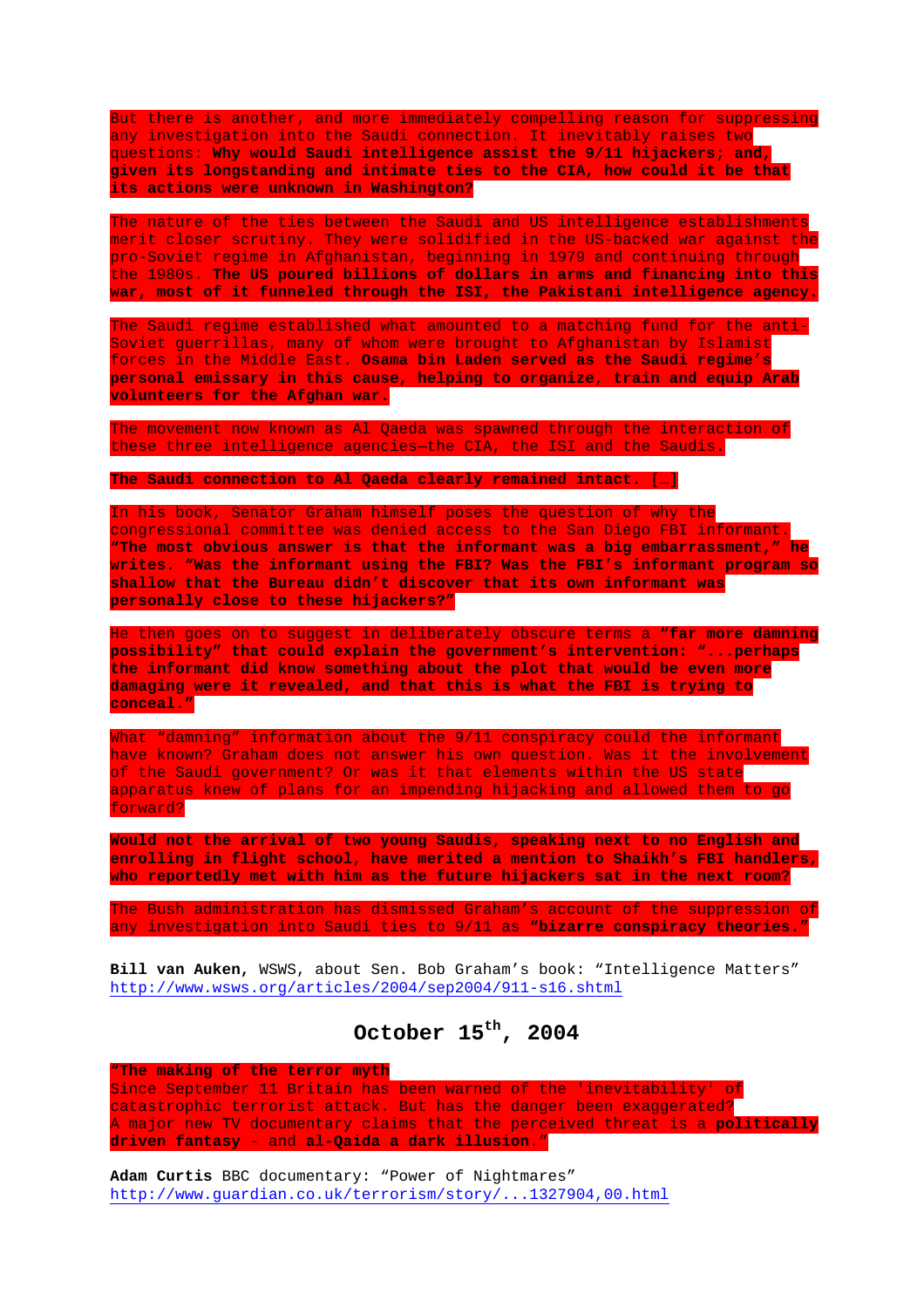#### **October 27th, 2004**

"Twelve ways Bush is now stealing the Ohio vote."

**Bob Fitrakis** and **Harvey Wasserman** http://www.freepress.org/departments/display/19/2004/810

### **November 9th, 2004**

...The appearance of Osama bin Laden bang on cue was suspicious, to say the least, as is now the increasing evidence pointing toward election fraud in the United States of America on November 2nd. Exit polls in sensitive districts just don't add up to the official figures. Did Bush fix it?..."

**PRAVDA**, russia's former central newspaper http://english.pravda.ru/mailbox/22/101/399/14556\_ballots.html

### **November 17th, 2004**

**"Complete US Exit Poll Data Confirms Net Suspicions"** 

**Alastair Thompson**  http://www.scoop.co.nz/stories/HL0411/S00227.htm

#### **November 24th, 2004**

**GAO to investigate election complaints**  The U.S. Government Accountability Office plans to investigate complaints of several systemic problems with this month's elections, a group of Democratic lawmakers said Tuesday.

**CNN**,

http://www.cnn.com/2004/ALLPOLITICS/11/23/election.investigation/

### **March 11th, 2005**

"The answer to the question is no, it did not impair our response, in fact General Eberhart who was in the command of the North American Aerospace Defense Command as he testified in front of the 9/11 Commission I believe I believe he told them that it enhanced our ability to respond, given that NORAD didn't have the overall responsibility for responding to the attacks that day. That was an FAA responsibility. But they were two CPXs; there was **one** Department of Justice **exercise** that didn't have anything to do with the **other three**; and there was an actual operation ongoing because there was some Russian bomber activity up near Alaska. So we -

The important thing to realize is that North American Aerospace Defense Command was responsible. These are command post exercises; what that means is that all the battle positions that are normally not filled are indeed filled; **so it was an easy transition from an exercise into a real world**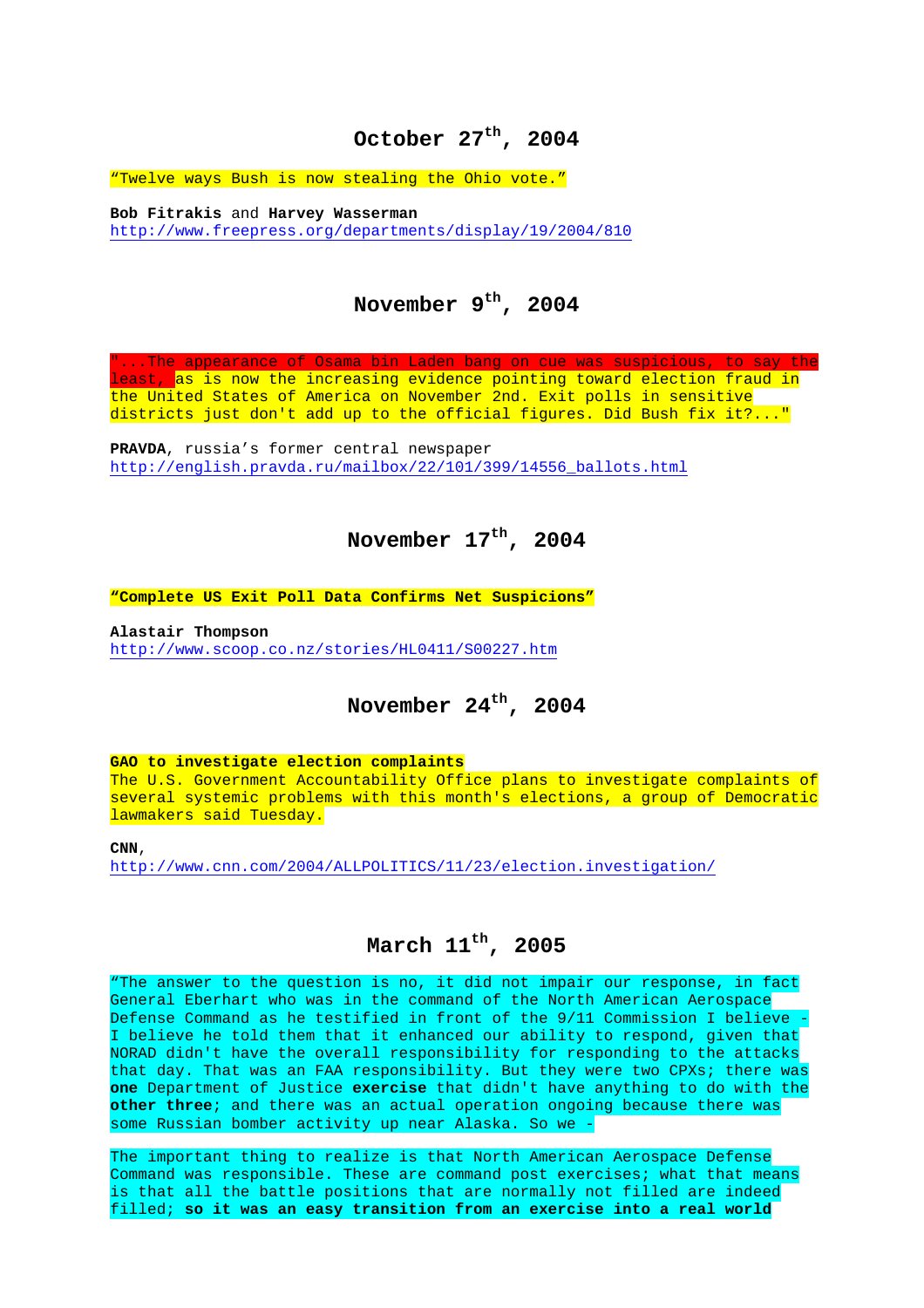**situation**. It actually enhanced the response; otherwise, it would take somewhere between 30 minutes and a couple of hours to fill those positions, those battle stations, with the right staff officers."

General **Richard Myers,** on a request by Rep. Cynthia McKinney regarding war games on 911

http://www.fromthewilderness.com/free/ww3/031505\_mckinney\_transcript.shtml

### **April 11th, 2005**



**Daniel Hopsicker**, MadCowMorningNews.com http://www.madcowprod.com/04112005.html

## **April 23th, 2005**

"I ask the government to point out to me a single paragraph where they say **I'm** specificially **guilty of 911**... because the government had said that there is a broader conspiracy to use airplane as weapon of mass destruction. If that's absolutely correct, that I came to the United States of America to be part, okay, of a conspiracy to use airplane as a weapon of mass destruction, **I was being trained on the 747 400 to eventually use this plane as stated in this statement of fact to strike the White House, but this conspiracy was a different conspiracy that 9/11. My conspiracy has for aim to free Sheikh Omar Abdel Rahman, Sheik Omar Abdel Rahman, the blind sheikh**, who is held in Florence, Colorado, okay, and we

wanted to use the 747 because it, it is a long-distance plane who could reach Afghanistan without any stopover to give a chance to special forces storm the plane.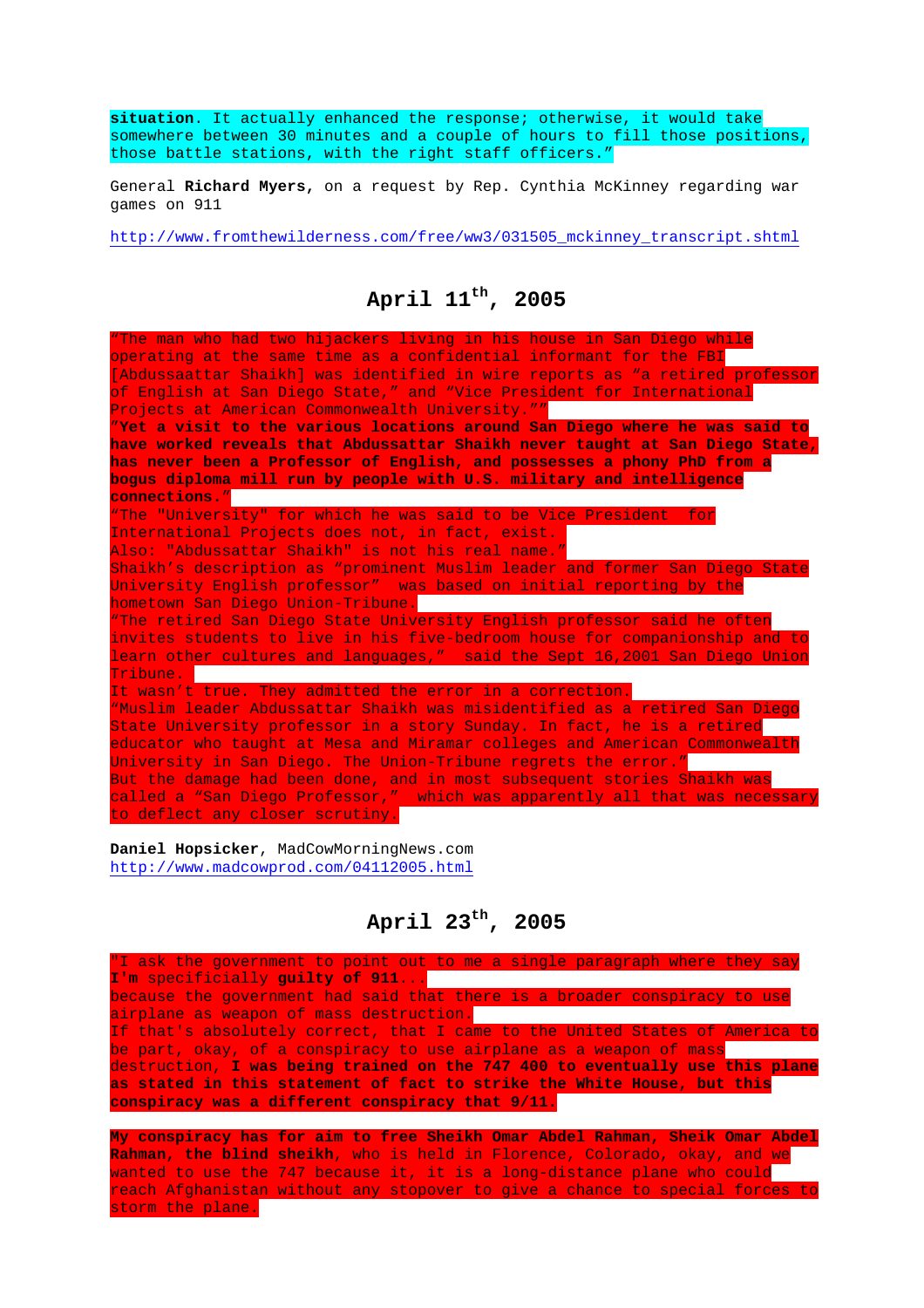So I am guilty of a broad conspiracy to use weapon of mass destruction to hit the White House if the American government refuse to negotiate, okay.

**Zacarias Mossaoui**, in statement in his trial, page 28, line 7 and following: http://wid.ap.org/documents/courts/zmtrans.pdf Also reported on CNN: http://www.cnn.com/2005/LAW/04/22/moussaoui/index.html

#### **May 2005**

hijackers] Al Hazmi and Al Midhar [were] veteran jihadists Bosnia."

The spider in the net is MPRI, a subcontractor of the Pentagon. They took over the Arab/Iranian weapons-smuggling in 1995, helped the Mujahadeen to "liberate" Sarajevo in September 1995, took the best Mujahadeen fighters after Dayton on their own payroll, trained them with the help of Turkish army and sent them to Kosovo and later to Macedonia. I could not find a link between Chechnya and MPRI, but Aukai Collins, an American Mujahadeen, who fought in Chechnya and had contacts with some of the 9/11 bombers, was at least on the payroll of FBI and CIA. **Not Al Qaeda is in the center of all these events, but American secret services, which used Al Qaeda**."

**Jürgen Elsässer** in an interview with serbianna.com He is a German author with an extensive book collection to his name. His latest book "Wie der Dschihad nach Europa kam" is in German-language print and hopefully may soon be available for the English speaking audience http://www.juergenelsaesser.de/html/template\_artikel.php?nr=4&tbl=artikel\_en

**May 10th, 2005** 

"In sum, the behavior of the military both on 9/11 and afterwards, combined with the fact that the 9/11 Commission had to resort to lies to make the US military appear blameless, suggests that military leaders were complicit in the attacks."

"9/11 [was] orchestrated by our own leaders--and that they did this to provide the justification, the fear, and the funding for the so-called war on terror, which would be used as a pretext for enlarging the empire."

**David Ray Griffin**, professor emeritus at the Claremont School of Theology, where he taught for over 30 years (retiring in 2004). He has authored or edited over two dozen books, including "God and Religion in the Postmodern World," "Religion and Scientific Naturalism" http://www.scoop.co.nz/stories/HL0505/S00129.htm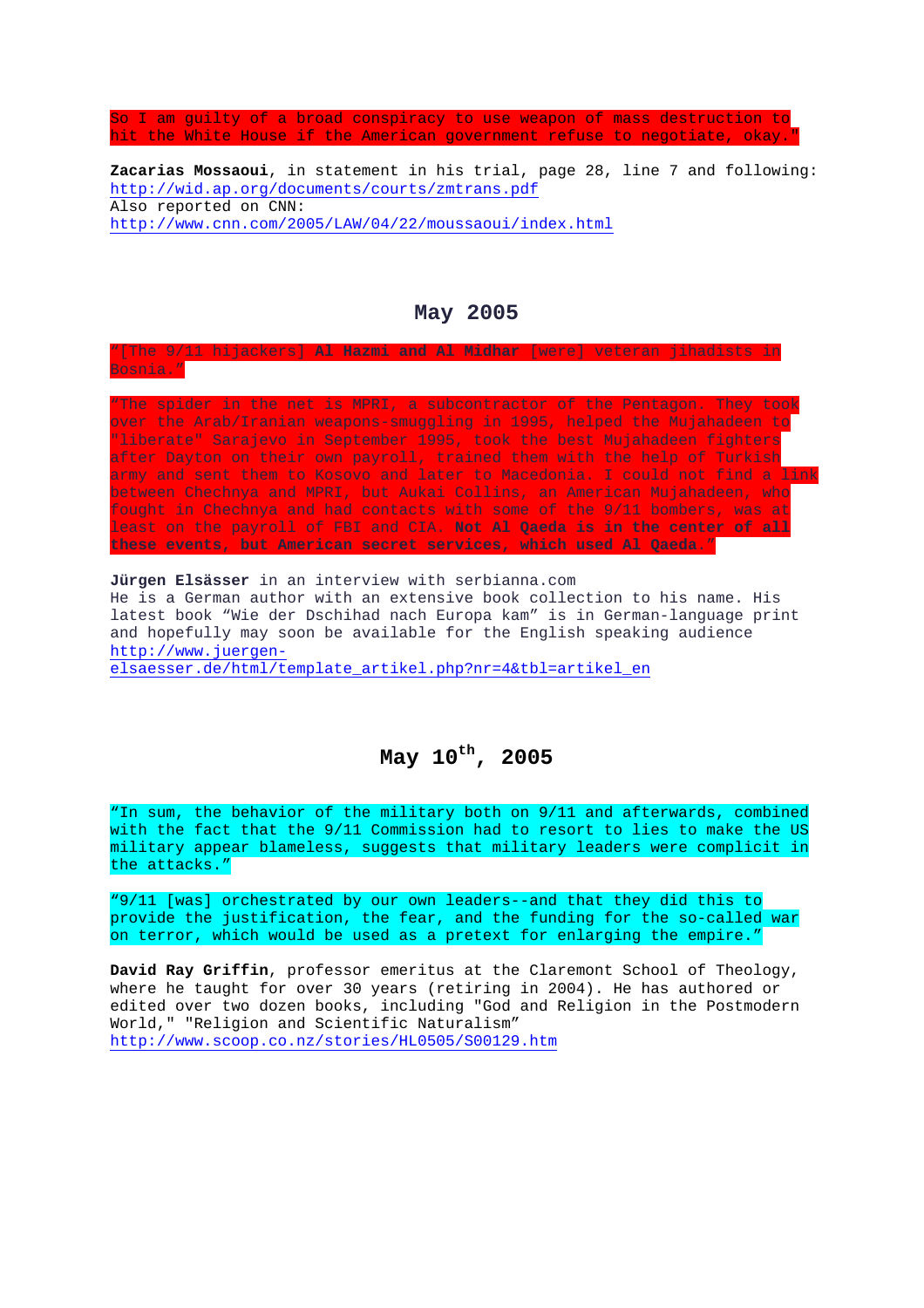### **May 24th** ,**2005**

"See, in my line of work you got to keep repeating things over and over and over again for the truth to sink in... to kind of catapult the propaganda."

**George W. Bush** 

http://www.nytimes.com/2005/06/19/opinion/19rich.html?pagewanted=2&ei=5088&e n=8af94cddb9196177&ex=1276833600&partner=rssnyt&emc=rss

## **June 9th, 2005**

"It is hard to exaggerate the importance of a scientific debate over the cause(s) of the collapse of the twin towers and building 7. If the official wisdom on the collapses is wrong, as I believe it is, then policy based on such erroneous engineering analysis is not likely prove to be sound. Revised engineering and construction practices, for example, based on the belief that the twin towers collapsed through airplane damage and subsequent fires is premature, to say the least." "More importantly, momentous political and social consequences would follow

if impartial observers concluded that professionals imploded the WTC. **If demolition destroyed three steel skyscrapers at the World Trade Center on 9/11, then the case for an "inside job" and a government attack on America would be compelling**."

**Morgan Reynolds,** Ph.D., is professor emeritus at Texas A&M University and former director of the Criminal Justice Center at the National Center for Policy Analysis headquartered in Dallas, TX. He served as chief economist for the US Department of Labor during 2001–2, George W. Bush's first term. http://www.lewrockwell.com/reynolds/reynolds12.html

## **July 10th, 2005**

"Al-Qaida, literally 'the database,' was originally the computer file of the thousands of mujahideen who were recruited and trained with help from the CIA to defeat the Russians."

**Robin Cook**, former British Foreign Secretary, 4 weeks before he died http://www.guardian.co.uk/terrorism/story/0,12780,1523838,00.html

## **July 15th, 2005**

"Al Qaeda is not an organization . Al Qaeda is a way of working ... but thi has the hallmark of that approach.'

**Ian Blair**, Metropolitan Police Commissioner, London, United Kingdom http://www.foxnews.com/story/0,2933,162476,00.html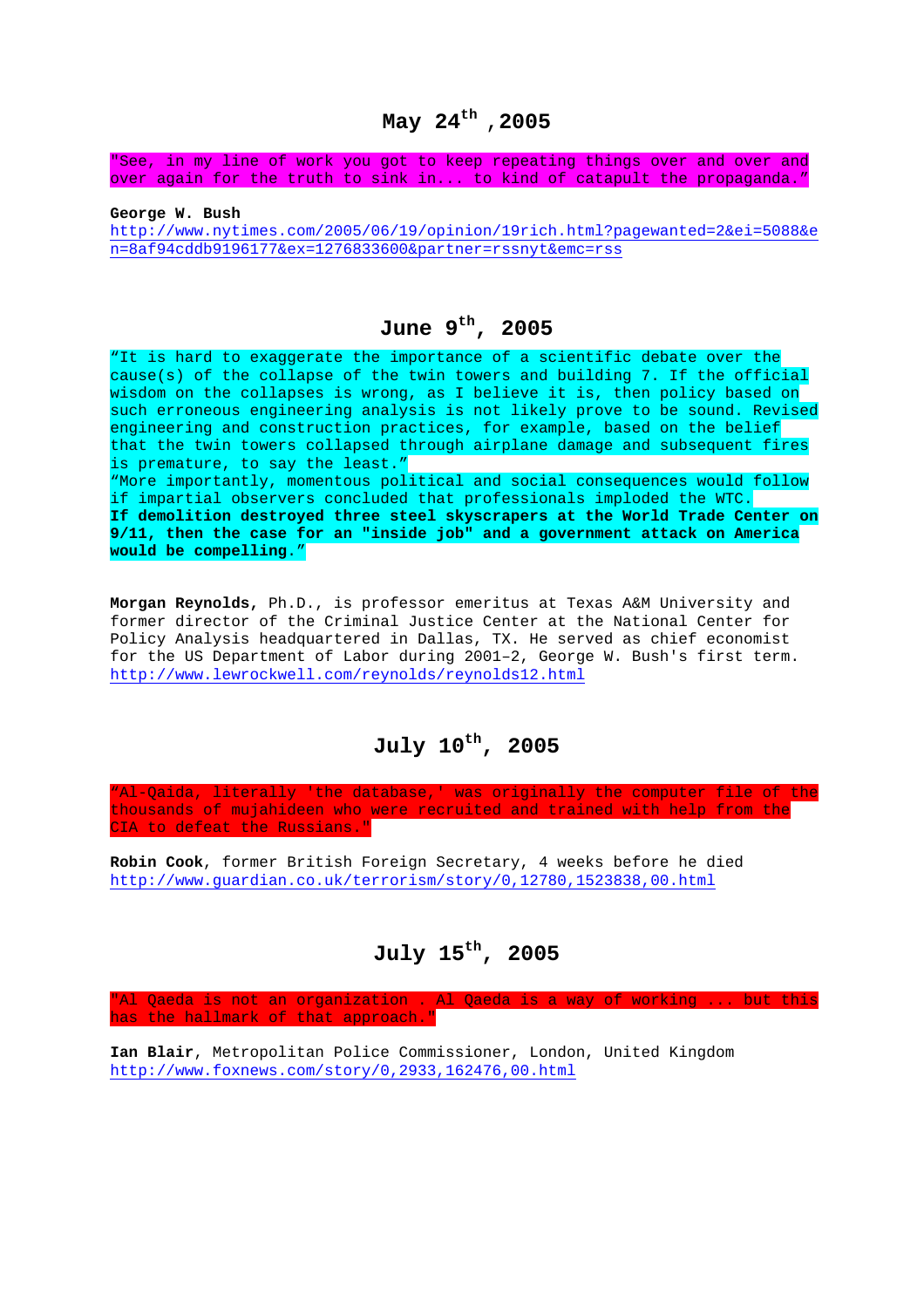## **July 17th, 2005**



**DW-World**, a highly appreciated german news radio program. http://www.dw-world.de/dw/article/0,2144,1652288,00.html

## **August 1st, 2005**

Al Qaida is the name of the operation carried out by an intelligence service, which is CIA…With this operation an anti-Islam front among the peoples of the world is tried to be created."

**Mahir Kaynak**, former [turkish] academic and a former intelligence officer. http://www.turkishweekly.net/comments.php?id=1604

## **August 15th, 2005**

"Amid the smoke from the fortuitous fire emerged the possibility that al-Qaeda may not be, strictly speaking, an organization but an element of an intelligence agency operation. Turkish intelligence specialists agree that there is no such organization as al-Qaeda. Rather, **Al-Qaeda is the name of a secret service operation**. The concept "fighting terror" is the background of the "low-intensity-warfare" conducted in the mono-polar world order. The subject of this strategy of tension is named as "al-Qaeda.""

**Ercan Gun**, Zaman Daily http://www.zaman.com/?bl=national&alt=&trh=20050815&hn=22982

#### **October 2005**

"Despite FEMA's call for further research, the National Institute of Standards and Technology (NIST) will make no mention of the eutectic formations in its final report into the WTC collapses, released in late 2005, following its three-year investigation."

http://www.cooperativeresearch.org/entity.jsp?id=1521846767-640

See Final Report on the collapse of the World Trade Center Towers **National Institute of Standards and Technology**, http://wtc.nist.gov/NISTNCSTAR1CollapseofTowers.pdf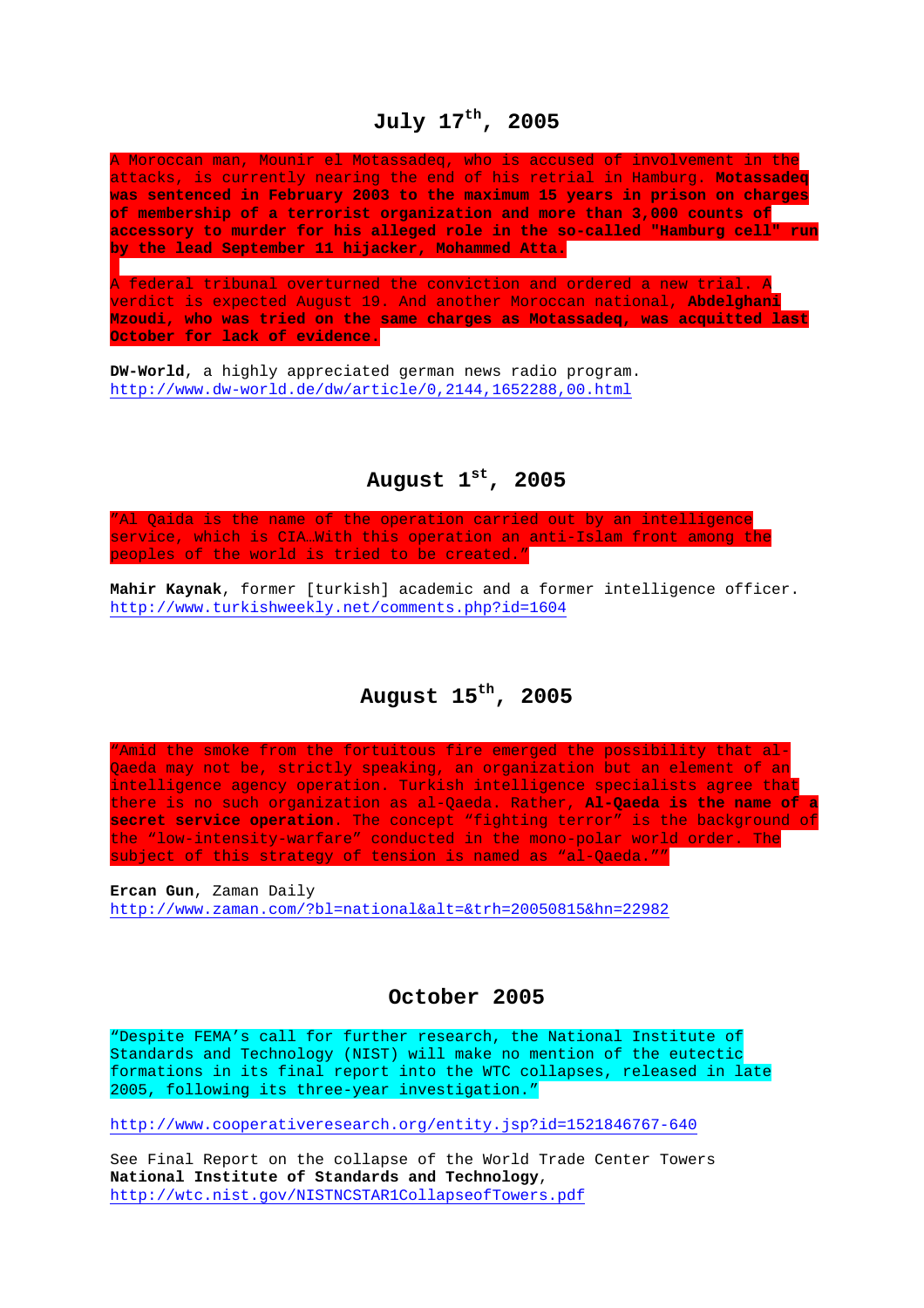#### **October 12nd, 2005**

"[The **White House Iraq Group**] Formed in August 2002, the group, which included Messrs. Rove and Libby, **worked on setting strategy for selling the war in Iraq to the public in the months leading up to the March 2003 invasion**. The group likely would have played a significant role in responding to Mr. Wilson's claims."

**The Wall Street Journal**, 12/10/05

http://online.wsj.com/public/article/SB112907415441266084- VDsI1ez92Qlr0\_XPP5IbwfiUKHI\_20051111.html?mod=blogs

#### **October 21st, 2005**

**Lies Judith Miller Told Us**  "First, the Bush administration created a catalogue of lies and misinformation in order to justify invasion. Second, some prominent members of the national media parroted those lies."

**Joel Bleifuss**  http://www.inthesetimes.com/site/main/article/2362/

### **October 21st, 2005**

**"[S]ome of [the] concerns about electronic voting machines have been realized and have caused problems with recent elections, resulting in the loss and miscount of votes."** 

**GAO** report on election problems http://www.gao.gov/htext/d05956.html

#### **November 2005**

"In this paper, I call for a serious investigation of the hypothesis that WTC 7 and the Twin Towers were brought down, not just by impact damage and fires, but through the use of pre-positioned cutter-charges. I consider the official FEMA, NIST, and 9-11 Commission reports that fires plus impact damage alone caused complete collapses of all three buildings. And I present evidence for the controlled-demolition hypothesis, which is suggested by the available data, testable and falsifiable, and yet has not been analyzed in any of the reports funded by the US government."

By **Steven E. Jones**, Department of Physics and Astronomy, Brigham Young University Provo, Utah, USA http://www.physics.byu.edu/research/energy/htm7.html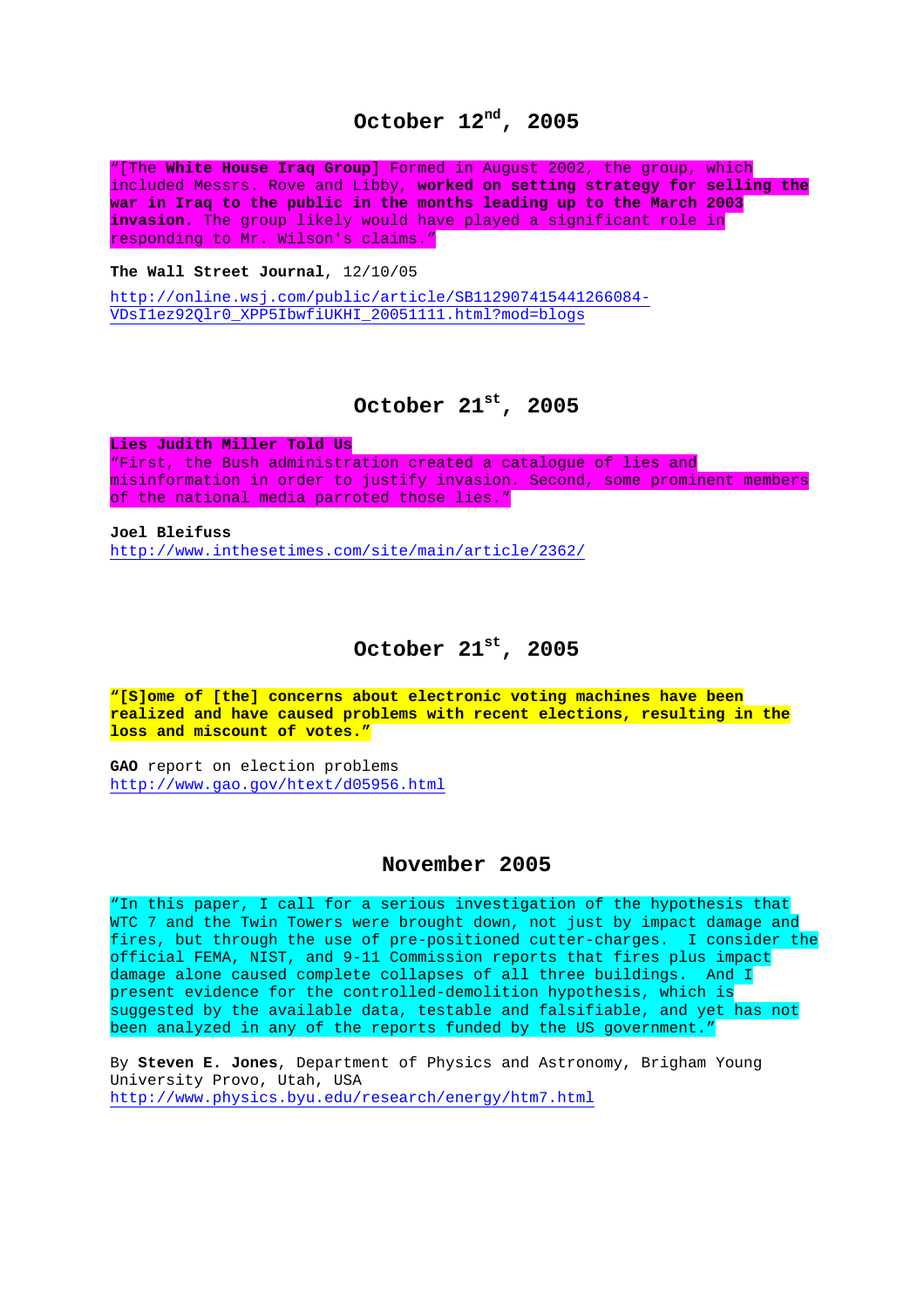#### **November 3rd, 2005**

"It's been a full two weeks now since the non-partisan Government Accountability Office (GAO) came out with their 107-page-report confirming what so many of us have been trying to ring the bell about for so long: The Electronic Voting Machines which are proliferating counties and states across America even as I type, **are not secure, not accountable, not recountable, not transparent, not accurate and not adequately monitored or certified by anybody**." "**But there has not been a single wire-service** (not AP, not UPI, not Reuters, not AFP etc.) **nor a single mainstream American print newspaper** (not NYTimes, not Washington Post, not any of them) **to run even a paragraph on any of it. Not one.**"

#### **Brad Friedmann**

http://www.huffingtonpost.com/brad-friedman/mainstream-media-toameri\_b\_10094.html

### **November 4th, 2005**

"What I saw was a cabal between the Vice President of the United States, **Richard Cheney**, and the secretary of defense, **Donald Rumsfeld**, on critical issues that made decisions that the bureaucracy did not know were being  $\overline{\mathsf{made}.\mathsf{''}}$ 

"There was a labyrinth out there of people who sopped up information, manipulated information, handed information, and built information, I think in some cases, that supplemented, augmented, helped this alternative decision-making process to realize its decisions rather than those that might have been flummoxed or stopped or halted or still in debate in the formal process."

"I am coming to believe that the intelligence was politicized. I'm coming to believe that there was a band centered in the Pentagon that went about politicizing that intelligence. I don't doubt their sincerity. I don't doubt that they believed that they were taking the nation to war for a good purpose -- **removal of Saddam Hussein, whatever** -- I don't doubt that most of them, if not all of them believed that he was a threat, whether it was an imminent threat or not, I don't know. **That kind of hits the line of my belief factor. But I think they got to the point where the end justified the means.**  The plan devised principally in Undersecretary of Defense **Douglas Feith's**

office, and I have to believe, if **Rumsfeld** is the controller, the leader he says he is, that he was fully cognizant of this, and I don't think he would have been cognizant of it without the blessings of the **vice president** either."

Retired Col. **Lawrence Wilkerson** was Colin Powell's chief of staff at the State Department

http://www.pbs.org/newshour/bb/white\_house/july-dec05/wilk\_11-4.html

**November 15th, 2005**

**"GAO report documents how easy it is to hack the vote."** 

**Bob Fitrakis**  http://www.freepress.org/departments/display/19/2005/323/1/36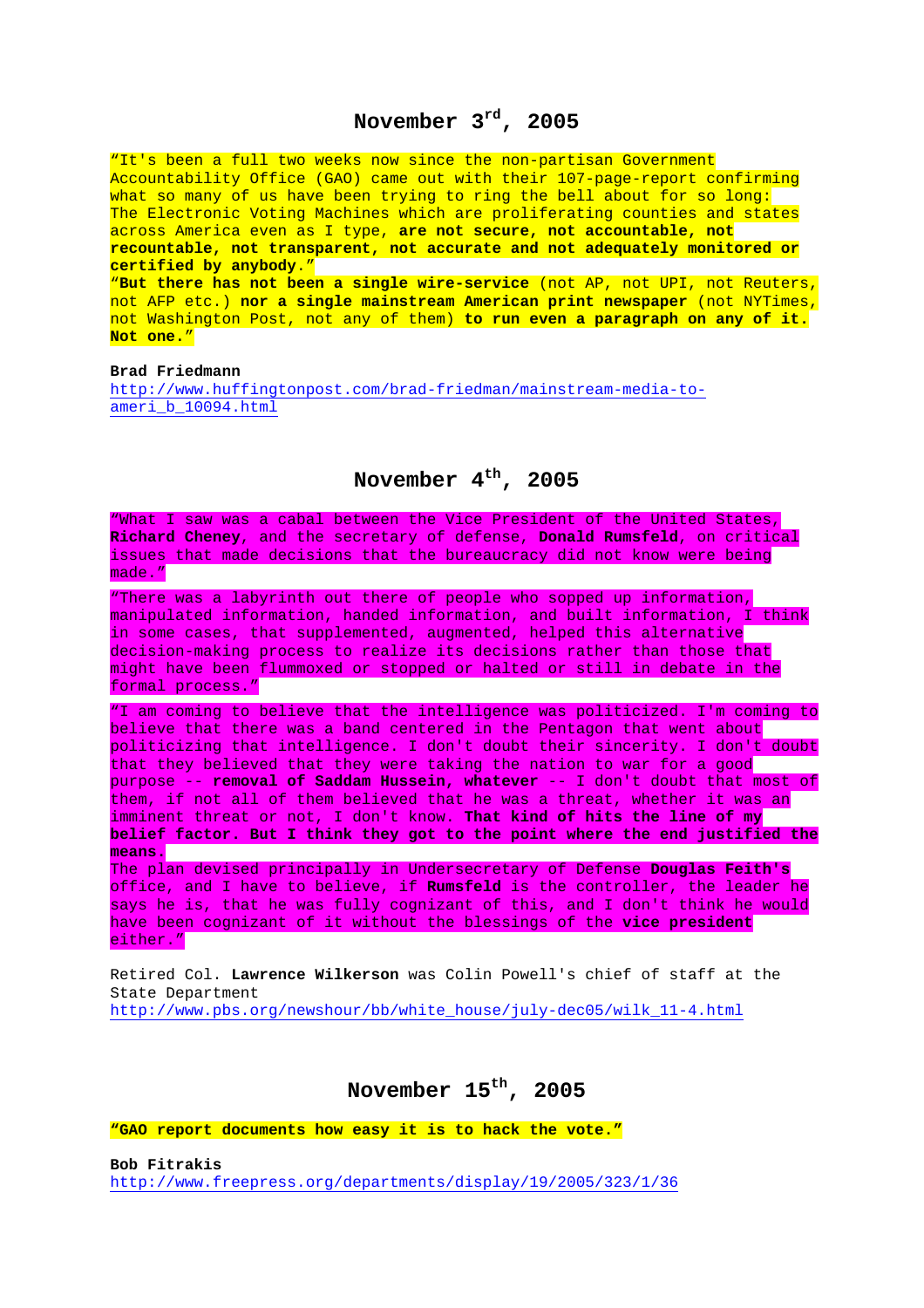## **January 16th, 2006**

"Only secret services and their current chiefs – or those retired but still having influence inside the state organizations – have the ability to plan, organize and conduct an operation [911 attacks] of such magnitude."

General **Leonid Ivashov** is the vice-president of the Academy on geopolitical affairs. He was the chief of the department for General affairs in the Soviet Union's ministry of Defense, secretary of the Council of defense ministers of the Community of independant states (CIS), chief of the Military cooperation department at the Russian federation's Ministry of defense and Joint chief of staff of the Russian armies at 911. http://www.voltairenet.org/article133909.html

### **February 7th, 2006**



**BBC News**  http://news.bbc.co.uk/2/hi/europe/4690712.stm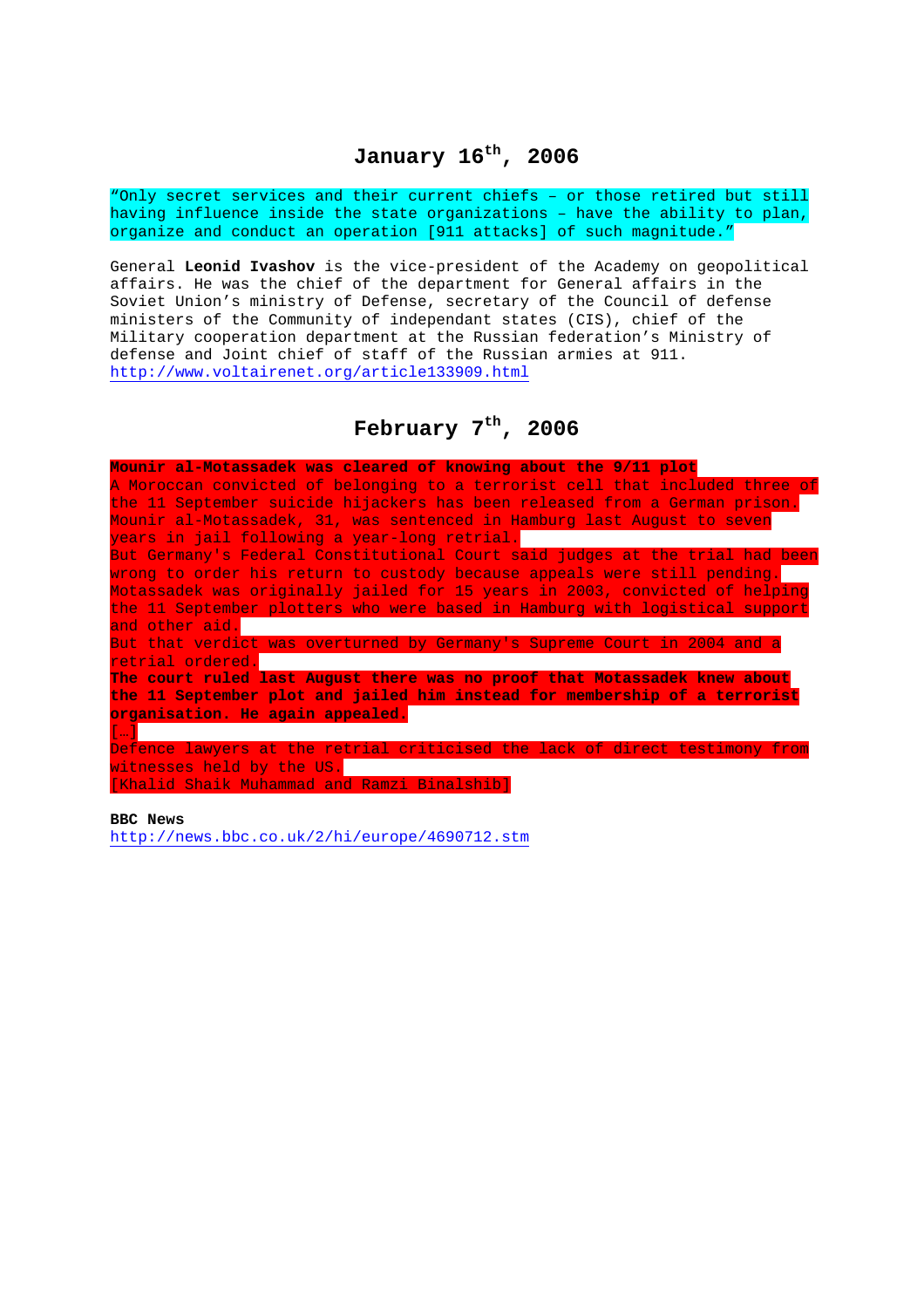#### **March 16th, 2006**

#### **"How To Steal an Election"**

"It's easier to rig an electronic voting machine than a Las Vegas slot machine, says University of Pennsylvania visiting professor Steve Freeman. That's because Vegas slots are better monitored and regulated than America's voting machines, Freeman writes in a book out in July that **argues, among other things, that President Bush may owe his 2004 win to an unfair vote count.** 

**We'll wait to read his book before making a judgment about that."**

The **Washington Post** first mentioned the probably theft of the stolen election 2004 without namecalling, via a grafic security of Voting machines vs. Las Vegas Slot Machines

http://www.washingtonpost.com/wpdyn/content/graphic/2006/03/16/GR2006031600213.html

#### **March 2006**

#### **Helen Thomas questioning Bush in a Press Conference:**

Q I'd like to ask you, Mr. President, your decision to invade Iraq has caused the deaths of thousands of Americans and Iraqis, wounds of Americans and Iraqis for a lifetime. **Every reason given, publicly at least, has turned out not to be true**. My question is, why did you really want to go to war? From the moment you stepped into the White House, from your Cabinet -- your Cabinet officers, intelligence people, and so forth -- what was your real reason? You have said it wasn't oil -- quest for oil, it hasn't been Israel, or anything else. What was it?

THE PRESIDENT: **I think your premise** -- in all due respect to your question and to you as a lifelong journalist -- is that -- **I didn't want war.**

To assume I wanted war is just flat wrong, Helen, in all due respect –

Q Everything –

THE PRESIDENT: Hold on for a second, please.

Q -- everything I've heard –

THE PRESIDENT: Excuse me, excuse me. **No President wants war.**  Everything you may have heard is that, but it's just simply not true. **My attitude about the defense of this country changed on September the 11th**. We -- when we got attacked, I vowed then and there to use every asset at my disposal to protect the American people. Our foreign policy changed on that day, Helen. You know, we used to think we were secure because of oceans and previous diplomacy. But we realized on September the 11th, 2001, that killers could destroy innocent life. And I'm never going to forget it. And I'm never going to forget the vow I made to the American people that we will do everything in our power to protect our people. Part of that meant to make sure that we didn't allow people to provide safe

haven to an enemy. And that's why I went into Iraq -- hold on for a second –

Q They didn't do anything to you, or to our country.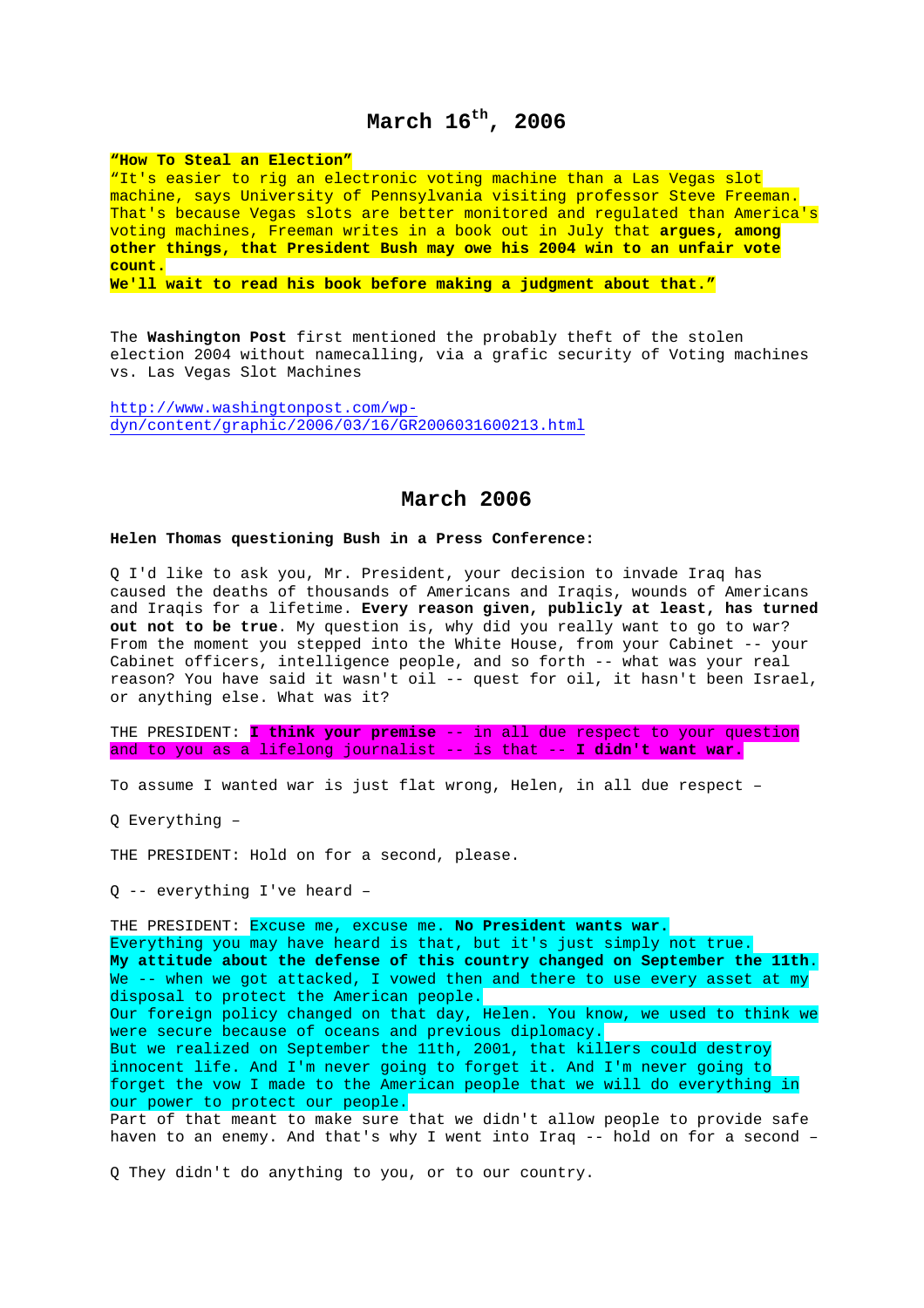THE PRESIDENT: Look -- excuse me for a second, please. Excuse me for a second. They did. The Taliban provided safe haven for al Qaeda. That's where al Qaeda trained –

Q I'm talking about Iraq –

THE PRESIDENT: Helen, excuse me. That's where -- Afghanistan provided safe haven for al Qaeda. That's where they trained. That's where they plotted. That's where they planned the attacks that killed thousands of innocent Americans. I also saw a threat in Iraq. **I was hoping to solve this problem diplomatically**. That's why **I** went to the Security Council; that's why it was important to pass 1441, which was unanimously passed. And the world said, disarm, disclose, or face serious consequences –  $0$  -- go to war -THE PRESIDENT: -- and therefore, we worked with the world, we worked to make

sure that Saddam Hussein heard the message of the world. And when he chose to deny inspectors\*8, when he chose not to disclose, then I had the difficult decision to make to remove him.\*9 And we did, and the world is safer for it.

[Question: How many lies are in this chapter? Or do you still trust the words of an un-elected, war mongering president?]

## **April 4th, 2006**

"**The exercises that went on that morning simulating the exact kind of thing that was happening so confused the people in the FAA and NORAD**....that they didn't they didn't know what was real and what was part of the exercise." "**I think the people who planned and carried out those exercises, they're the ones that should be the object of investigation**." "If I had to narrow it down to one person....I think my prime suspect would be Dick Cheney."

Dr. **Robert M. Bowman**, Lt. Col., USAF, ret. is President of the Institute for Space and Security Studies, Executive Vice President of Millennium III Corporation, and Presiding Archbishop of the United Catholic Church. He flew 101 combat missions in Vietnam and directed all the "Star Wars" programs under Presidents Ford and Carter. He is the recipient of the Eisenhower Medal, the George F. Kennan Peace Prize, the President's Medal of Veterans for Peace, the Society of Military Engineers' ROTC Award of Merit (twice), six Air Medals, and dozens of other awards and honors. His Ph.D. is in Aeronautics and Nuclear Engineering from Caltech. He chaired 8 major international conferences, and is one of the country's foremost experts on National Security. Dr. Bob was an independent candidate for President of the US in 2000, beating Pat Buchanan in Iowa, Illinois, and California. He has resided on the Space Coast for 16 years. He is currently a candidate for Congress on the Democractic ticket in District 15, Florida. http://www.prisonplanet.com/articles/april2006/040406mainsuspect.htm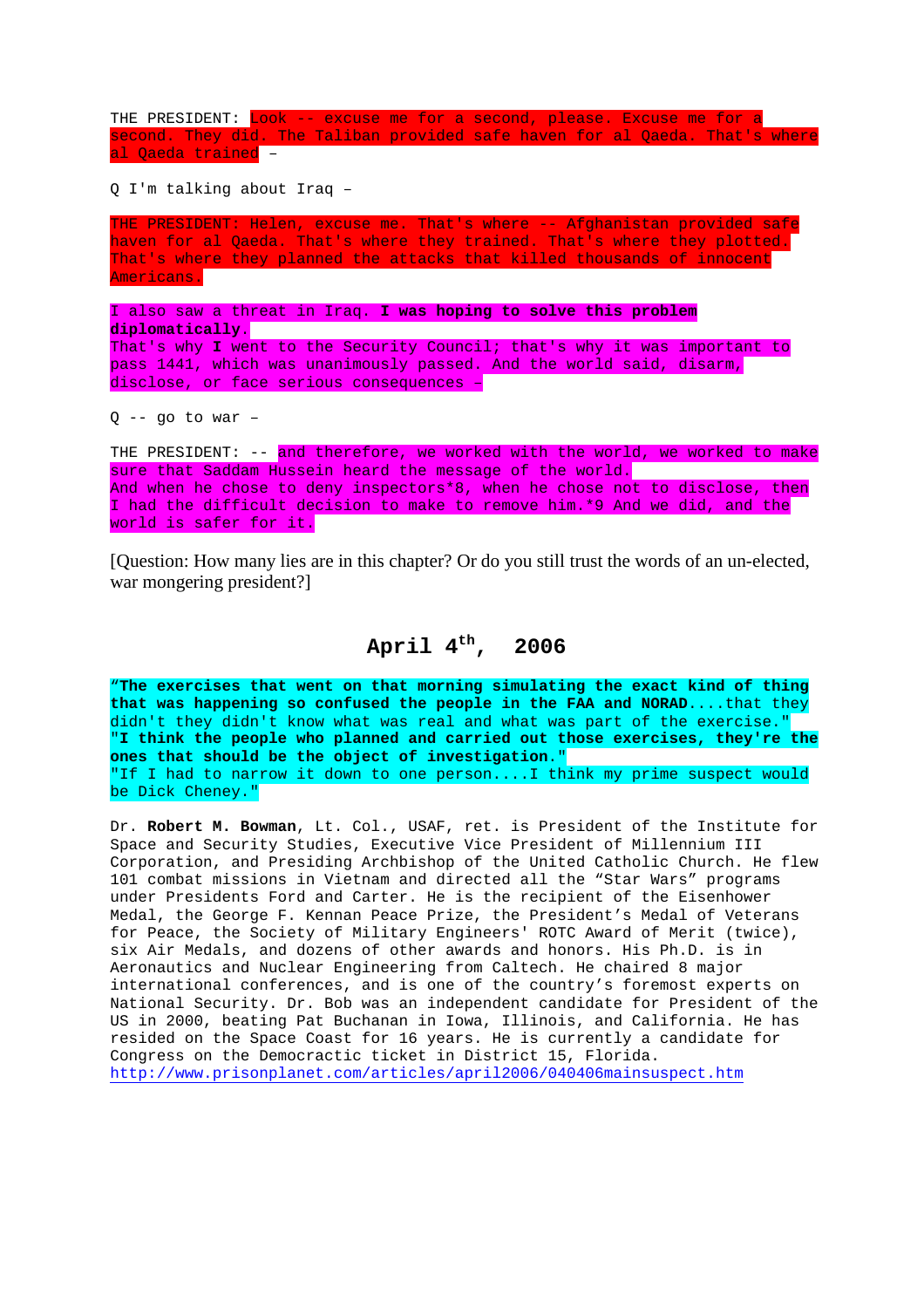### **April 12nd, 2006**

"These people are being held. And they're bad actors. And as long as this situation continues, this war on terror continues, I'm not sure I can tell you what the ultimate disposition of those detainees will be."

**John Negroponte,** National Intelligence Director

His comments appear to be the first open acknowledgement of the secret U.S. detention system and the fact that captives such as Khalid Shaikh Mohammad or Ramzi Binalshib — allegedly involved in Sept. 11 or other major attacks on U.S. interests around the world — may be held indefinitely without a trial.

http://www.time.com/time/nation/article/0,8599,1183242,00.html

## **April 19th, 2006**

"It must be emphasized that the 9/11 Commission failed to mention the collapse of WTC-7 in its 9/11 Commission Report. Not one word about WTC-7 is found in the government's first official account of 9/11. What followed the 9/11 Commission Report was the research conducted by the National Institute of Standards and Technology (NIST). It should be noted that NIST was directed to provide a report that explained how, from a structural perspective, WTC-1, WTC-2, and WTC-7 collapsed. The research and findings on how all three of these buildings collapsed was to be in a single report. NIST started its investigation in August 2002. However, when the draft of its final report came out in December 2004, WTC-7 was not in it. According to NIST, it was decided to research WTC-7 separately. Why? **The reason why NIST is delaying a public account of WTC-7 is because it cannot explain WTC-7 in any fashion that will be taken seriously by any inquisitive and logically thinking person**."

**Ed Haas**  http://www.teamliberty.net/id243.html

## **April 20th, 2006**

The U.S. intelligence community comprises almost 100,000 patriotic talented and hardworking Americans in 16 federal departments and agencies..."

**John Negroponte**, National Intelligence Director In a speech at the National Press Club http://news.yahoo.com/s/ap/20060420/ap\_on\_go\_ot/intelligence\_chief\_2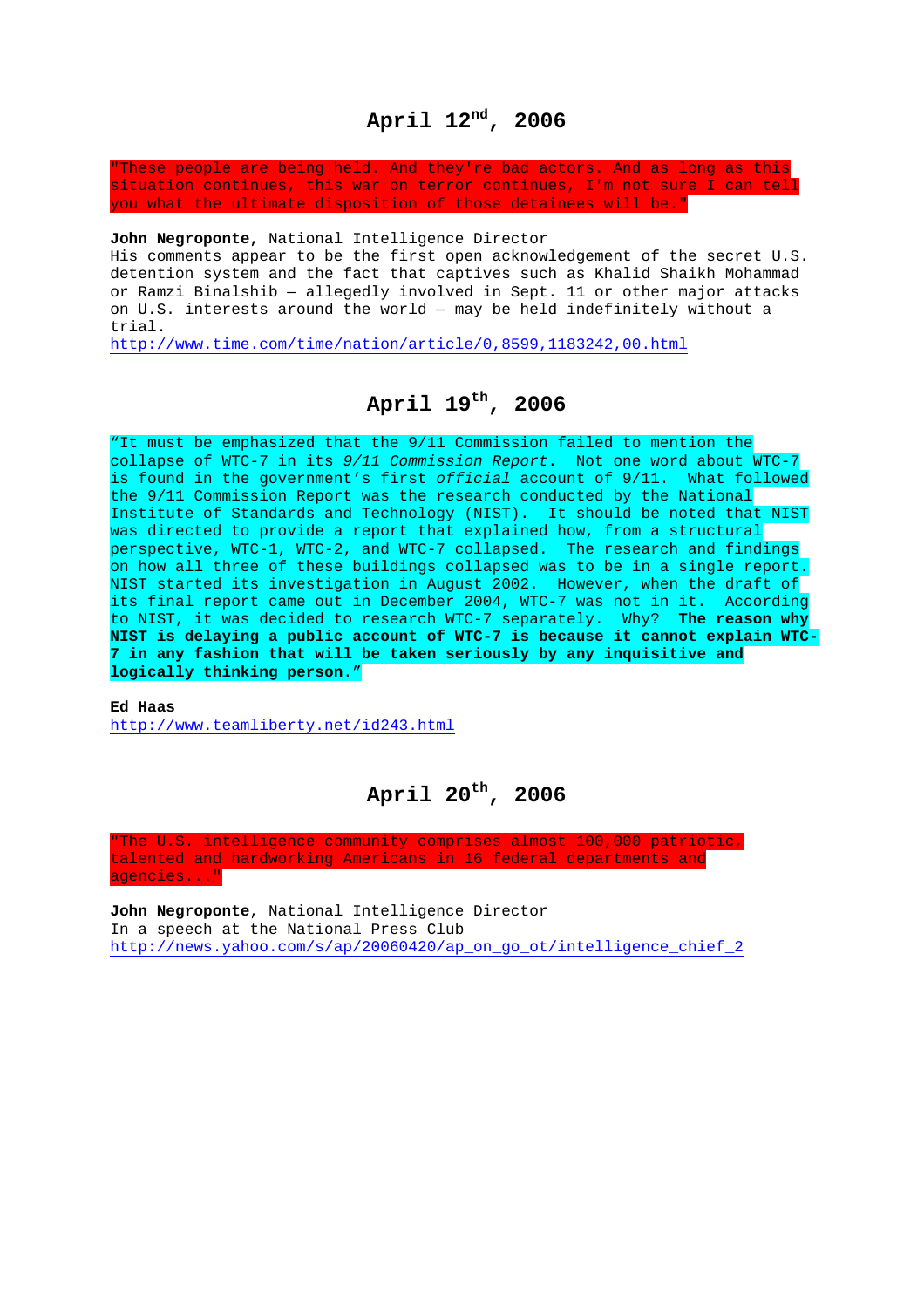**May 6th, 2006**

"I decided to testify that I had knowledge of and was a member of the plot to hijack planes and crash them into buildings on September 11, 2001 even though **I knew that was a complete fabrication**. […] Because I now see that it is possible that I can receive a fair trial even with Americans as jurors and that I can have the opportunity to prove that did not have any knowledge of and was not a member of the plot to hijack planes and crash them into buildings on September 11, 2001, **I wish to withdraw my guilty plea and ask the Court for a new trial to prove my innocence of the September 11 plot."** 

**Zacarias Mossaoui**  http://notablecases.vaed.uscourts.gov/1:01-cr-00455/docs/72453/0.pdf

#### **May 22nd, 2006**

Question 25: World Trade Center Building 7 is the 47-story skyscraper that was not hit by any planes during the September 11th attacks, but still totally collapsed later the same day. This collapse was not investigated by the 9/11 Commission. Are you aware of this skyscraper's collapse, and if so do you believe that the Commission should have also investigated it? Or do you believe that the Commission was right to only investigate the collapse of the buildings which were directly hit by airplanes? **A plurality (43%) is not aware of World Trade Center Building 7's collapse**. Nearly as many (38%), though, are aware of it and think the Commission should have investigated it. People are least likely to be aware of the building's collapse and think the Commission was right to investigate just the Twin Towers' collapse (14%).

**A national poll conducted by Zogby** http://www.zogby.com/features/features.dbm?ID=231

### **June 1st, 2006**

**"Was the 2004 election stolen?"**  "Republicans prevented more than 350,000 voters in Ohio from casting ballots or having their votes counted -- enough to have put John Kerry in the White House."

**Robert Kennedy jr**., Rolling Stone Magazine http://www.rollingstone.com/news/story/10432334/was\_the\_2004\_election\_stolen

#### **June 2006**

"[T]he Times' publisher and editors decided in November of 2001 that that wasn't a good time to reveal that Bush was an illegitimate president and that Al Gore actually had won the election, both by the majority vote and the electoral vote."

**Thom Hartmann** 

http://alternet.org/rights/37153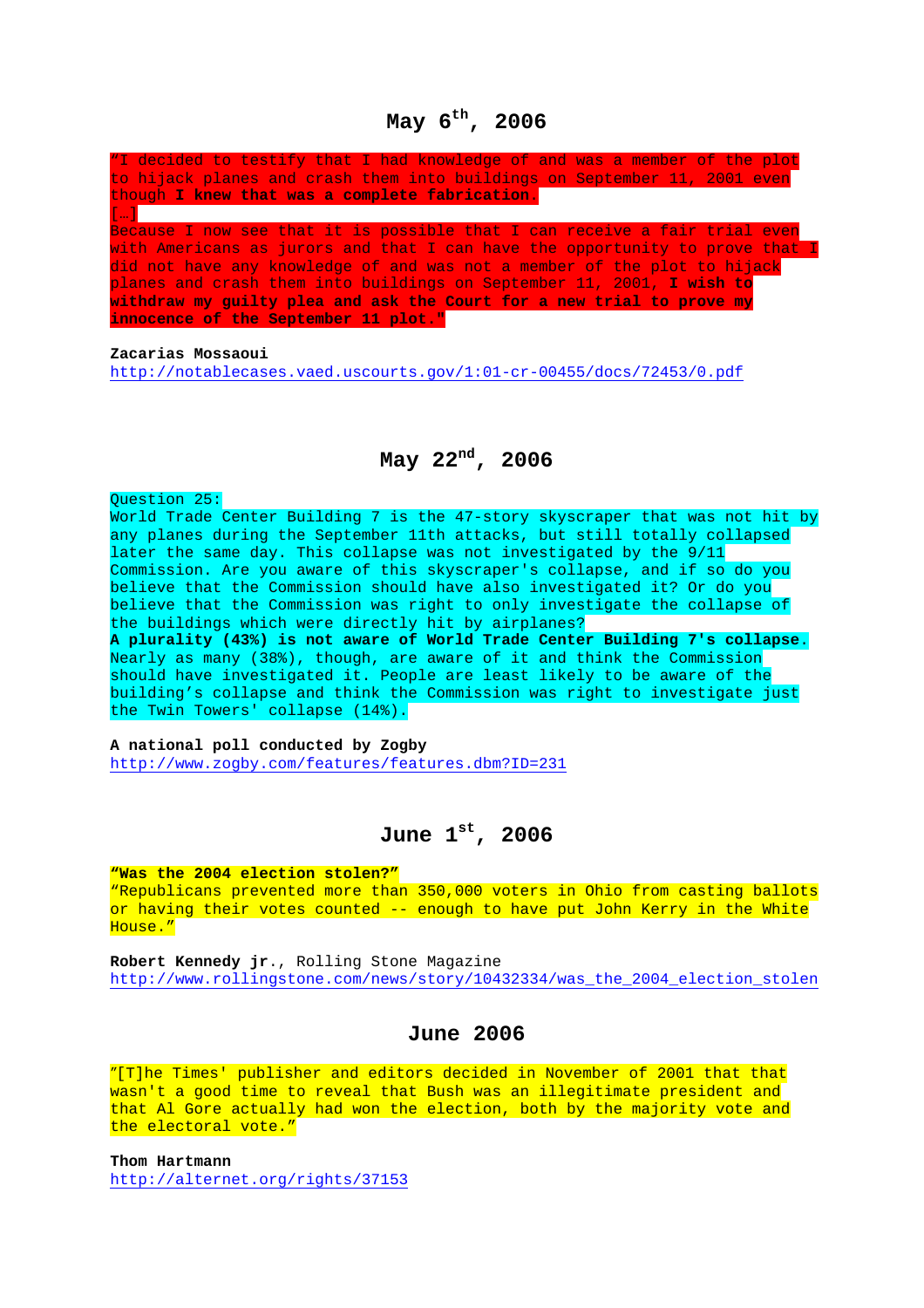### **June 2nd, 2006**

"In archaeometry, we use advanced physics methods to determine what happened in the past from available evidence. That is just what I'm pursuing in 9-11 research. When I saw the WTC 7 collapse videos, I immediately suspected something was amiss with the official explanation… but I did not see this video until the springtime of 2005. From that day to this I have vigorously studied data regarding the 9/11 collapses and lack of air defenses and other anomalies."

**Steven E. Jones**, at Chigaco 911 truth conference http://www.911truth.org/911rtt/speakers.html

## **June 6th, 2006**

**"The reason why 9/11 is not mentioned on Usama Bin Laden's Most Wanted page is because the FBI has no hard evidence connecting Bin Laden to 9/11."**

**Rex Tomb**, Chief of Investigative Publicity for the FBI http://www.teamliberty.net/id267.html

## **June 6th, 2006**

"**The war they wanted, the lies they needed."** "The Bush administration invaded Iraq claiming Saddam Hussein had tried to buy yellowcake uranium in Niger. As much of Washington knew, and the world soon learned, the charge was false. Worse, it appears to have been the cornerstone of a highly successful "black propaganda" campaign with links to the White House."

**Craig Unger**  http://www.vanityfair.com/features/general/articles/060606fege02

## **June 10th, 2006**

**On the media blackout of "Was the 2004 election stolen?"** 

Associate Publisher: Public interest in news topics beyond control of mainstream media

**Kenneth Bunting**  http://seattlepi.nwsource.com/opinion/273283\_bunting09.html

## **June 16th, 2006**

What Manjoo did after Election Day was simply gallop off into the **journalistic herd** as it went thundering rightward, parroting the Bush machine's own talking points. According to Ken Blackwell, Tom DeLay, Rush Limbaugh, Bill O'Reilly, Sean Hannity, Karl Rove and others, the election was a simple slam dunk for the president, however many and astounding the anomalies, and even if the numbers actually did not add up, or the official explanation ("family values") make a lick of sense; and anybody who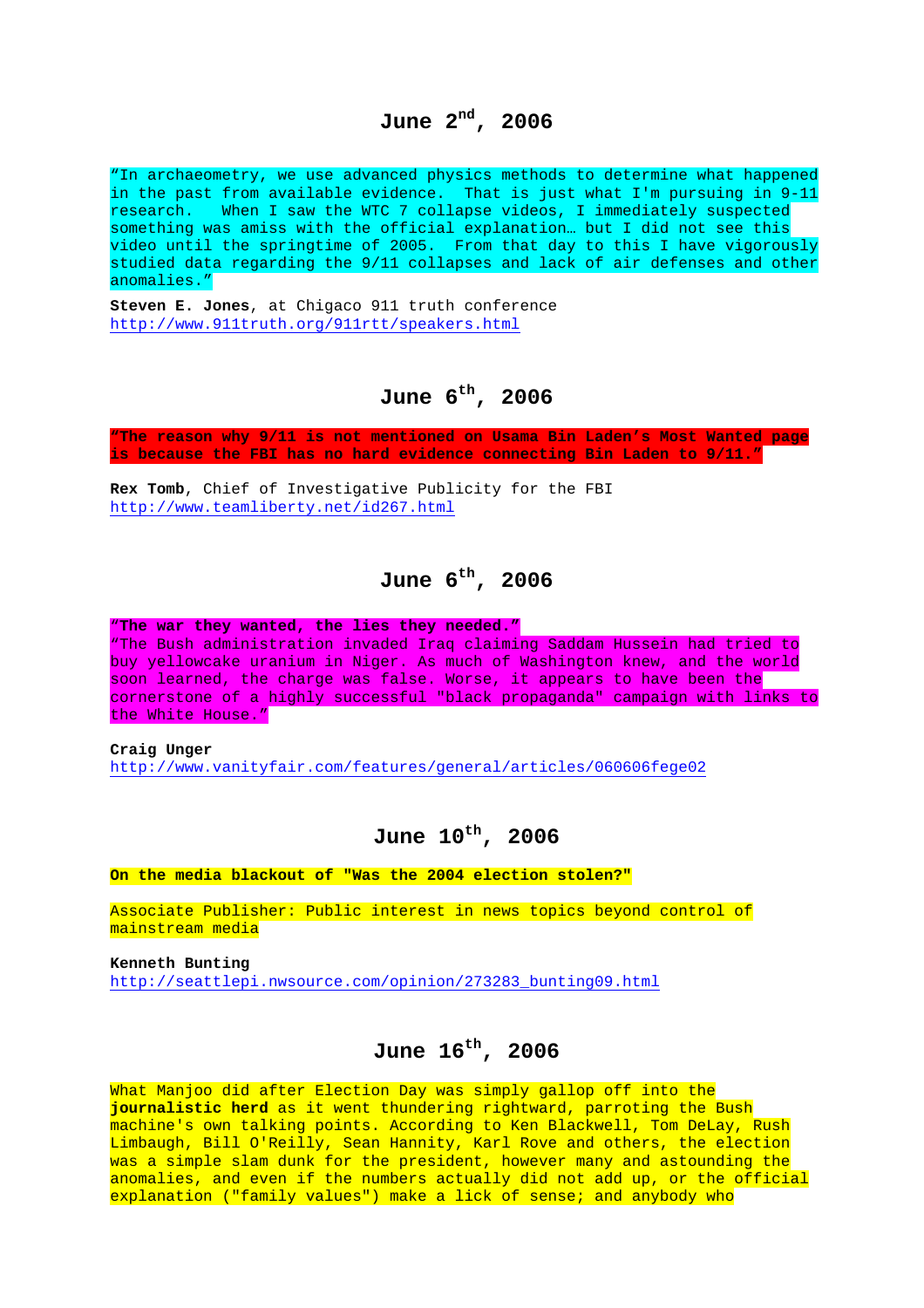suggested otherwise was, a priori, a "sore loser" and/or "paranoid," a "moonbat" venting mere "conspiracy theory," etc. "No voter disenfranchisement occurred in this election of 2004," said Tom DeLay. "It was, at the end of the day, an honest election," said Rep. Bill Shuster (R-PA). **Between such propaganda and the post-election coverage in the US press there was no difference whatsoever**. With the heroic exception of Keith Olbermann on MSNBC, right after Election Day the mainstream press re-echoed the Republican barrage with groundless catcalls of its own. "Election paranoia surfaces; Conspiracy theorists call results rigged," laughed the Baltimore Sun; "Internet Buzz on Vote Fraud Is Dismissed," chuckled the Boston Globe; "Latest Conspiracy Theory -- Kerry Won -- Hits the Ether," the Washington Post giggled; and the New York Times was most derisive of them all, with a broadside -- "**Vote Fraud Theories, Spread by Blogs, Are Quickly Buried**" -- that mocked not just the rampant "theories" of election fraud but cyberspace itself, with its "Web log hysteria," "on-line market of dark ideas," and "breathless cycle of hey-check-this-out," etc.

#### **Mark Crispin Miller**

"Some might call it treason - Open letter to Salon." Mark Crispin Miller is author of several books, his latest: "Fooled again"

http://www.huffingtonpost.com/mark-crispin-miller/some-might-call-it-treaso\_ b\_23187.html

## **June 20th, 2006**

"Based on chemical analysis of WTC structural steel residue, a Brigham Young University physics professor has identified the material as **Thermate**. Thermate is the controlled demolition explosive thermite plus sulfur. Sulfur cases the thermite to burn hotter, cutting steel quickly and leaving trails of yellow colored residue."

"Prof. Steven Jones, who conducted his PhD research at the Stanford Linear Accelerator Center and post-doctoral research at Cornell University and the Los Alamos Meson Physics Facility, has analyised materials from WTC and has detected the existence of thermate, used for "cutting" the steel support columns, as evident in the photo below."

**Jacob Hamblin**, prisonplanet.com

http://www.prisonplanet.com/articles/june2006/200606Thermate.htm http://www.prisonplanet.com/articles/june2006/200606scientificanalysis.htm

### **June 23rd, 2006**

**"Fifty-seven Ground Zero workers have died** and thousands of others have been sickened by exposure to a noxious mix of chemicals released when the World Trade Center was reduced to smoldering rubble, their lawyer said yesterday."

**Thomas Zambito** 

http://www.nydailynews.com/front/story/429268p-361877c.html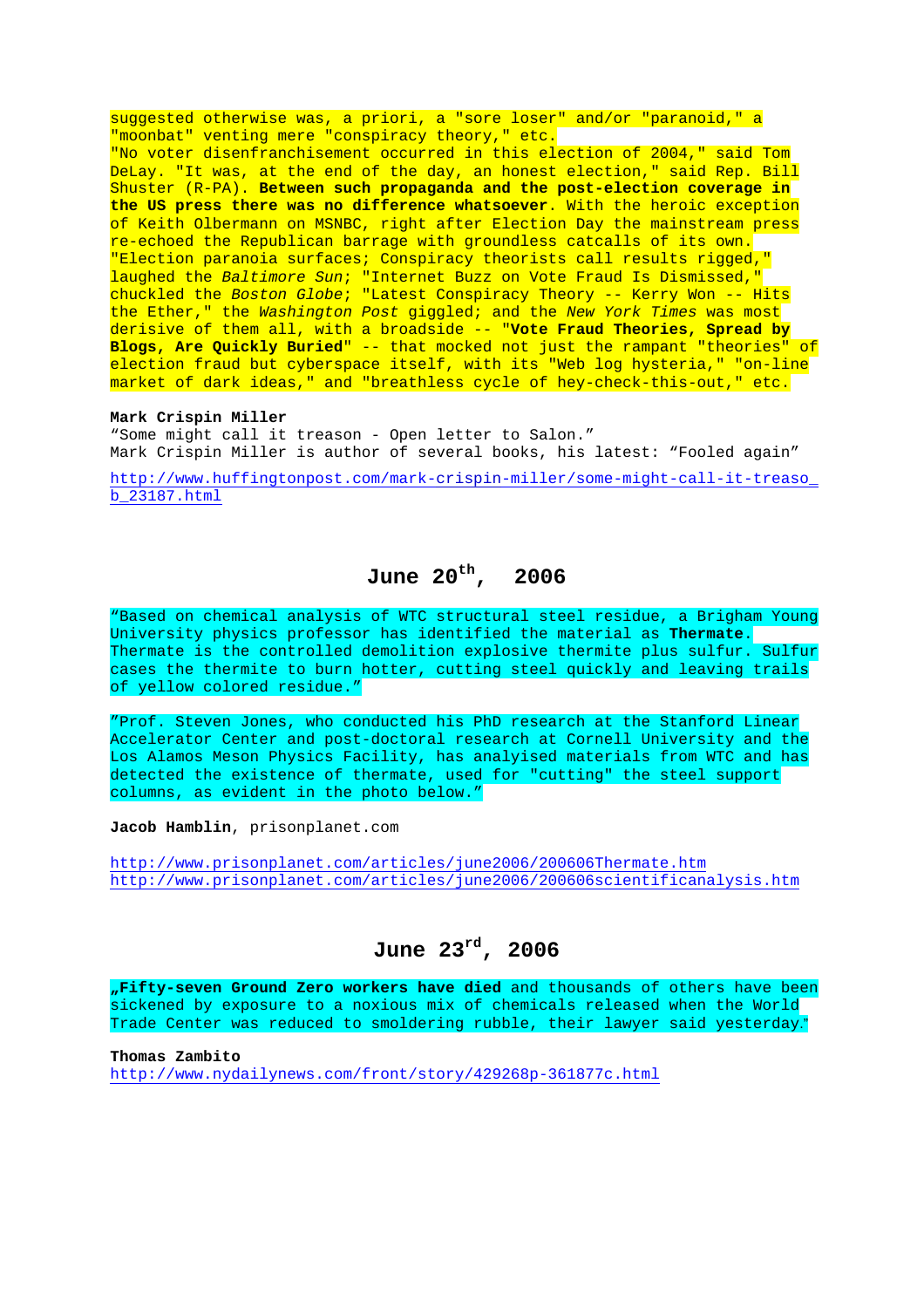## **June 25th, 2006**

"We thought we had taken care of the problem but I turn on the television and there it was, again."

**Tyler Drumheller,** CIA's European operations chief officer, on the claims about **mobile biological labs built by Iraq for germ warfare** in Powells and Bush speeches 2003. http://www.washingtonpost.com/wpdyn/content/article/2006/06/24/AR2006062401081.html

**June 26th, 2006** 

"[Prof. Steven] Jones has now tested steel samples from two different sites that both clearly show the use of thermate as a tool of implosion and the analysis **has been verified by two other universities**."

**Paul Joseph Watson,** prisonplanet.com http://www.prisonplanet.com/articles/june2006/260606hugesuccess.htm

## **June 28th, 2006**

**"The Myth of Al Qaeda"**  "Before 9/11, Osama bin Laden's group was small and fractious. How Washington helped to build it into a global threat."

**Michael Hirsch** for Newsweek http://www.msnbc.msn.com/id/13600653/site/newsweek/